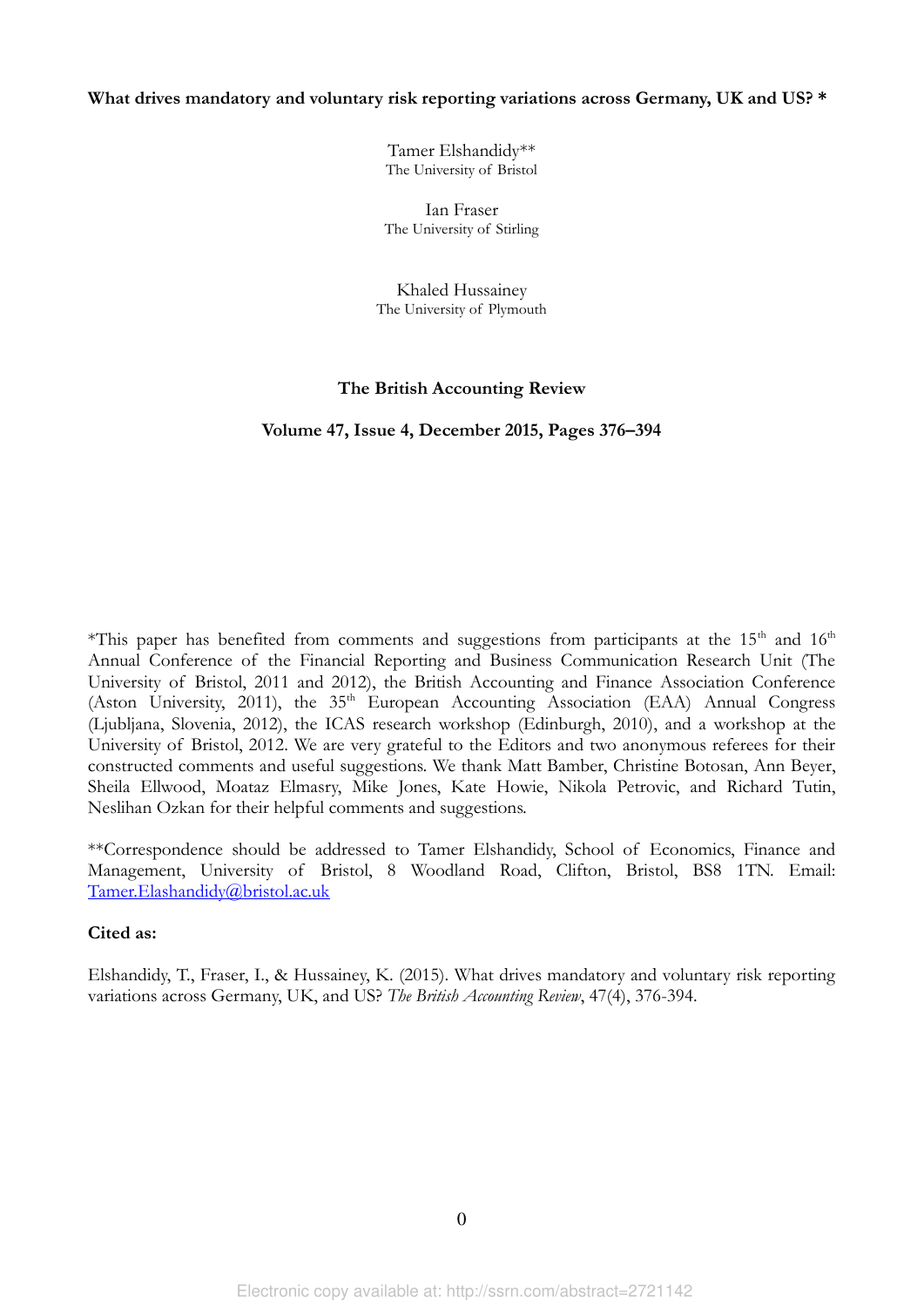**What drives mandatory and voluntary risk reporting variations across Germany, the UK and the US?** 

## **Abstract**

This paper utilises computerised textual analysis to explore the extent to which both firm and country characteristics influence mandatory and voluntary risk reporting (MRR and VRR) variations both *within* and *between* non-financial firms across Germany, the UK and the US, over the period from 2005 to 2010. We find significant variations in MRR and VRR between firms across the three countries. Further, we find, on average, that German firms tend to disclose significantly higher (lower) levels of risk information mandatorily than UK (US) firms. German firms, on average, tend to reveal considerably higher (lower) levels of VRR than US (UK) firms. Our results document that MRR and VRR variations are significantly influenced by systematic risk, the legal system and cultural values. We also find that country and firm characteristics have higher explanatory power over the observed variations in MRR than over those in VRR.

#### **Keywords**

Automated content analysis, firm and country characteristics, mandatory and voluntary risk reporting variations, repeated measures multilevel analysis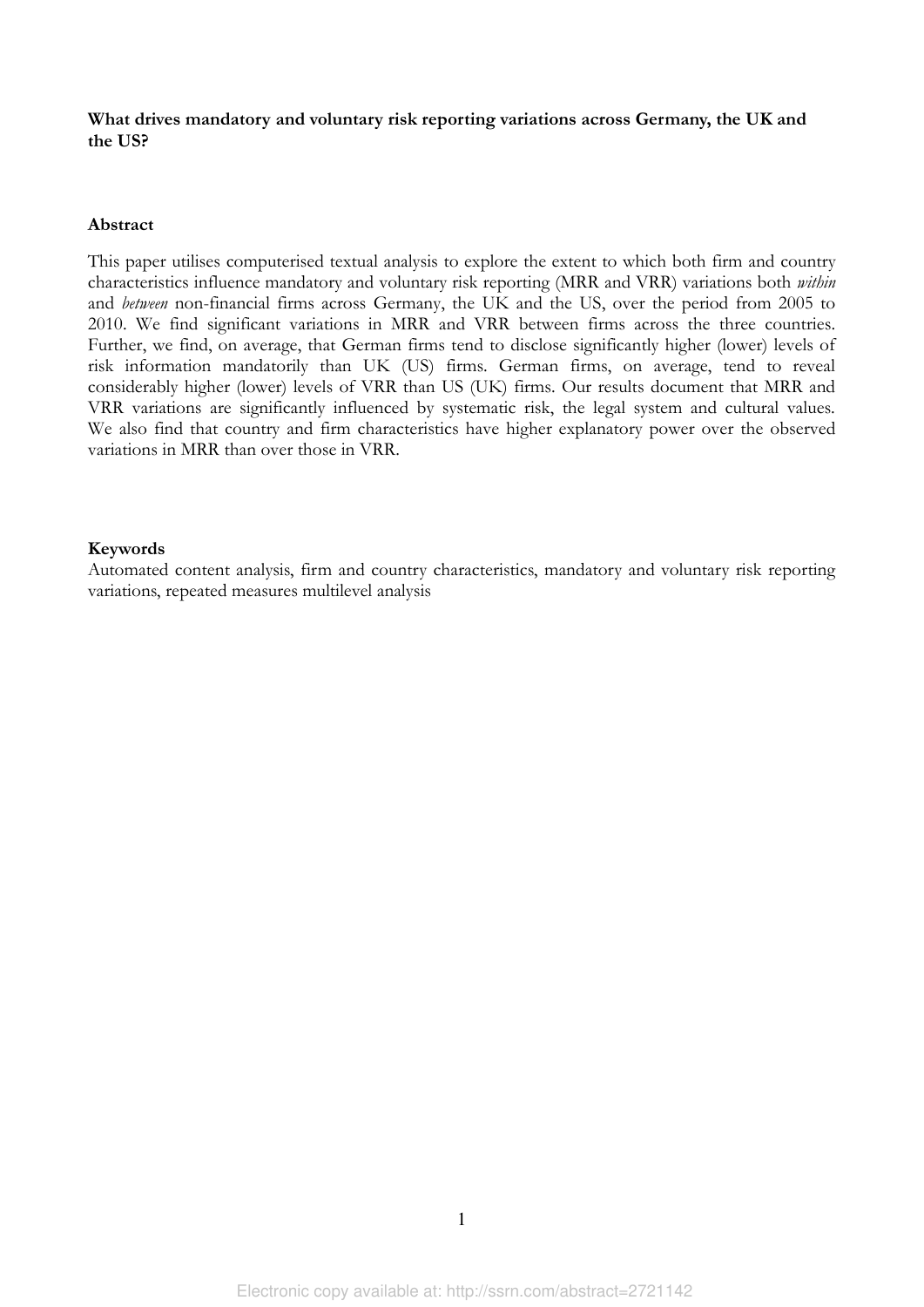### **1. Introduction**

1

This paper investigates the extent to which firm and country characteristics explain variations in mandatory risk reporting (MRR) and voluntary risk reporting (VRR), both *within* and *between* nonfinancial firms across Germany, the UK and the US during the period from 2005 to 2010. Seeking factors (firm and country characteristics) that interpret variations in MRR and VRR across the three countries answers the calls of Linsley and Shrives (2006) and Dobler, Lajili, and Zeghal (2011) regarding extant gaps in the current body of literature on risk reporting. Each of these countries exhibits a distinctive approach to risk reporting. The first approach (Germany's) is underpinned by a significant emphasis on MRR. The second (the UK's) emphasises voluntary rather than mandatory risk reporting. The third approach (that of the US) represents a compromise between the UK and German approaches.

Consistent with Jorgensen and Kirschenheiter (2003) and (2012), MRR expresses the risk information that firms exhibit within or above, but still related to, risk regulations that set the minimum requirements. VRR expresses any other information about risk included in the narrative sections of annual reports. We measure MRR and VRR with a computer-based approach using QSR version 6, searching the text and counting the number of statements that indicate risk.<sup>1</sup> Automated risk reporting scores are validated manually and statistically to ensure their reliability. Firm characteristics are captured by firm risk levels and some control variables. First, based on the literature examining the association between market and accounting risk measures (e.g., Beaver, Kettler, and Scholes, 1970; Ecker, Francis, Olsson, and Schipper, 2009), we include both market risk measures (market returns volatility, beta and volatility of the standard error of the capital asset pricing model (CAPM) as measures of total, systematic and unsystematic risk, respectively) and accounting risk measures (leverage and current ratio

<sup>1</sup> QSR is a qualitative research software developed for analysing textual data. It has introduced many pieces of software such as NUD\*IST in its various versions (1 to 6), which it was later upgraded to NVivo. Our paper relies on QSR NUD\*IST version 6, henceforth QSR version 6*.* NUD\*IST stands for Non-numerical Unstructured Data Indexing, Searching and Theorizing. One of the key advantages of using QSR version 6 over NVivo is the flexibility of choosing the unit of coding, as desired, to be either a sentence, a line or a paragraph. Our paper uses the sentence as the unit of analysis to avoid the double-counting problem (Kravet and Muslu, 2013), which is a weakness inherent in other dictionary-based software programs (e.g., General Inquiry). For a recent review see Li (2010).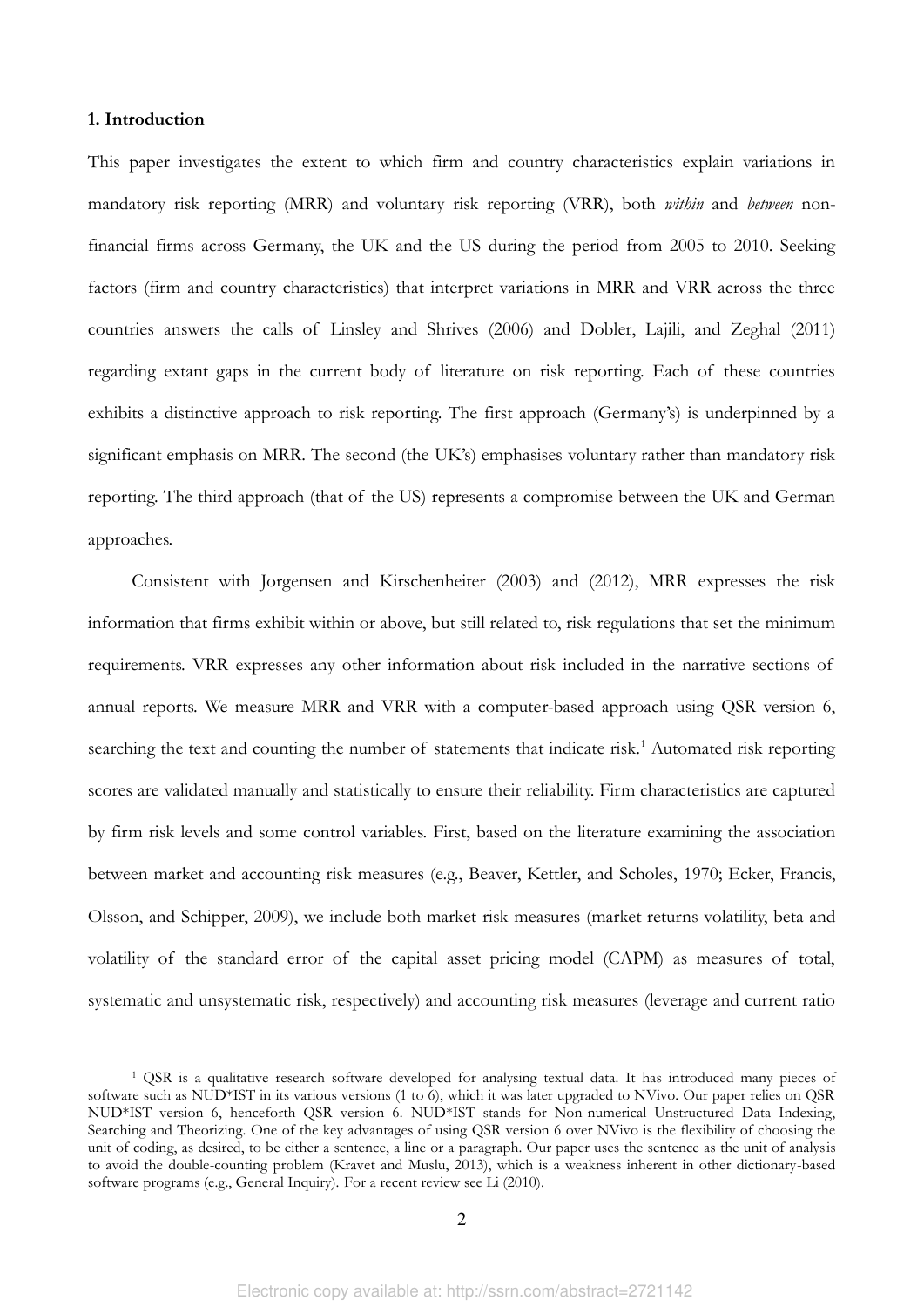as measures of financing and liquidity risks, respectively). Based on the literature looking at variations in disclosure practices (e.g., La Porta, Lopez-de-Silanes, Shleifer, and Vishny, 1998; Jaggi and Low, 2000; Hope, 2003), we utilise legal systems and cultural values to capture the country characteristics.

For both the level 1 (*within* firms) and level 2 (*between* firms) analyses, we apply repeated measures multilevel analysis (Hox, 2010; Dong and Stettler, 2011) in order to capture variations in MRR and VRR and then associate those variations to firms' risk levels. This analysis combines cross-sectional with time-series data, and accounts for residual dependency (Gow, Ormazabal, and Taylor*,* 2010).

Although considerable attention has been paid to risk reporting recently, the majority of the research focuses on a single country (e.g., Linsley and Shrives, 2006; Li, 2008), or is heavily restricted to one category of risk reporting (e.g., foreign exchange rate disclosure (Marshall and Weetman, 2002, 2007), MRR (Li, 2008) or aggregated risk reporting (Linsley and Shrives, 2006)). None of this research takes as its principal aim the examination of how and to what extent underlying risk levels influence the different levels of risk reporting firms exhibit in their annual report narratives, nor does any of it investigate how country-level characteristics influence the nature and extent of MRR and VRR.

In a recent and highly relevant piece of multi-country research, based on 40 manufacturing firms from Canada, Germany, the UK and the US in 2005, Dobler et al. (2011) investigate the key characteristics of firms providing aggregated risk disclosure, and their association with the regulations in the countries. They do not distinguish, however, between MRR and VRR, although Germany and the US are more highly regulated than the UK with respect to risk reporting. This suggests that MRR will dominate VRR in both Germany and the US to a much greater extent than in the UK. Their results do not support the underpinning argument that firms should respond sensibly to their underlying risks by revealing risk information.

A firm's choices on whether to engage in disclosure activities are not always directly related or restricted to the economic incentives generated by market forces (e.g., Aguilera and Cuervo-Cazurra, 2004; Chen and Roberts, 2010; Judge, Li, and Pinsker, 2010). Neo-institutional theory comprises both institutional and market pressures, and explains why firms might vary in their response to regulations or even to the best practices among their competitors (e.g., Aguilera and Jackson, 2003). Based on this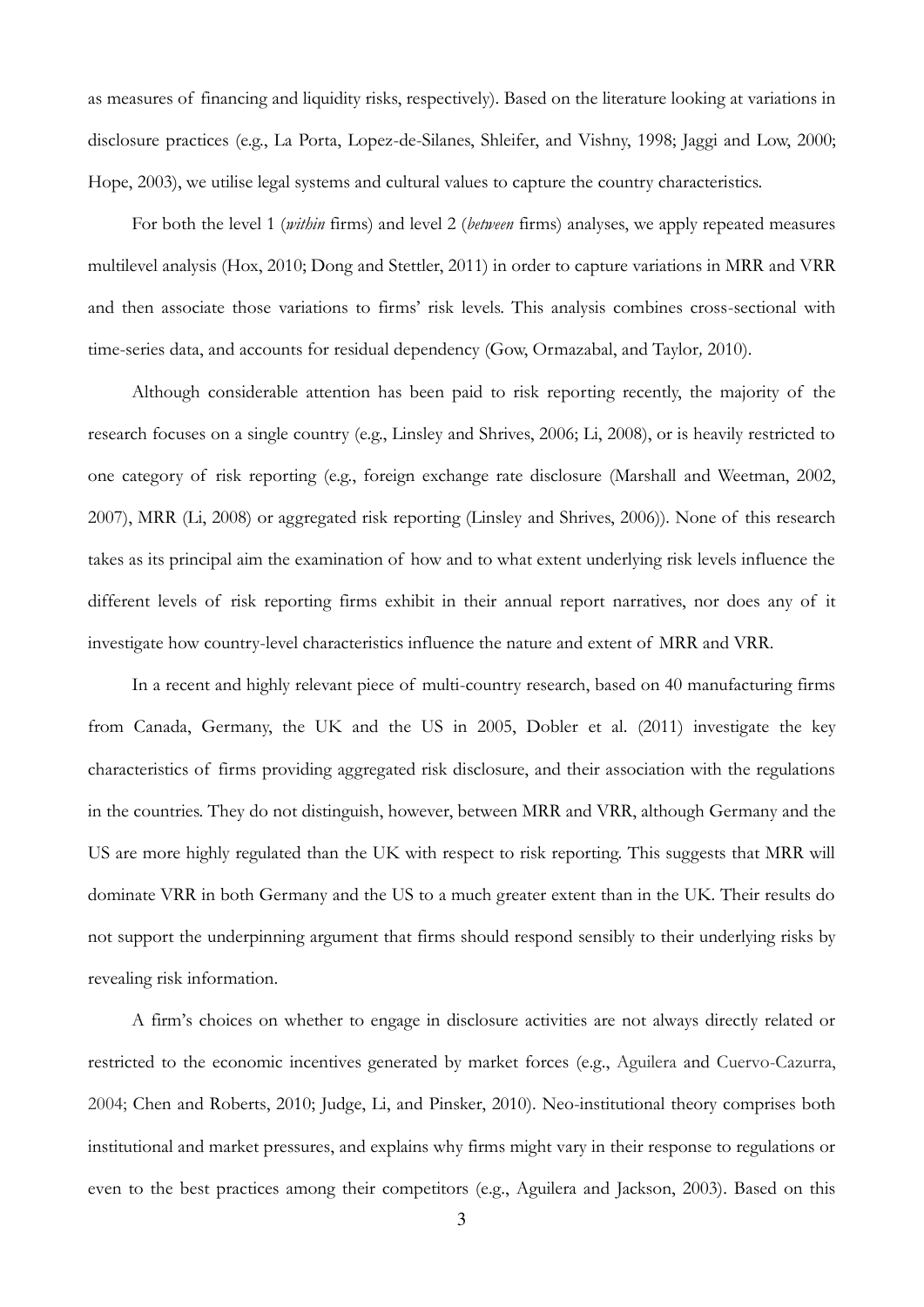theory, the rational logic behind exhibiting risk information mandatorily and/or voluntarily stems from different levels of pressure generated from regulations and/or best practices, encouraging firms to respond so as to meet social norms and be acceptable (e.g., Chen and Report, 2010).

Our results, based on 3,685 firm-year observations, show significant variations in both MRR and VRR *within* and *between* firms over 2005 to 2010, across the three countries. We find the variations in MRR and VRR to be significantly associated with systematic risk, the legal system and cultural values. We also find that the latter two are significantly more essential in explaining variations in MRR than VRR.

This paper makes several contributions to research on risk reporting. First, we observe changes over time in both MRR and VRR, and then associate such changes with variations in risk levels captured through a comprehensive set of market and accounting risk measures. Second, to the best of our knowledge, we are investigating these associations on the largest set of data used within risk reporting research to date. When we further associate the observed trend in firms' MRR and VRR with the underlying risks in each country, we find signals that either support or warn the German, UK and US regulators regarding their approaches to risk reporting. Given that each approach supports a particular type of risk reporting, the extent to which the underlying risks motivate managers to respond sensibly by reporting risk information either mandatorily or voluntarily becomes the main criterion for assessing the approaches. Finally, based on simultaneous interactions between, and the influence of, firm and country characteristics, this paper provides the first empirical evidence of how corporate risk reporting varies within and between firms under the three distinct approaches to risk reporting taken in Germany, the UK and the US. The observed pattern of VRR variations within and between firms across these countries differs from the variations in MRR. This conclusion has theoretical and practical implications:

Theoretically, either general disclosure research or risk reporting research might usefully distinguish between the trends in mandatory and voluntary risk reporting, avoiding the misinterpretations due to relying on the aggregated disclosure score, so as to draw conclusions about either VRR or MRR. In practical terms, the higher ability of legal and cultural values to explain MRR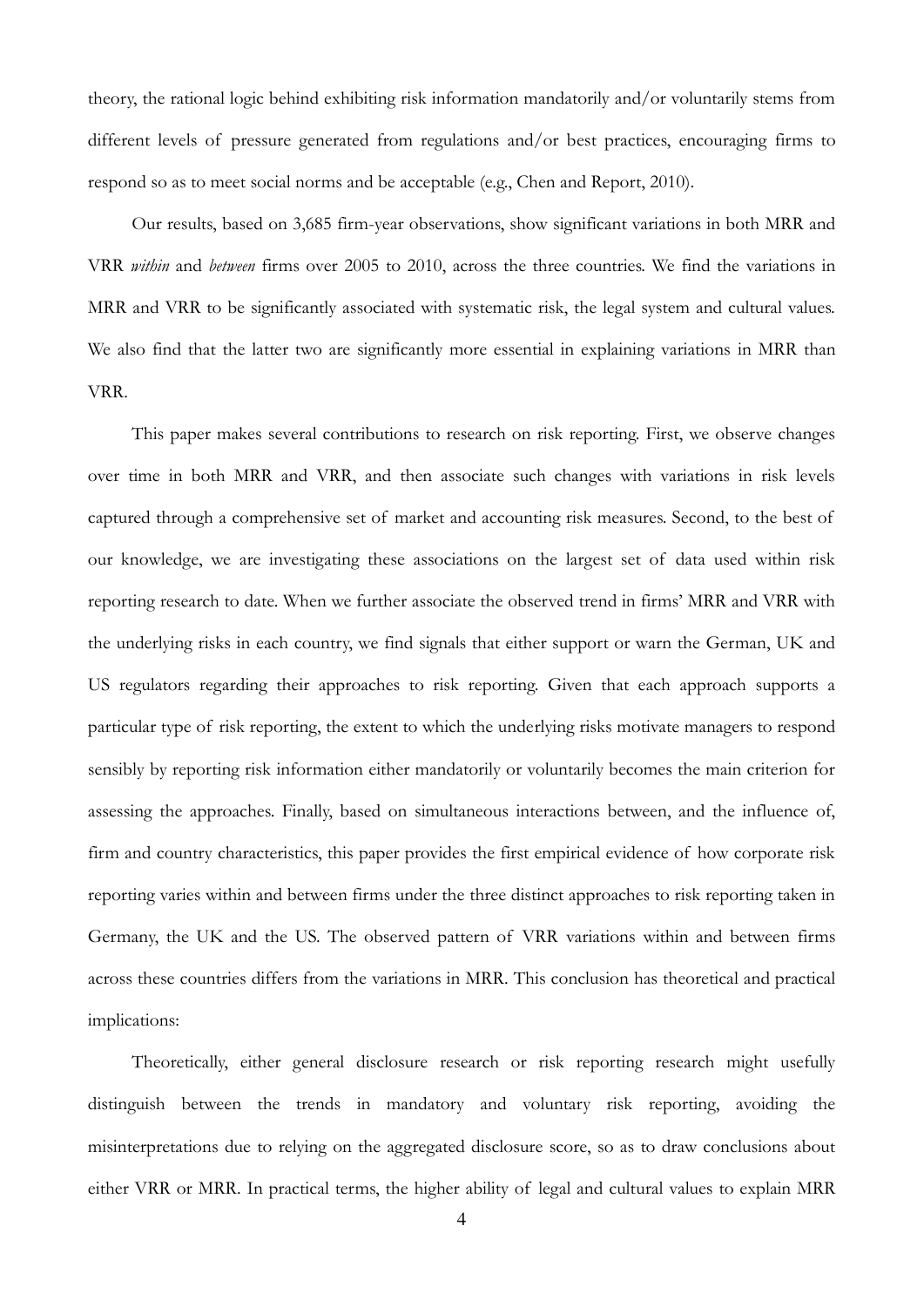variations across countries than VRR variations, the latter being significantly more correlated to firm characteristics, has implications for the current efforts towards international convergence. In essence, any attempt to minimise differences in risk reporting practices should take each country's legal system and cultural values into consideration.

The remainder of the paper is organised as follows: The following section discusses the theoretical background. Section 3 introduces relevant prior literature and develops the hypotheses. Section 4 explains the research methods. The results are discussed in Section 5. Section 6 provides conclusions, discusses limitations and suggests areas for future research.

#### **2. Theoretical framework**

The neo-institutional theory suggests that an organisation seeks to gain legitimacy through institutional and market pressures within their business environment (DiMaggio and Powell, 1983; Scott, 1995:25). In this theory, firms are considered part of a social system that interacts with the society, and they aim to reduce uncertainty and ensure survival and growth (Aguilera and Jackson, 2003; Chen and Report, 2010). The neo-institutional theory argues that an organisation, as a community group, encompasses three main pillars: *regulative*, *mimetic* and *normative* (Scott, 1995:35). These pillars generate pressures to which individual organisations respond. Organisational adoption of risk regulations and/or best practices might vary due to competition, institutional environments, and the intensity of those environments. Responses to such factors shape organisations' decisions on whether to withhold or reveal risk information, mandatorily and/or voluntarily. While those decisions might be dominated by one particular pillar (pressure), the others are likely to work alongside it (e.g., Judge, Douglas, and Kutan, 2008). Consistent with that, the preference towards exhibiting risk information either mandatorily (the German and US approaches) or voluntarily (the UK approach) does not eliminate the role of voluntary or mandatory risk disclosure in those countries, respectively.

These three institutional pressures, *regulative*, *mimetic* and *normative,* create an institutional context for firms' disclosure, where managers can engage in more mandatory and/or voluntary disclosure. The *regulative* or *coercive* pressure encourages managers to comply with mandatory risk disclosure, while the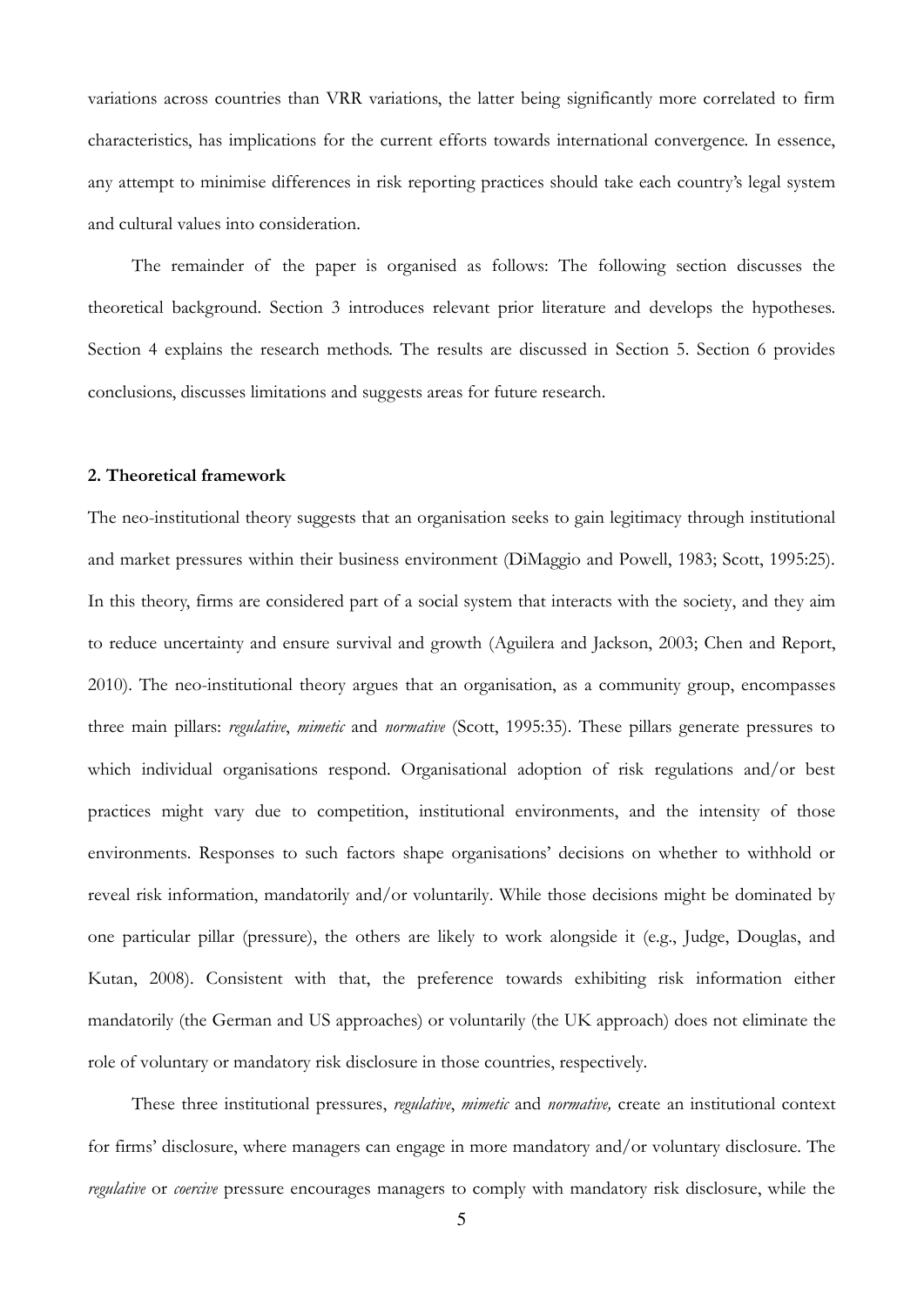*mimetic and/or normative* pressures generate more engagement with voluntary risk disclosure. Compliance with risk regulations, though, might require firms to disclose more risk information voluntarily so as to clarify different aspects, as regulations can be ambiguous or context-neutral (Weaver, Trevino, and Cochran, 1999).

 Principally, *regulative* or *coercive* pressure, which stems from the legal and political power exerted by the state (DiMaggio and Powell 1983; Scott, 1995:35), is likely to affect firms' decisions to reveal risk information mandatorily. Firms' legal environment is a prime example of such coercive pressure, where the authority of the law is normally above the firms' organisational authority. Recently, there have been many changes to the regulations as the legal environment has become more pervasive, requiring structural changes from firms to enrich their information environments and meet the demands. With these developments, firms are seeking to demonstrate their response to the changes and thus gain legitimacy (Chen and Roberts, 2010).

In Germany, the German Accounting Standards Board (GASB) have published GAS 5, which deals with risk reporting, making Germany the only country to have attempted to organise risk reporting by formally issuing an accounting standard. GAS 5 emphasises the disclosure of firms' residual risks, especially industrial and market risks, and any other risks having a significant impact on a firm's existence. All disclosure should be made in a specific section of the annual report narrative (normally under *Risks and Opportunities* or *Outlook*).<sup>2</sup> The German approach to risk reporting can be summarised as follows: Firstly, GAS 5 is the only formal accounting standard dealing comprehensively with both the measurement and disclosure of firms' risks. Secondly, while GAS 5 formally mandates specific requirements for risk reporting, it nevertheless encourages German firms to reveal more risk information voluntarily.

In the US, the Securities and Exchange Commission (SEC) published Financial Reporting Release (FRR) No.48 on the market risk of financial instruments in 1997. It deals with how listed firms should disclose the market risk of their financial instruments. There are three distinctive aspects of the

<u>.</u>

<sup>&</sup>lt;sup>2</sup> Despite the fact that listed German firms are formally required to fully adopt the International Financial Reporting Standards (IFRS), the Accounting Standards Committee of Germany (ASCG) explains that German firms shall continue to apply GAS where the international accounting principles do not include any requirements. This holds for GAS 5.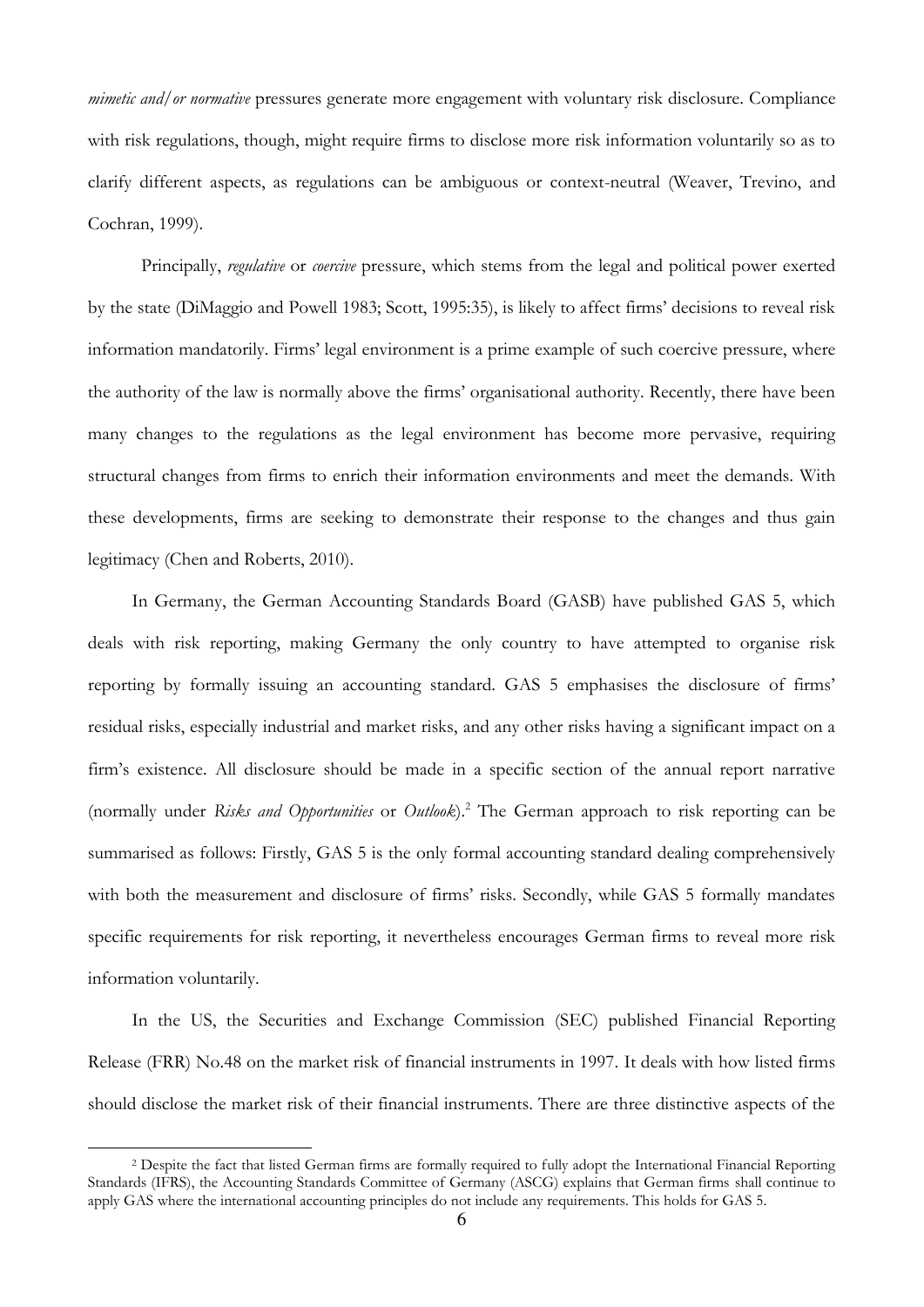US approach to risk reporting. First, firms provide either mandatory or voluntary risk information, in either quantitative (risk mapping, value at risk and sensitivity analysis) or qualitative formats, with particular attention paid to MRR. Second, this approach has influenced previous research on risk reporting (the following section provides more details) that principally focuses on associating risk reporting (especially the market risk of financial instruments) with either various accounting measures (e.g., future earnings and future cash flow) or the qualitative characteristics of financial information (e.g., comparability, relevance and reliability).

Similarly, *mimetic* pressure, caused by the need to respond to uncertainty by looking at how rivals handle such uncertainty, and *normative* pressure, which arises from professional bodies' initiatives and norms (DiMaggio and Powell, 1983), are likely to affect firms' decisions on whether to reveal risk information voluntarily.

 In the UK, the Institute of Chartered Accountants in England and Wales (ICAEW) has produced several non-mandatory publications on risk reporting, discussing how firms can report risk information in their annual report narratives (ICAEW, 1997), highlighting the beneficial effects of risk disclosure for the cost of capital (ICAEW, 1999), identifying practical problems in disclosing risk information, and suggesting improvements (ICAEW, 2011). The main features of the UK approach to risk reporting are that (1) VRR is preferred, on the basis that it improves the quality of accounting information and reduces the cost of capital, and (2) each firm can identify all of its risks individually and accurately rather than having to follow a list of risk types.

In the following section, the insights from the neo-institutional theory will be incorporated with relevant literature in the forming of our hypotheses.

### **3. Relevant literature and hypothesis development**

### 3.1. Firm characteristics within Germany, the UK and the US

#### *3.1.1. Market risk measures and variations in MRR and VRR*

It has been argued that accounting earnings variability has historically been the accounting variable most strongly correlated to systematic (non-diversifiable) equity risk (Ryan, 1997). Consequently, it is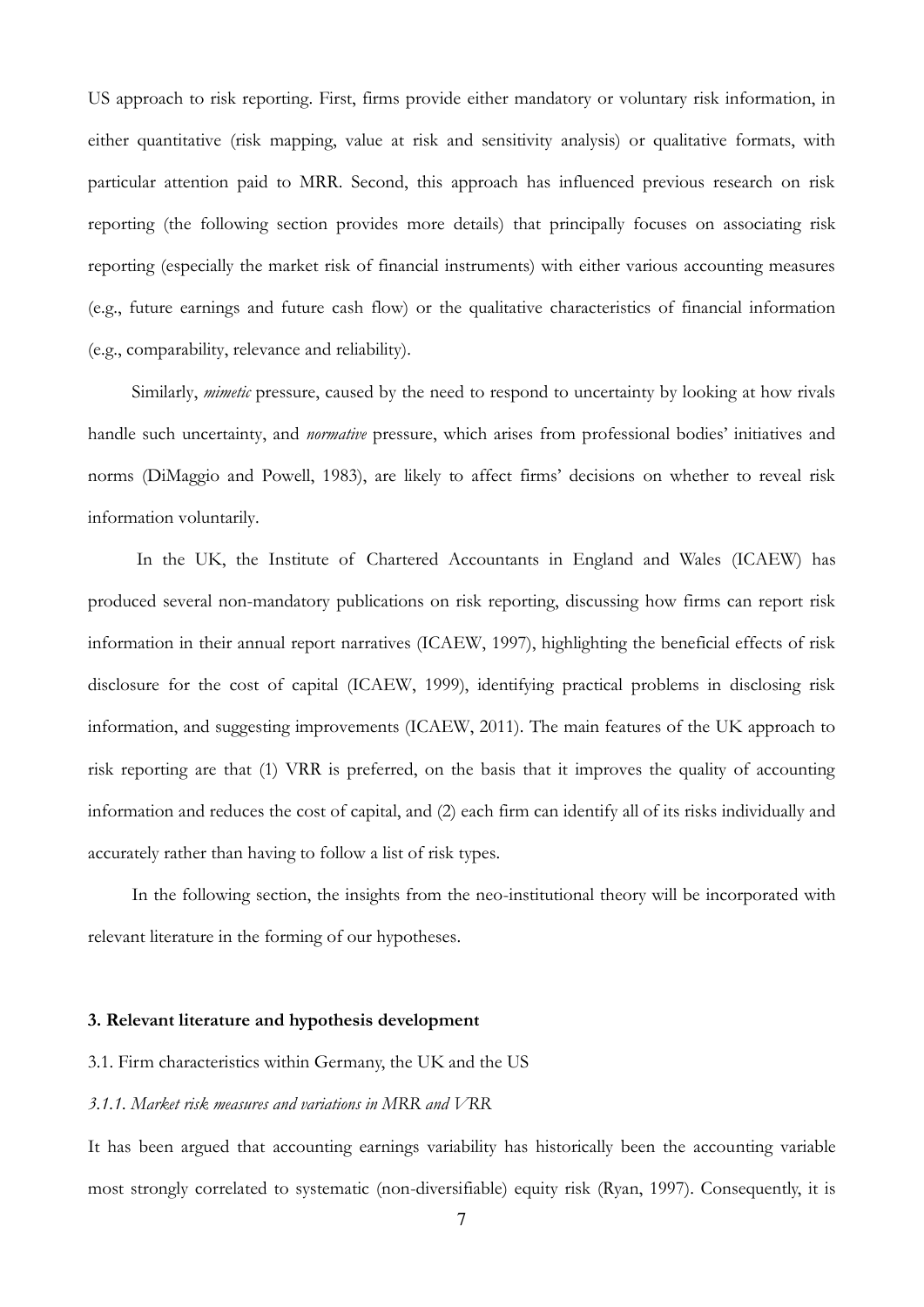considered very useful for firms to increase the amount of information they provide about the sources and amount of this variability; this can be achieved if they provide more information about fair value measurement. According to the CAPM, future corporate cash flows reflect both market-wide and firmspecific risk. In terms of the former, Jorgensen and Kirschenheiter (2003) propose the managers' strategies model as a way to provide risk information, relying on the variance in future cash flows, according to the SEC's requirements for market risk. They conclude that voluntary disclosures affect firms' returns, betas and share prices. In terms of firm-specific risk, Jorgensen and Kirschenheiter (2012) propose a theoretical model to analyse the consequences of firms' mandatory disclosure of future cash flow sensitivity. The theoretical model of Bagnoli and Watts (2007) suggests that the crosssectional variations in voluntary disclosure depend on the cross-sectional variations in the market's uncertainty.

In a recent work, Abraham and Shrives (2014) argue that two competing approaches that might explain why firms exhibit risk information in their annual report narratives. The first, the *mimetic aspect*  of institutional theory, argues that risk disclosure is likely to be less useful due to managers engaging in risk disclosure as a routine activity. Thus, disclosure is likely to be symbolic rather than substantive in nature, and, as a consequence, it will not change over time as any change would attract unwelcome attention. They further claim that this theory suggests the possible occurrence of decoupling, suggesting that real risks are not reflected in risk disclosure. Because disclosure does not reflect reality, there is no need for managers to revise it. Based on this theory, firms are unlikely to disclose risk information when other companies fail to do so. The second competing approach, the *normative aspect* of institutional theory, argues that risk disclosure should be amended over time as firms' risks change over time. Risk disclosure, therefore, should be discussed in light of the previous year's disclosure to confirm its coherence and authenticity. Based on institutional theory, managers are like to disclose more risk information to describe their ex ante risks.

Consistent with the first approach, Li (2008) finds that US firms providing more disclosures, captured through a text search for the words 'risk' and 'uncertainty', relating to future risks are more likely than other firms to exhibit negative future returns. He concludes that the stock market does not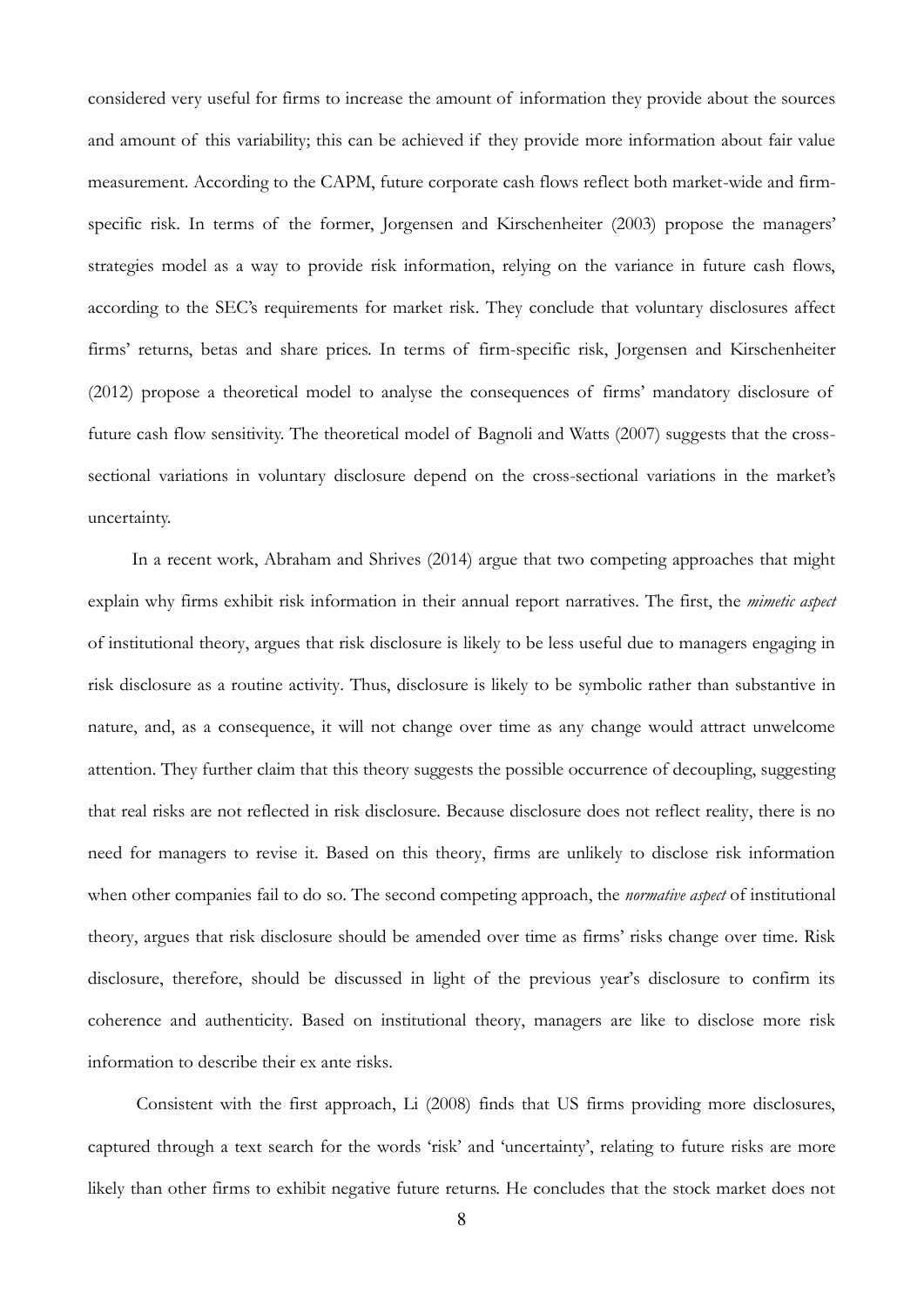fully reflect, and is thus inefficient in reflecting, the risk content in future earnings. In contrast, Kravet and Muslu (2013) find, consistent with the second approach, that textual risk disclosure on form 10-K is likely to increase the investor-perceived risk, as proxied by volatility and beta measuring total and systemic risk respectively, suggesting that such disclosure reveals new risk factors to the market*.* Consistent with that, Campbell, Chen, Dhaliwal, Lu, and Steele (2014) find that disclosed risk information has a significant impact on market value and risk levels, and conclude that risk information is firm-specific and useful to investors. They also find that textual risk disclosure in section 1.a (*risk factors*) of form 10-K is significantly associated with risk levels.

Similarly, the association between risk levels and risk reporting levels can be hypothesised to be either positive or negative (Linsley and Shrives, 2006). A positive relationship may reflect managers in higher-risk firms wanting to explain how they manage these higher risks successfully. A negative relationship may be rationalised on the basis of higher-risk firms not wishing to attract market attention. Linsley and Shrives (2006), however, find that risk reporting levels reflect firm size more than they do firm risk. Likewise, Hill and Short (2009) do not find risk levels to impact significantly on the provision of risk information.

However, Marshall and Weetman (2002) suggest that higher-risk firms are comparatively more likely to disclose risk. Abraham and Cox (2007) also find a positive association between risk levels and risk reporting. Elshandidy, Fraser, and Hussainey (2013) reveal that higher-risk firms are more sensitive to underlying risk levels in terms of both MRR and VRR, and that firms exhibiting greater compliance with mandatory regulations have a greater propensity to report risk voluntarily. However, Dobler et al*.* (2011) do not find a significant association between firm risk, proxied by beta, and its aggregated risk reporting level.

We argue that firms are likely to respond to the pressure that arises from an increase in risk by exhibiting more risk information to meet social expectations and be socially acceptable. Firms will have a motive to be consistent with similar firms that respond to high levels of risk by disclosing more risk information. This reassures, as a *confirmatory* role, their investors about their ability to identify and manage those risks effectively, raising their status (e.g., Chen and Roberts, 2010). In such a structure, a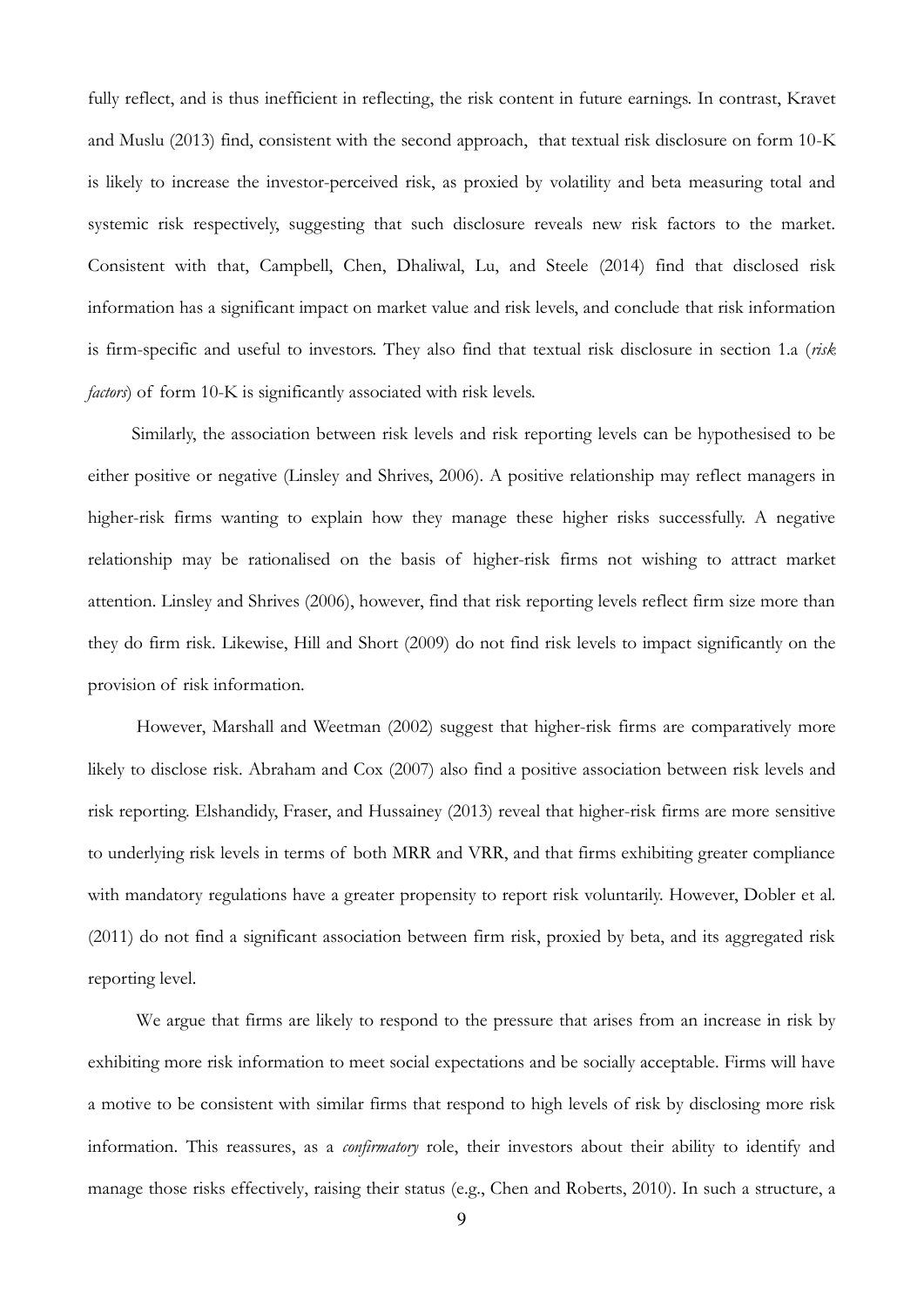firm that seeks to be perceived as legitimate is likely to be *mimetic* and *normative.* This leads to the following hypothesis:

**H1a:** Variations in MRR and VRR within and across Germany, the UK and the US are likely to be positively associated with firm risk levels (as proxied by market risk measures).

#### *3.1.2. Accounting risk measures and variations in MRR and VRR*

Prior risk research uses leverage as a proxy for a firm's risk level (Linsley and Shrives, 2006; Abraham and Cox, 2007; Marshall and Weetman, 2007; Hill and Short, 2009; Elshandidy et al*.*, 2013). The results are mixed: Abraham and Cox (2007) and Linsley and Shrives (2006) find no significant association between leverage and risk disclosure. Marshall and Weetman (2007) suggest that highleverage firms are likely to provide foreign exchange risk disclosure. More recently, Dobler et al*.* (2011) find that high-leverage US firms are likely to provide more risk disclosure in their narratives than highleverage German firms. Their findings do not support any influence from leverage on risk disclosure for UK firms, however.

Marshall and Weetman (2007) argue that low-liquidity firms (high liquidity risk) are more motivated than other firms to provide higher levels of risk information. However, their findings suggest that high-liquidity firms provide more foreign exchange risk information in order to signal their strong position to investors since they are under less critical scrutiny regarding liquidity risk. As a result, they are more willing to provide information on their hedge strategies and foreign exchange activities. Hill and Short (2009) find that high-leverage and low-liquidity firms disclose more risk information. Elshandidy et al*.* (2013) find that highly liquid and leveraged firms are more likely to make voluntary risk disclosure. This leads to the following hypothesis:

H1b: Variations in MRR and VRR within and across Germany, the UK and the US are likely to be positively associated with firm risk levels (as proxied by accounting risk measures).

### 3.2. Country characteristics

A sizable amount of research (e.g., Nobes, 1998; La Porta et al*.,* 1998; Jaggi and Low, 2000; Hope, 2003; William, 2004; Ding, Hope, Jeanjea, and Stolowy, 2007; Dong and Stettler, 2011) has been conducted on factors that might explain international differences in accounting practices. Among the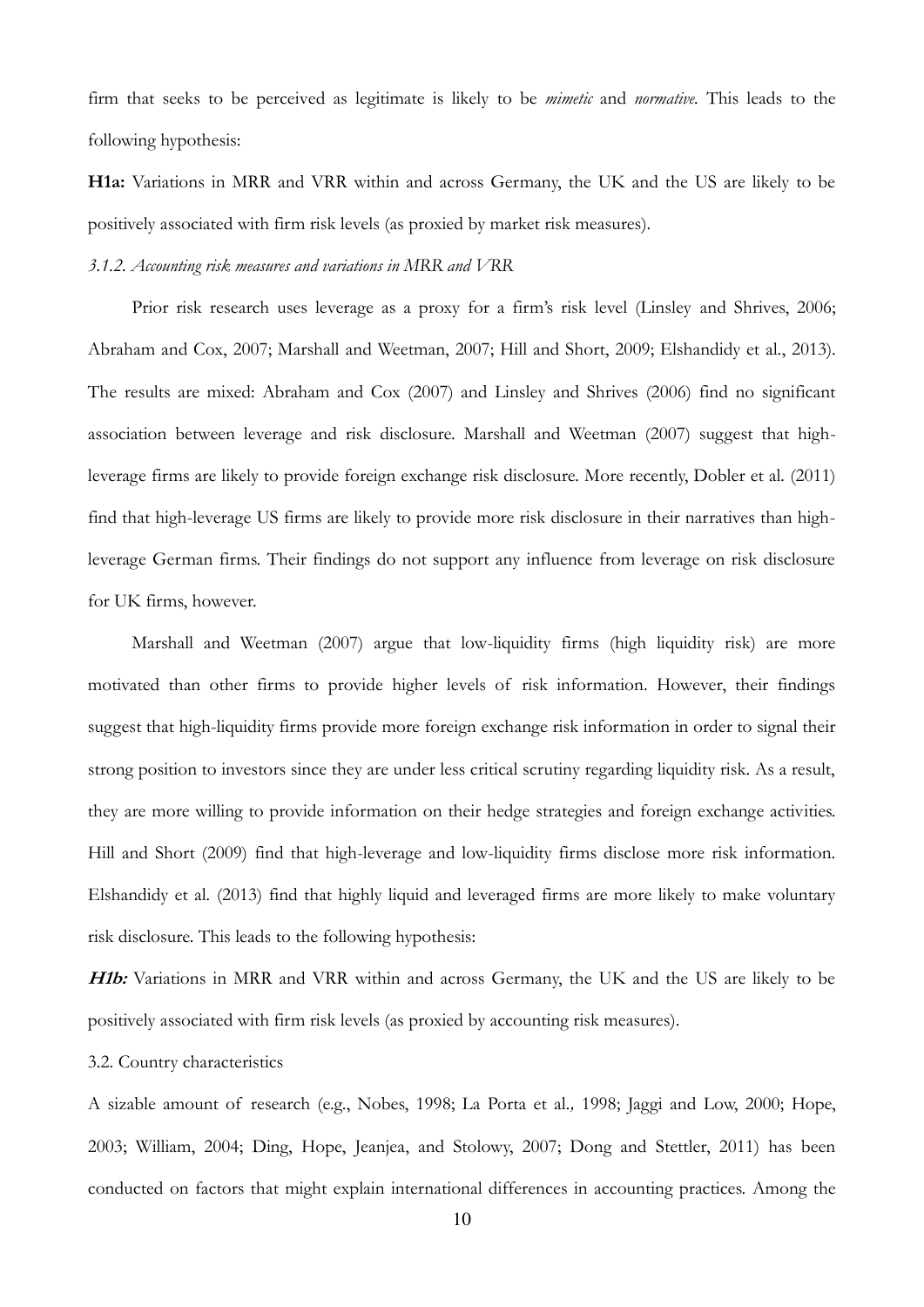many factors studied, countries' legal systems and cultural values are claimed to be most essential. Based on the neo-institutional theory, Judge et al. (2008) argue that, the stronger are the laws within a nation and the more the national culture emphasises competitiveness, the greater is the perceived legitimacy of its governance. On that basis, these institutional characteristics might influence firms' behaviour towards revealing risk information to improve their legitimacy.

Whether a country belongs to the set of common law or code law countries is a reflection of its legal origins and determines the level of detail in its measurement and disclosure practices (e.g., Nobes, 1998) and investor protection (e.g., La Porta et al*.,* 1998). In common (code) law countries such as the US and the UK (Germany), firms tend to be more transparent (secretive) and place a higher priority on protecting investors (creditors). Ding et al*.* (2007) find that the differences observed between domestic and international accounting standards are significantly influenced by legal systems, shedding light on the latters' impact, among other institutional factors, on the efforts to adopt a single set of accounting standards across the globe.

The national culture is another institutional factor that influences both managers' (preparers') choices and investors' (users') preferences regarding financial reporting (e.g., Hope, 2003). Hofstede (1991) and (2001) proposes five dimensions that have been used widely in prior accounting research to examine the impact of culture on accounting (for an extensive review see, e.g., Doupnik and Tsakumis, 2004). These dimensions, defined in Table 1, are power distance (PD), uncertainty avoidance (UA), individualism (IND), masculinity (MAS), and long-term orientation (LTO).

Based on Hofstede's scores, as shown in Table 1, the US and the UK show some similarities in cultural values, but Germany differs somewhat. Specifically, it seems to differ greatly in IND and UA. The lower and respectively higher scores for IND and UA in Germany relative to the US and UK reflect that the German national culture places more of a premium on safety, predictability, faithfulness to an established system of rules and regulations, and high conservatism compared to the American and British cultures (Haskins et al., 1996: 480). The relatively low scores for PD in Germany and the UK suggest that their firms will have a relatively higher preference for authority than individuality, compared with US firms. The lower scores for LTO in the British and American cultures than in the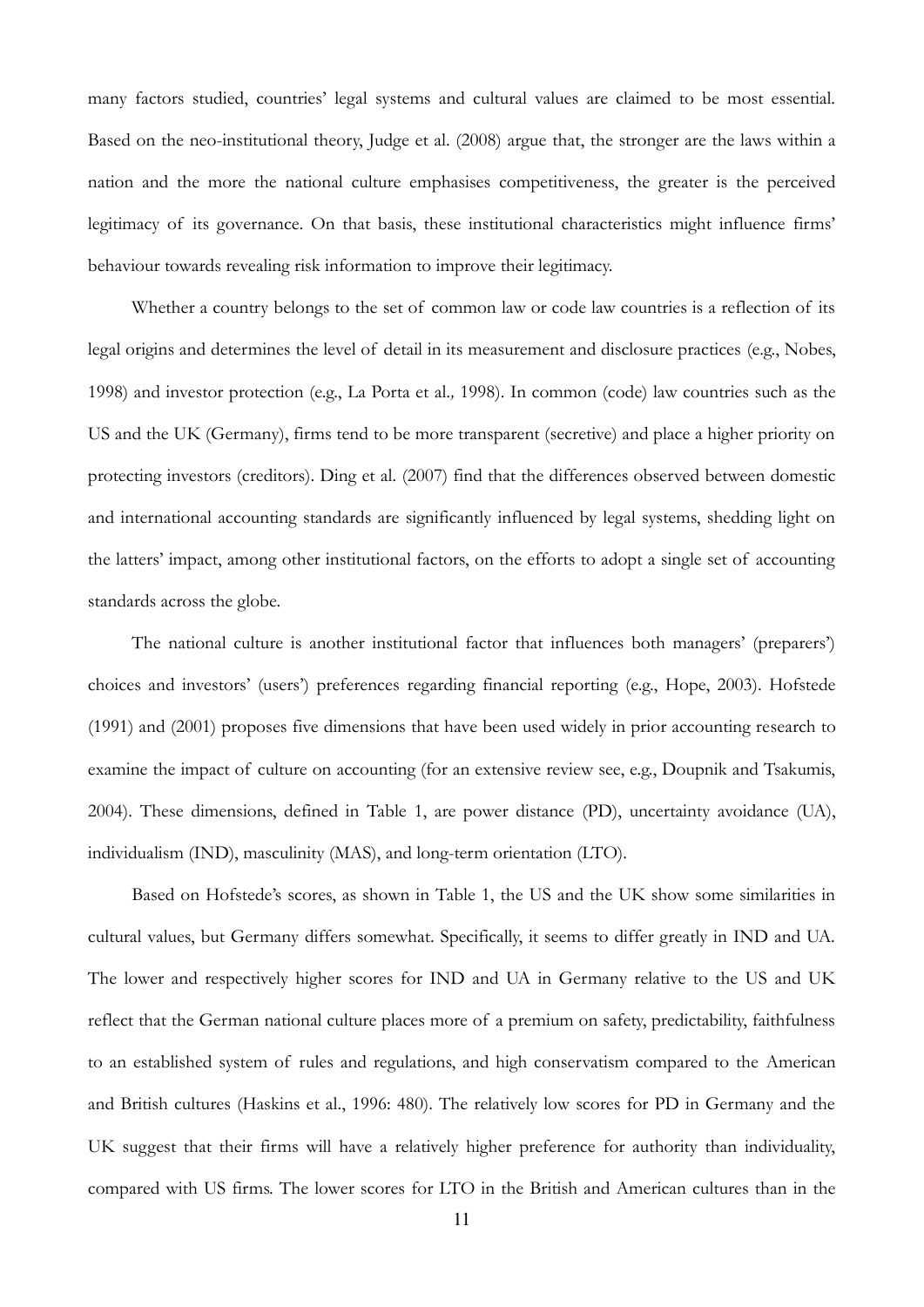German culture indicate the latter's preference for thrift and large amounts of savings (Haskins et al., 1996: 481).

Ding et al*.* (2005) provide evidence that cultural values are essential to the harmonisation of accounting practices in general. Regarding disclosure practices, Zarzeski (1996) hypothesises and finds that all of Hofstede's (1991) dimensions to have a significant impact on disclosure, expect for PD.

Without observing the pattern of either combining or dis-combining the analysis with legal and/or cultural values variables, Williams (2004) finds that firms from common law countries were more likely to provide higher disclosure levels of than firms in code law countries. PD is the only cultural dimension that significantly explains the variability in firms' disclosures. Jaggi and Low (2000), however, argue that the cultural factors of a country have an indirect impact on financial disclosures through its legal system, based on prior research on the effect of legal systems on accounting practices (e.g., La Porta et al*.,* 1998). Dong and Stettler (2011) find significant impacts of both legal system and cultural values (with the exception of UA) on aggregated disclosure.

Based on Jaggi and Low (2000)'s argument, Hope (2003) provides empirical evidence on the importance of the legal system as a conditioning variable for the role of cultural values. In his full sample, he finds that culture has a limited role in explaining disclosure variability. Once he distinguishes common from code law countries, however, he finds that, in the case of common law countries, all cultural dimensions are significantly associated with disclosure. In the case of code law countries, he finds that all cultural variables except PD are significant in explaining the variability of disclosure.

In risk disclosure research, Erkens (2012) explains that legal systems are pre-determined and emerge as a result of cultural values, and argues that risk disclosure can be seen as a function of a country's legal system and its cultural values. He finds that legal systems and cultural values are significantly correlated with variations in MRR and VRR. Based on this discussion, we formulate the following hypothesis:

**H2:** Country characteristics (legal system and cultural values) have explanatory power over the observed variations in MRR and VRR across Germany, the UK and the US.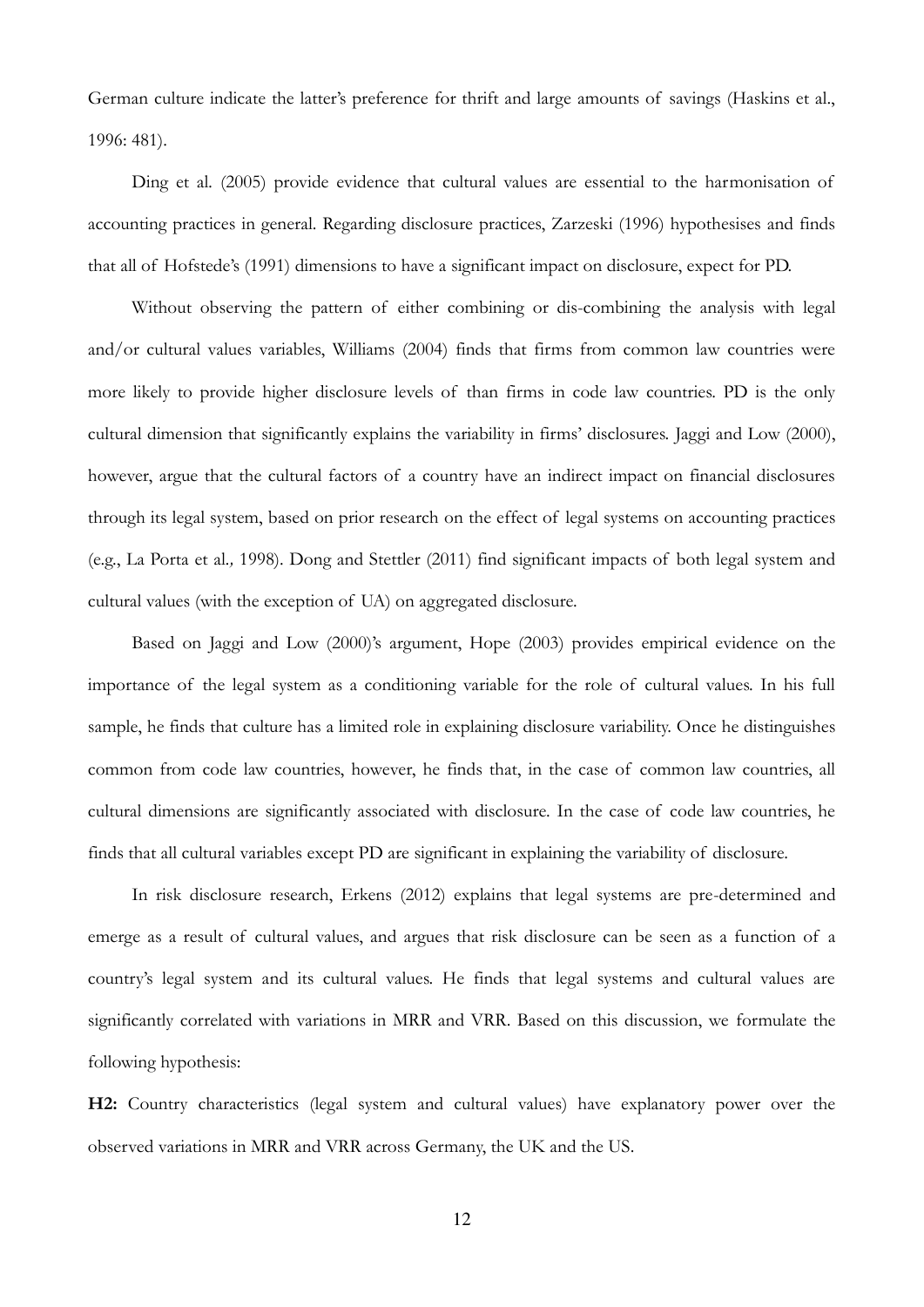### **4. Method**

### 4.1. Data collection and sample selection

Thomson One Banker is used to obtain a list of Frankfurt (CDAX), FTSE, and NASDAQ all-share firms. As in prior research (Linsley and Shrives, 2006; Abraham and Cox, 2007), financial firms and cross-listed firms are excluded due to their distinctive regulations and accounting practices, and to avoid dual requirements on risk reporting across countries. These criteria yield a list of 716 German, 339 UK and 1,680 US firms. We then re-sample the 1,680 US firms randomly to be consistent with the UK sample size. Meanwhile, the existence of English or English/German annual reports is the main criterion used to re-sample the German list so as to avoid any bias caused by comparing different languages (Dobler et al*.*, 2011). Additionally, Campbell, Beck, and Shrives (2005) find that annual reports translated from German to English convey the same content as the originals. Accordingly, we derive a final sample of 219 German, 339 UK and 320 US firms.

Annual reports for UK and German firms are collected from either Thomson One Banker or the company's website, and 10-Ks for the US firms are obtained from the historical SEC EDGAR. All reports are for financial years ending within the period from 30 June 2005 to 30 June 2010. We focus on annual reports since these remain a primary source of information for investors (see, e.g., Elshandidy et al., 2013). The time period reflects IFRS becoming mandatory for UK and German listed companies in 2005.

All annual reports are converted into text files so as to be readable by QSR version 6. We therefore exclude annual reports that cannot be converted into text files (15 from German firms, 16 from UK firms and 15 from US firms). All firms without a complete time series of both annual reports and market data are also excluded (4 German firms, 41 UK and 51 US). The final sample size is 1,000 German, 1,410 UK and 1,270 US firm-years.

## 4.2. Measuring MRR and VRR using automated content analysis

### *4.2.1. Automated content analysis*

The process used to measure both MRR and VRR is shown in Figure 1. In order to identify the number of statements indicating risk, we first construct a comprehensive list of risk-related keywords,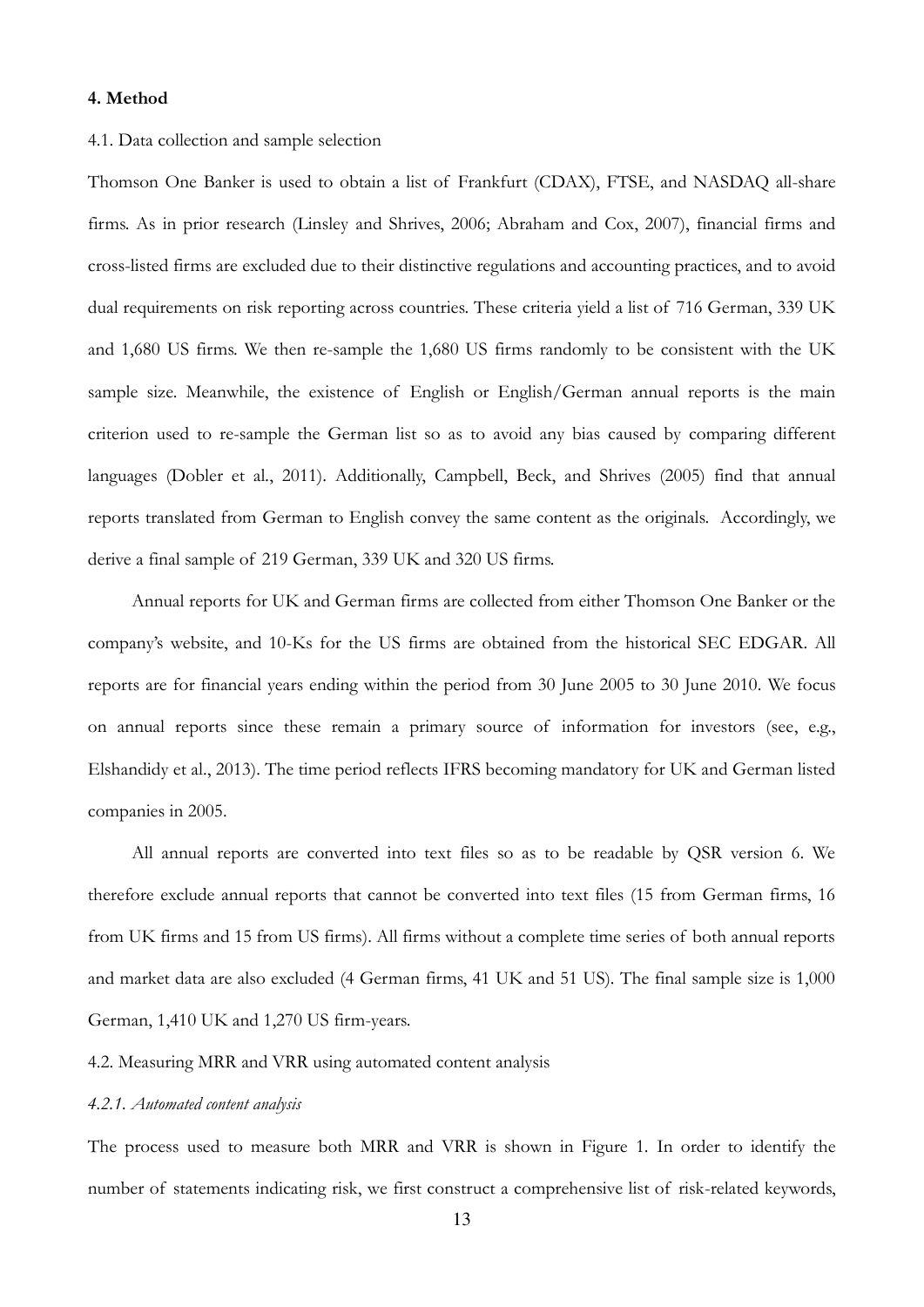relying initially on the risk word list proposed by Elshandidy et al*.* (2013). Our list contains the following: against, catastrophe (catastrophic), challenge (challenges), chance (chances), decline (declined), decrease (decreased), differ\*, diversify\*, fail (failure), fluctuate\*, gain (gains), increase (increased), less, loss\*, low\*, peak (peaked), probable\*, risk\*, shortage, significant\*, threat, unable, uncertain (uncertainty; uncertainties), reverse (reversed) and viable. Words marked with a \* also include derivatives of the original. The words are generated on the basis of an adopted definition of the term *risk* as variations or fluctuations around a target value (e.g., Linsley and Shrives, 2006). This definition includes both potential gains or opportunities and potential losses, threats or danger.

### **[Insert Figure 1 about here]**

Second, for the US and Germany, we eliminate all sections indicative of mandated risk reporting, according to the SEC's requirements in the US (item 1.a for *Risk Factor*; 7.a for *Quantitative and Qualitative Disclosure about Market Risk*), and GAS 5's in Germany (the sections on *'Risks and Opportunities' or 'Outlook'*). While these sections indicate MRR, (denoted MRR\_I), according to these requirements, there are some possibilities for US and German firms to disclose information about aspects related to MRR, (denoted MRR\_V), in other annual report narrative sections as well. In these other sections, firms mainly provide their VRR, but can also disclose information about risks related to mandated themes or topics.<sup>3</sup> The following keywords, therefore, cover those mandated themes or topics: contingence (ies), derivative or financial instrument(s), fair value(s), foreign currency or foreign exchange, investment(s) and segment(s). The total mandatory risk disclosure score in the US and Germany is then calculated as the sum of the total number of sentences indicating risk (e.g., containing any of the keywords) in the mandated sections and the total number in the other narrative sections of the annual report. For UK firms, we search the full annual report to obtain MRR, as there are no mandated sections in the UK's annual report.

1

<sup>3</sup> Although neither the UK Accounting Standards Board (ASB), the International Accounting Standards Board (IASB) nor the Financial Accounting Standards Board (FASB) has published accounting standards specifically on risk reporting, the latter is addressed by several accounting standards. Six principal mandated themes or topics related to risk that are addressed by the ASB, the IASB and FASB are as follows: contingencies (FRS 12; IAS 37; FAS 5), segment reporting (SSAP 25; IFRS 8; FAS 14), foreign exchange (FRS 23; IAS 21; FAS 52), the substance of transactions or investments (FRS 5; IAS16; FAS 115), derivatives (FRS 13, 25, 26, 29; IAS 32, 39 and IFRS 7; FAS 133), and fair value (FAS 157).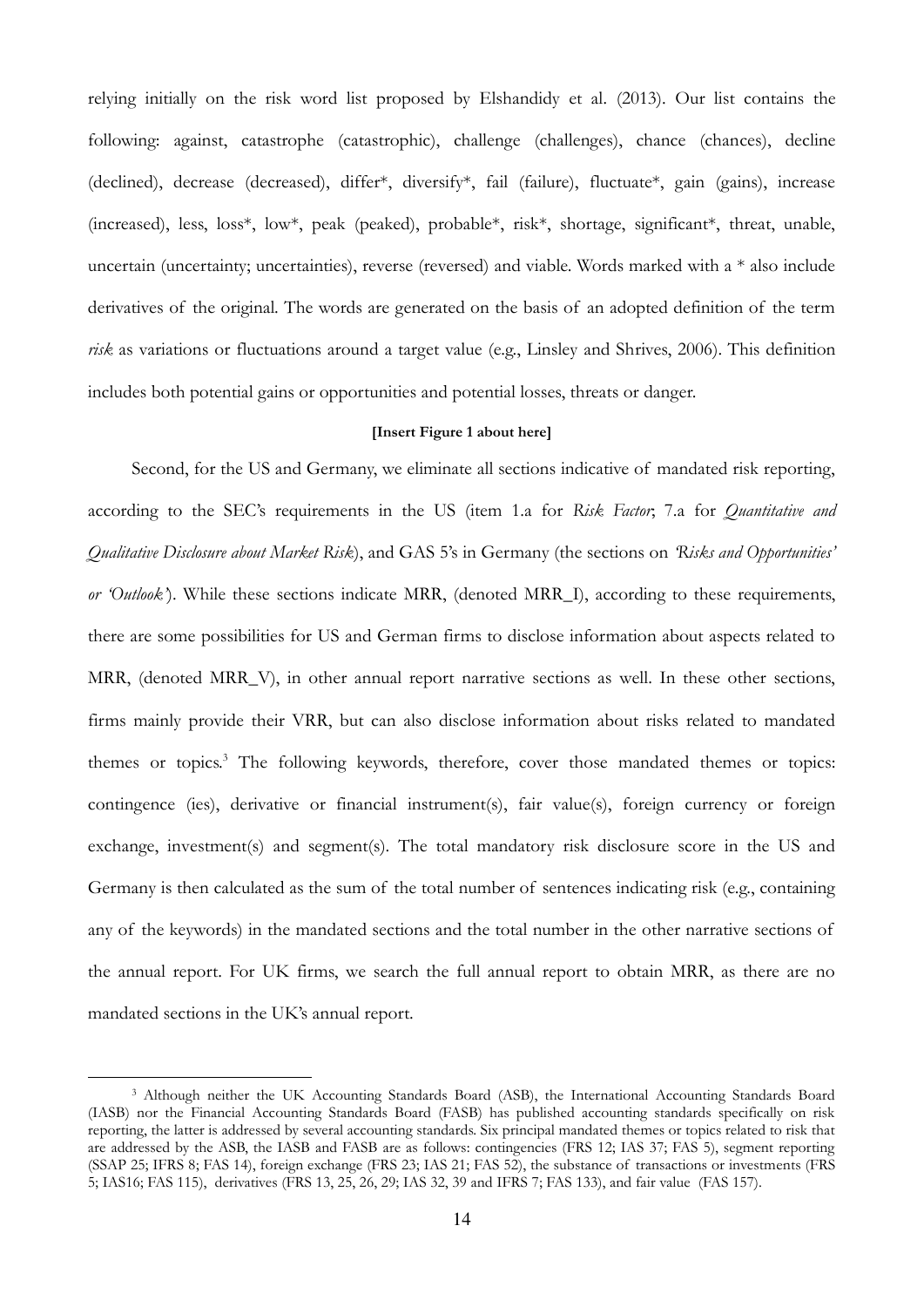We use the special command instructions of QSR version 6 and design an automated program to search for our risk word list. We count all statements containing at least one risk-related word from both the mandated annual report sections (the US and Germany only) and the voluntary sections (all three countries). Statements of risk in the voluntary sections are used as a proxy for the firms' aggregated risk reporting scores. To differentiate between voluntary and mandatory statements in the full annual reports of the UK firms, or in the other narrative sections of the annual reports of the US and German firms, we exclude the total mandatory risk score for UK firms, or MRR\_V for the US and German firms from the aggregated risk scores to determine VRR for the UK, US and German firms.

# *4.2.2. Reliability and validity of risk reporting scores*

The reliability and validity of the risk reporting scores are tested in two stages. First, we examine the extent to which the final word list captures statements with a risk focus. To this end, we read 30 randomly selected statements from the QSR version 6 output for 15 firms in each country from the year 2007. We find the final risk keyword list to be largely successful (80% on average) in identifying statements indicative of risk in each country. Second, after calculating the final risk reporting scores, we carry out two post hoc procedures. In the first, we review the statements from the first stage manually, in terms of the word list's ability to discriminate between MRR and VRR. We find, based on reviewing the aforementioned 30 statements for each of the 15 firms in each country, that the keywords are able to differentiate reasonably between these disclosures in around 77% of cases (on average).

 The second test uses Cronbach's alpha, which provides a statistical measure of how well a dataset captures a particular underlying construct, to validate the MRR and VRR scores. Specifically, it indicates the MRR and VRR scores' consistency and how well they reflect risk disclosure. As a rule, Cronbach's alpha will increase as the inter-correlation among MRR and VRR increases, providing an internal consistency estimate of the reliability of the risk disclosure scores. The inter-correlations among the risk disclosure scores will be maximised when all items measure the same construct. For the computed risk reporting scores, Cronbach's alpha is around 70% for the US and around 85% for the UK and Germany, which is acceptable given the generally agreed upon social science measure of 70% (e.g., Abraham and Cox, 2007). We conclude that the computed risk reporting scores are reliable.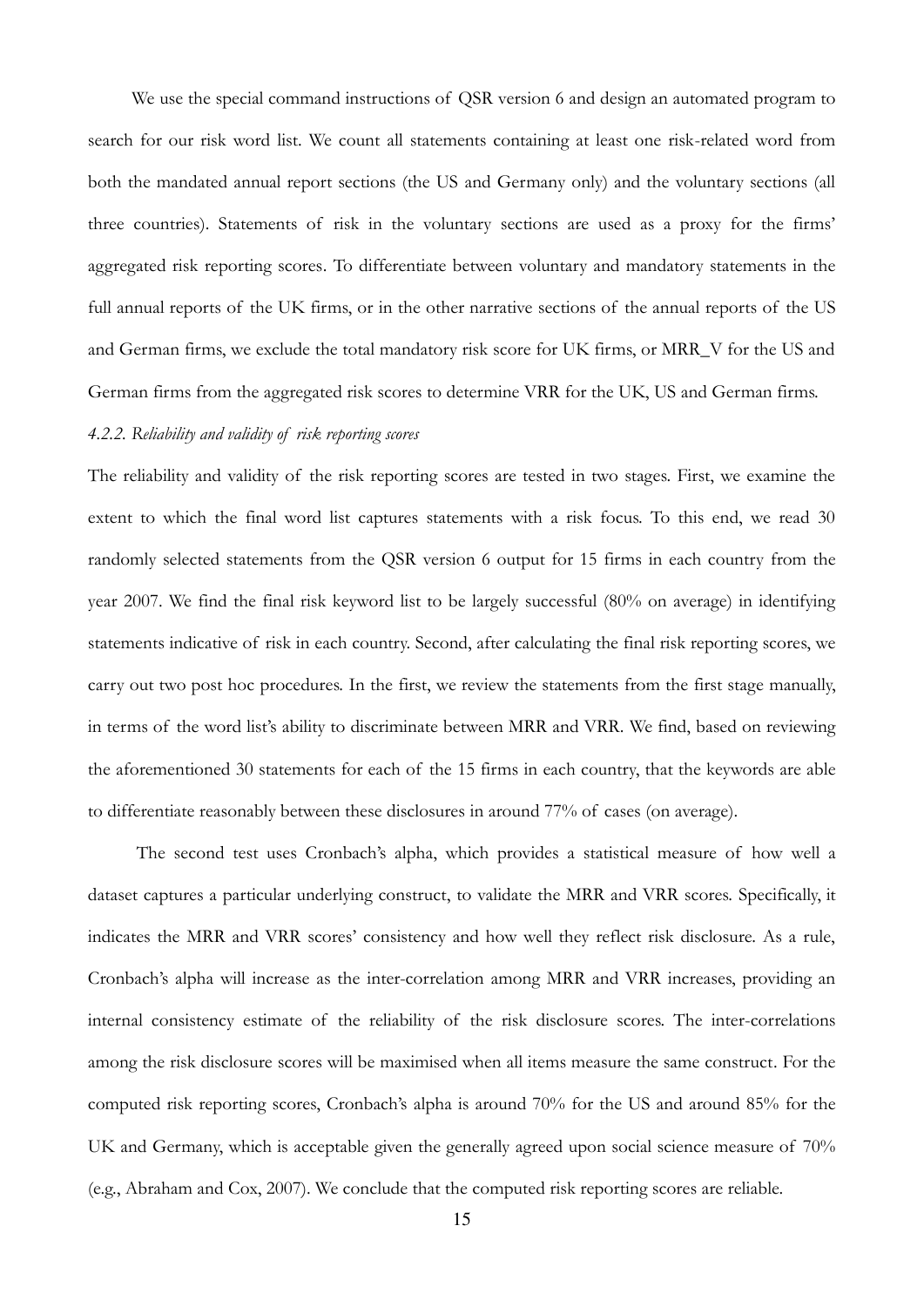#### 4.3. Empirical model

<u>.</u>

We use repeated measures multilevel analysis to associate the firm characteristics (firm risk levels and other firm characteristics) and country characteristics (legal system and cultural values) with the variations in MRR and VRR *within* each firm (level 1) over the period from 2005 to 2010, and *between* different firms over these years (level 2), in Germany, the UK and the US.<sup>4</sup>

$$
RR_{ij} = \beta_{0ij} + \beta_{1ij} Z_{ij} + \beta_{2ij} Z_{ij}^2 + \sum_{q=1}^{2} \beta_{rq} Xf l_{qij} + \sum_{q=1}^{2} \beta_{qq} Xf l_{qij} + \sum_{q=1}^{2} \beta_{cq} Xc l_{qij} + \varepsilon_{ij} + r_{ij}
$$
 (1)

where *RRtij* is the risk reporting (MRR or VRR) of firm *i* in country *j* in year *t*. *β0ij* is the intercept of firm *i* in country *j.*  $\beta_{1ij}$  and  $\beta_{2ij}$  are the slopes of the time-varying variables applying to firm *i* in country *j.* Z  $_{ij}$ , and  $Z^2_{ij}$  are the linear and quadratic components of time for firm *i* in country *j* at time *t*. These two components are the main parameters at level 1 as shown under the null model and they are given according to polynomial curves.

At level 2 of the repeated measures analysis, *βrq* and *βoq* represent the effects of *Xfl qij* on both the linear and quadratic components of time of MRR and VRR. *Xfl qij* is a function of the firm characteristics, including risk (total (TR), systematic (SR), unsystematic (USR), financing (FR) and liquidity (LR)) and other firm characteristics/controls (firm size (SE), profitability (PE), growth (GE), dividends (DE) and industry type (IE)).<sup>5</sup>

We control for these effects for a number of reasons. First, previous research shows firm size to be positively associated with general disclosure levels (e.g., Ahmed and Courtis, 1999; Chavent, Ding, Stolowy, and Wang, 2006). Similarly, Linsley and Shrives (2006) and Abraham and Cox (2007) find aggregated and voluntary risk reporting to be significantly and positively correlated with firm size. Second, prior studies on general voluntary disclosure (Wallace and Naser, 1995; Chavent et al*.*, 2006) suggest that firms with higher profitability may provide comparatively more risk information. Third, Khurana, Pereira, and Martin (2006) argue that, as disclosure enhances the ability to obtain external

<sup>4</sup> This aggregate equation combines levels 1 and 2, where level 1 variations occur *within* firms as a function of time and standard error, and level 2 variations occur *between* firms, based on the direct impact of the firm indicators on the intercept and growth rate.

<sup>5</sup> For firm characteristics, we use a rank transformation for all variables proxied by ratios (TR, SR, USR, FR, LR, PE, GE, and DE) to improve the distribution of these ratio variables, as suggested by much of the prior research (e.g., Conover and Iman, 1980; Baginski and Wahlen, 2003).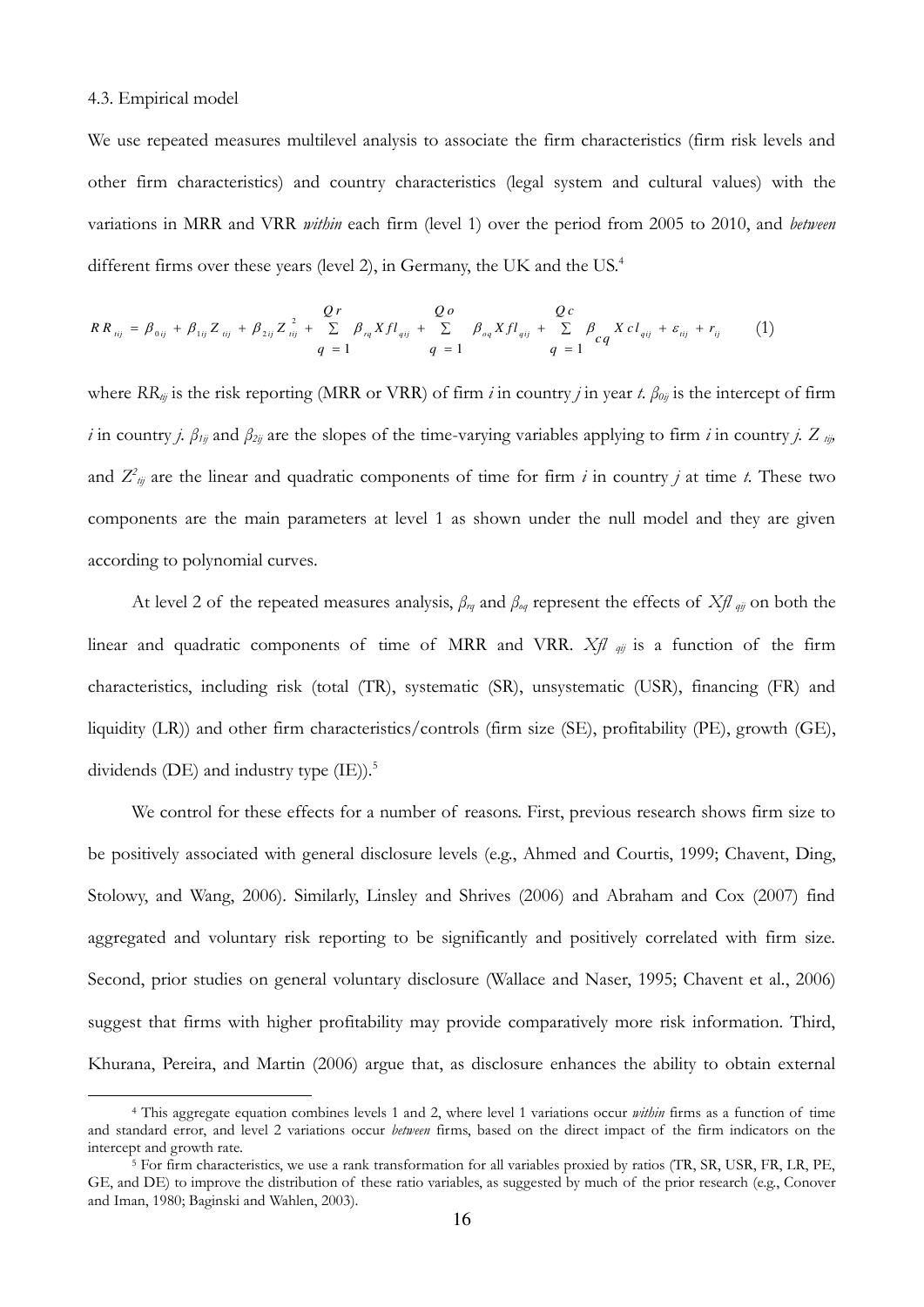financing by reducing information asymmetry, firm growth is likely to raise disclosure levels. This is supported by their empirical evidence, and that of Chavent et al*.* (2006). Fourth, empirical research (e.g., Deshmukh, 2005; Li and Zhao, 2008) carried out in the US finds that firms characterised by low information asymmetry are more likely to pay higher dividends. Wang and Hussainey (2013) reveal a positive association between future-oriented information and dividends, for UK firms. Lastly, firms from the same industry are likely to make similar levels of disclosure; when firms act inconsistently with industry expectations, the market might perceive them to be concealing either important information or bad news. Prior research on both general (Beattie, McInnes, and Fearnley, 2004; Dong and Stettler, 2011) and risk (Elshandidy et al*.,* 2013; Erkens, 2012) disclosure finds empirical evidence that the disclosure level varies across industries. Additionally, and consistent with Kravet and Muslu (2013), we control for the length of the annual reports by including a model with the total number of sentences in the annual report.

 $\beta_{cq}$  stands for the effects of *Xcl qij* in code law (and respectively low cultural score) countries relative to those in common law (and high cultural score) countries (as the reference groups) on the linear and quadratic components of time of MRR and VRR. *Xcl qij* is a function of the country characteristics, namely, legal system and cultural values. Table 1 explains the definitions of these variables, their sources and their codes.  $\varepsilon_{tij}$  and  $r_{ij}$  are the standard errors of level 1 and level 2, respectively.<sup>6</sup>

#### **[Insert Table 1 about here]**

### **5. Empirical results**

<u>.</u>

### 5.1. Descriptive statistics

Table 2, which reports descriptive statistics of the main variables for Germany, the UK, and the US, suggests that, on average, US firms exhibit higher levels of MRR than UK (by 37%) and German (by

<sup>&</sup>lt;sup>6</sup> The error structure at either level 1 ( $\varepsilon_{ij}$ ) or level 2 ( $r_{ij}$ ) is an essential consideration in all of the above equations. The error or residual of level 1 is the variability between the estimated and actual values of MRR/VRR *within* firms over time. The error structure of level 2 (*ri*), however, can be explicitly reflected through a random effect at that level, which, in turn, might contain a random intercept, a random linear slope and covariance between the intercept and the linear slope. In order to test whether and the extent to which the residuals either lack normality or are influenced by outliers, we carry out some further checks. The Q-Q plot for standardised residuals and predicted values of MRR and VRR visually supports the validation of the normality assumption. We then use summary statistics for those two variables, namely, by looking at whether mean, median and skewness together indicate normality.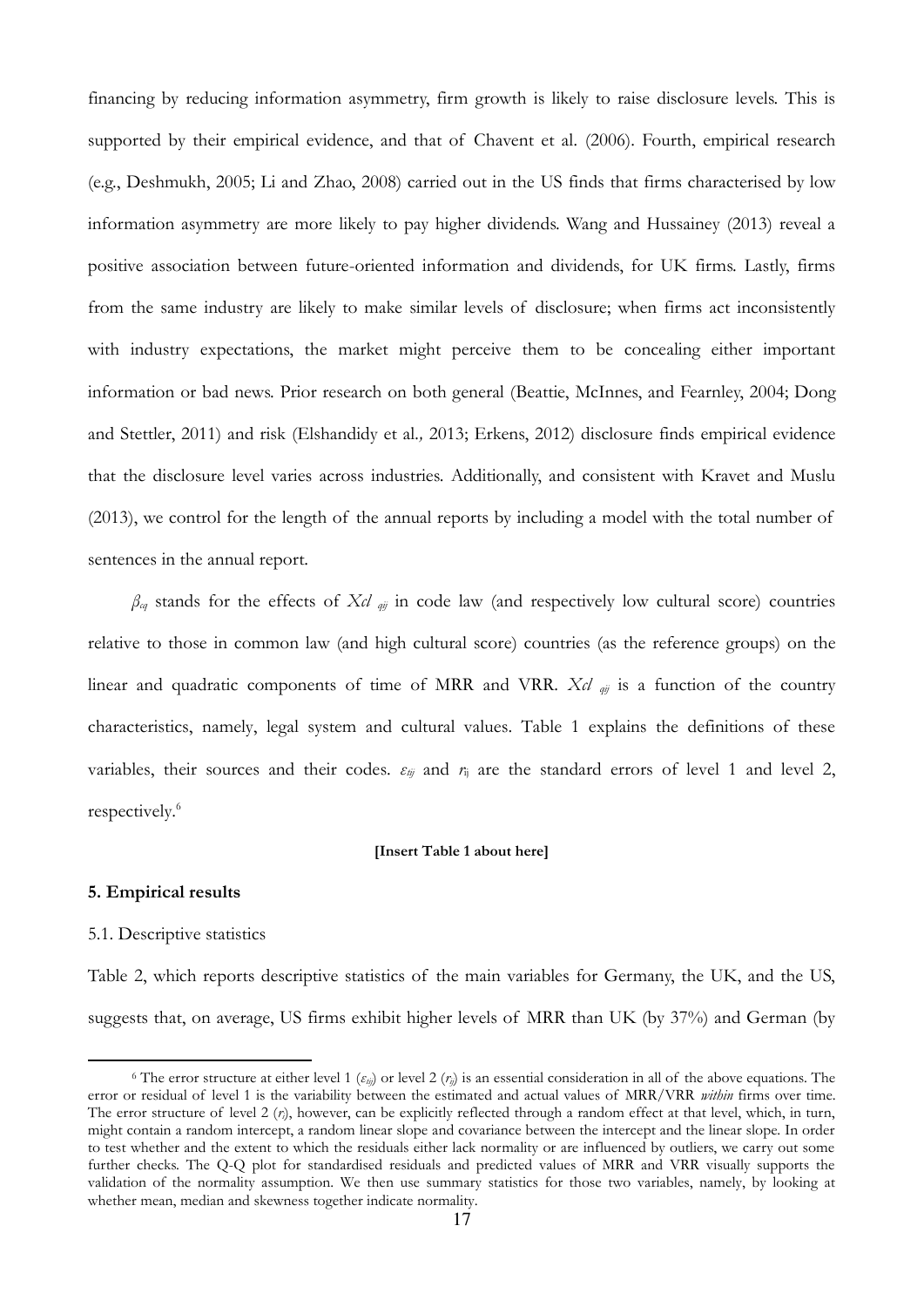16%) firms. UK firms, in contrast, exhibit, on average, 3% more VRR than US and 2% more than German firms. The results suggest that, in all three jurisdictions, managers have incentives to provide extra risk information voluntarily, along with their mandatory disclosures. Managers may combine VRR with MRR to maximise risk reporting levels. These results are further confirmed by examining whether the observed differences are economically and statistically significant. Both parametric (ANOVA) and non-parametric (Kruskal-Wallis) tests, not reported, document significant differences in MRR and VRR between firms across the three countries, at a p-value of 0.000, suggesting that, throughout our threecountry sample, firms vary significantly in their levels of MRR and VRR.

To break these differences down to comparisons between each pair of countries, we further conducted parametric and non-parametric univariate analyses using the Bonferroni and Mann-Whiteney tests, respectively (unreported). The findings suggest that, on average, UK firms are likely to exhibit greater levels of VRR than either US or German firms, at a p-value of 0.000. German firms, though, tend to reveal, on average, significantly more information about their risk voluntarily than do US firms, at a p-value of 0.000. Based on these results, it seems that in the highly regulated risk reporting country of Germany, firms tend to exhibit, on average, significantly higher levels of MRR than in the UK, but lower levels than in the US; German firms, though, are likely to reveal, on average, significantly higher levels of VRR than US firms. The results also suggest that, US firms, which exhibit significantly higher levels of MRR than UK firms, are also likely to exhibit considerably lower levels of VRR than UK firms. This behaviour can be explained by the US firms wanting to compensate their investors for their lower levels of VRR by increasing their levels of MRR, which is consistent with the main regulatory trend in the US.

### **[Insert Table 2 about here]**

In terms of the comparison between disclosure types in each country, Table 2 also indicates that German firms disclose 50% more VRR than MRR on average. This is perhaps surprising, since mandatory disclosure might be expected to dominate voluntary in the highly regulated German environment. One of the most likely explanations for this result is that, by adopting GAS 5, the German environment is probably encouraging managers to exhibit both a high compliance with the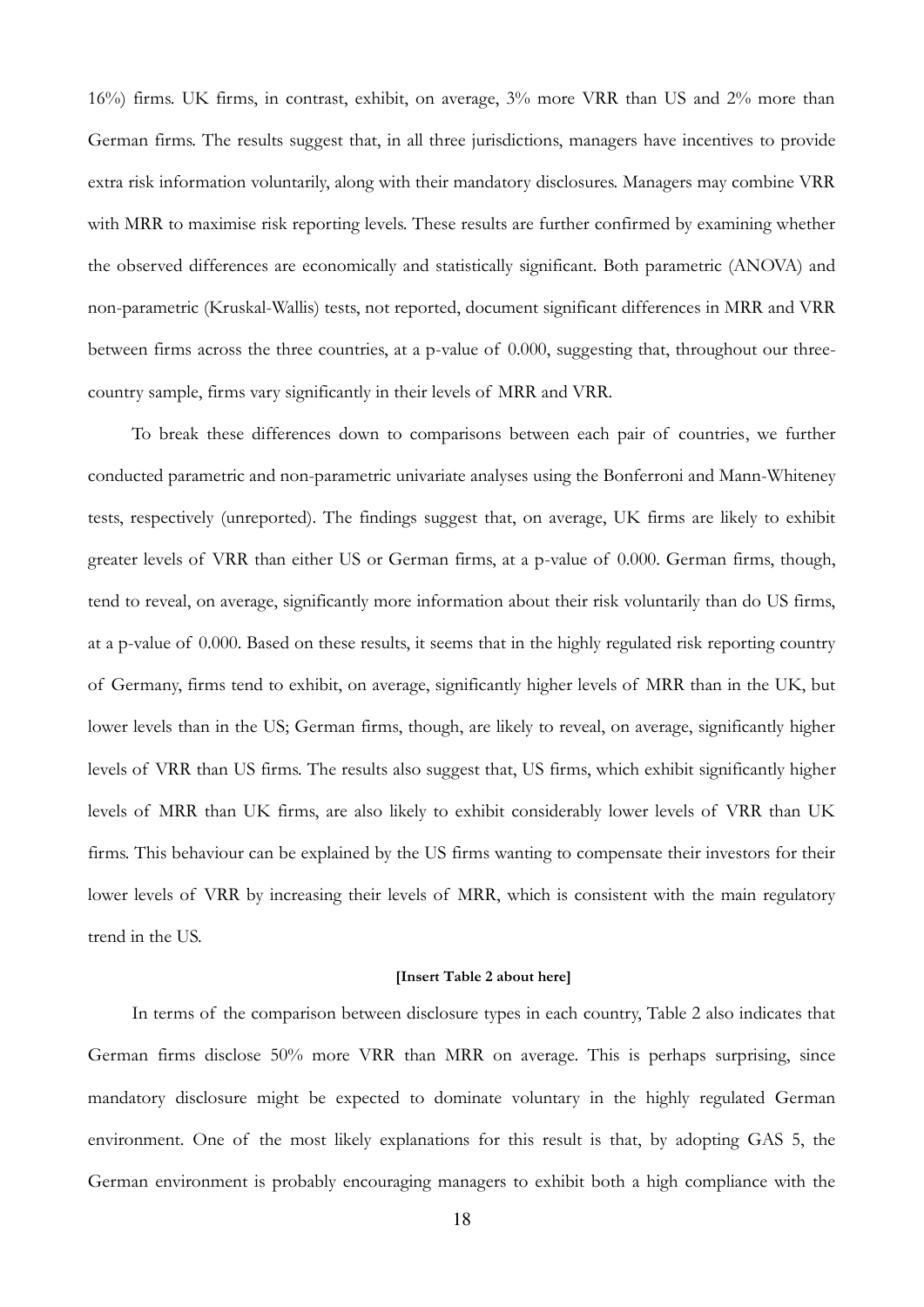risk regulations and to reveal more voluntary risk information. UK firms disclose, on average, 86% more VRR than MRR. As a consequence of their larger voluntary disclosures, the fluctuations, as indicated by the standard deviation, in VRR are higher than those in MRR among the German and UK firms. The US firms exhibit, on average, 16% more MRR than VRR. The fluctuations in MRR are twice those in VRR. To examine these observed fluctuations, we again conduct a parametric t-test and a non-parametric Mann-Whitney analysis. The unreported results suggest that German and UK (US) firms are, on average, likely to reveal more VRR (MRR) than MRR (VRR), at a p-value of 0.000.<sup>7</sup> These results are consistent with our main conclusions derived earlier from the descriptive statistics.

The above results indicate that managers in highly regulated environments, such as the US, have motives to reveal risk information, essentially through the approach desired by the regulators (MRR), and then may maximise their overall reporting through the other form of disclosure (VRR). Managers in less regulated environments, such as the UK, meanwhile, are highly motivated to reveal risk information, essentially through the approach desired by the regulators (VRR), and then may maximise their overall reporting through the other form of disclosure (MRR). When dealing with a formal risk reporting standard, as in Germany, managers use both forms to maximise their overall disclosure as a response to risk levels.

The above discussion highlights the interaction between mandatory and voluntary risk disclosures, and suggests that these two forms are likely to be complements rather than substitutes for one another. Consistent with this conclusion, when MRR is regressed on VRR, and vice versa, our results (not reported) suggest, first, ceteris paribus, that German and UK (US) firms tend to use VRR significantly to complement (substitute for) MRR. Second, our results suggest, ceteris paribus, that German and UK (US) firms tend to use MRR significantly to complement (substitute for) VRR. These findings are consistent with Bagnoli and Watts (2007)'s argument for a complementary rather than substitutive relation between mandatory and voluntary disclosures. Their results are in line with Einhorn (2005)'s findings that emphasise the interaction between mandatory and voluntary disclosures.

1

<sup>7</sup> Unreported results are available upon request from the corresponding (principal) author.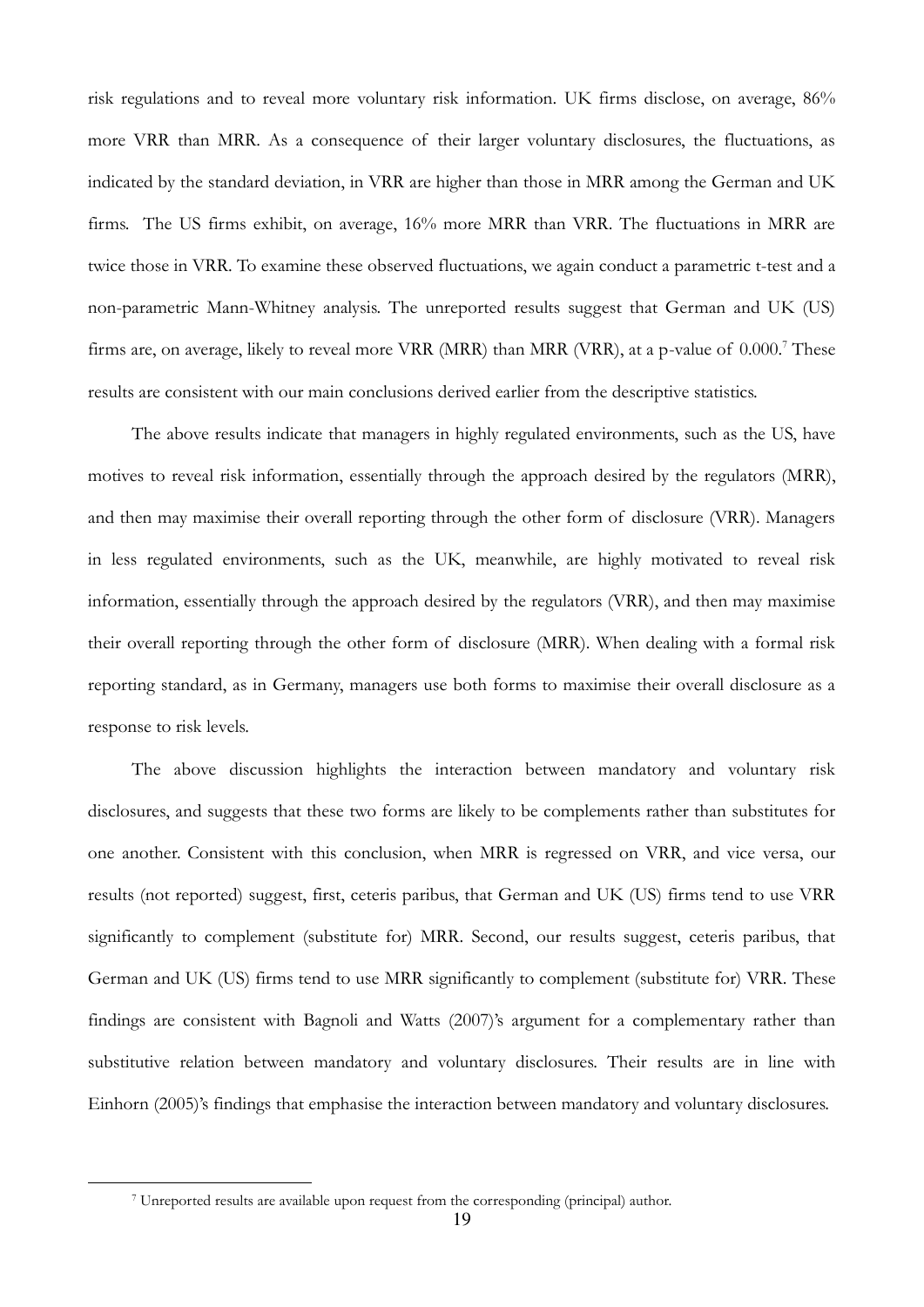As can be deduced from Table 3's Pearson and Spearman correlation coefficients, the parametric and non-parametric coefficients indicate a significant relation between MRR and VRR, at a p-value of 0.000.<sup>8</sup> This result suggests that managers who exhibit high compliance with risk reporting regulations in Germany, the UK and the US have higher incentives to provide high voluntary risk disclosure as well. This result is consistent with Elshandidy et al. (2013) and Dye (1986), and supports the theory that MRR complements VRR. The significant associations between these two variables and the other variables are consistent with prior empirical risk reporting research (e.g., Linsley and Shrives, 2006; Abraham and Cox, 2007; Elshandidy et al., 2013). This consistency validates this paper's MRR and VRR scores.

#### **[Insert Table 3 about here]**

5.2. Repeated measures multilevel analysis results: Testing H1 and H2

<u>.</u>

This section discusses how firm and country characteristics explain variations in MRR and VRR *within* and *between* firms over the period from 2005 to 2010, across Germany, the UK, and the US, relying on repeated measures multilevel analysis. The results are shown in Tables 4 and 5, indicating the value and significance of the coefficients of all explanatory variables under eight different models. The first (null) model shows variations in MRR and VRR from 2005 to 2010 without explanatory variables or predictors, serving as a baseline for appraising. Model 1 incorporates the risk variables (TR, SR, USR, LR and FR) and control variables (SE, PE, GE, DE, LE, and IE). Models 2 to 6 incorporate the abovementioned risk and control variables and the dummy variable for the legal system of the country in question. Each one also includes one of Hofstede's five cultural dimensions. Model 7 introduces the lagged values of the market and accounting risk measures, as explained in Section 5.4, to account for endogeneity.

<sup>&</sup>lt;sup>8</sup> We checked for multicollinearity statistically by calculating the condition index, which is the square root of the maximum eigenvalue divided by the minimum eigenvalue. If this index is more than 30, the variable has a severe multicollinearity problem (e.g., Gujarati, 2004:365). We checked this, and found that none of the explanatory variables had this problem.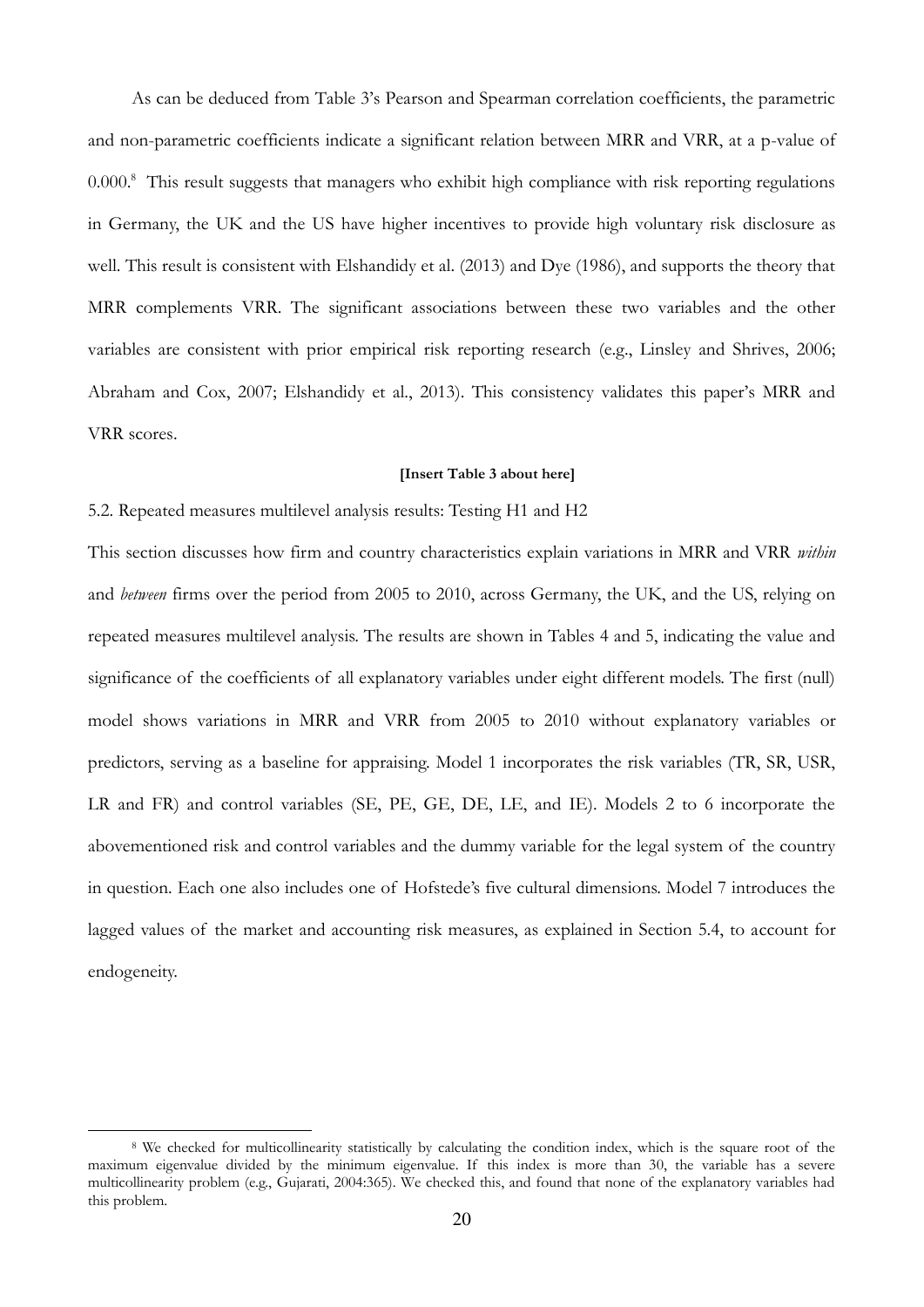After that, each table identifies the level 1 and 2 variances, namely, the degree of risk reporting variation at each level based on the intra-class correlation (ICC).<sup>9</sup> In order to identify what proportion of the variances in MRR and VRR can be accounted for by the explanatory variables, we calculate adjusted- $R^2$  at levels 1 and 2. To assess the accuracy of any two models, the differences in the -2 Log Likelihood (-2LL) between each model and the null model may be considered. A decrease in the difference suggests an improvement in the model. The change in the chi-square may be used to examine a null hypothesis of no variations in risk reporting *within* and *between* firms over the period from 2005 to 2010 across the countries. If the difference between the -2LL for Model 2 and that for the null model is greater than the value of the change in the chi-square, Model 2 is then statistically acceptable. The detailed empirical results are discussed in the following subsections.

## *5.2.1. The impact of firm and country characteristics on MRR variations: Testing H1 and H2*

The null model (Table 4) indicates that 21% of the MRR variations are variations *within* the firms over time (level 1), whereas 79% of the MRR variations (78% in the intercept and 1% in time) are *between* the firms (level 2); both of these results are significant at a p-value of 0.000. This significance indicates a possibility of explaining such variations further by including firm characteristics (risk and control factors in Model 1) and country characteristics (legal system and cultural factors in Models 2 to 6).

### **[Insert Table 4 about here]**

Model 1 (Table 4) indicates that both total and unsystematic risks are significantly associated with MRR variations, at p-values of 0.038 and 0.017, respectively. This result indicates that the provision of MRR is significantly influenced by both firm-specific (unsystematic) and overall (total) risk. The risk regulations in these countries do not set a maximum limit on the risk information that should be included in firms' narratives and as those firms might under the regulative pressure as argued by the neo-intuitional theory to the extent to which those firms are likely to provide more mandated risk information. Our results support Dobler's (2008) theoretical argument in which he calls for further

<u>.</u>

<sup>9</sup> The ICC is the proportion of variance in either MRR or VRR at level 1 (within each firm over 2005 to 2010) and at level 2 (between the firms in each country) (e.g., Hox, 2010:15). For level 1, the ICC is  $\sigma^2$  level  $1/(\sigma^2$  of level  $1+\sigma^2$  of level 2); for level 2, the denominator is replaced by the variance of level 2.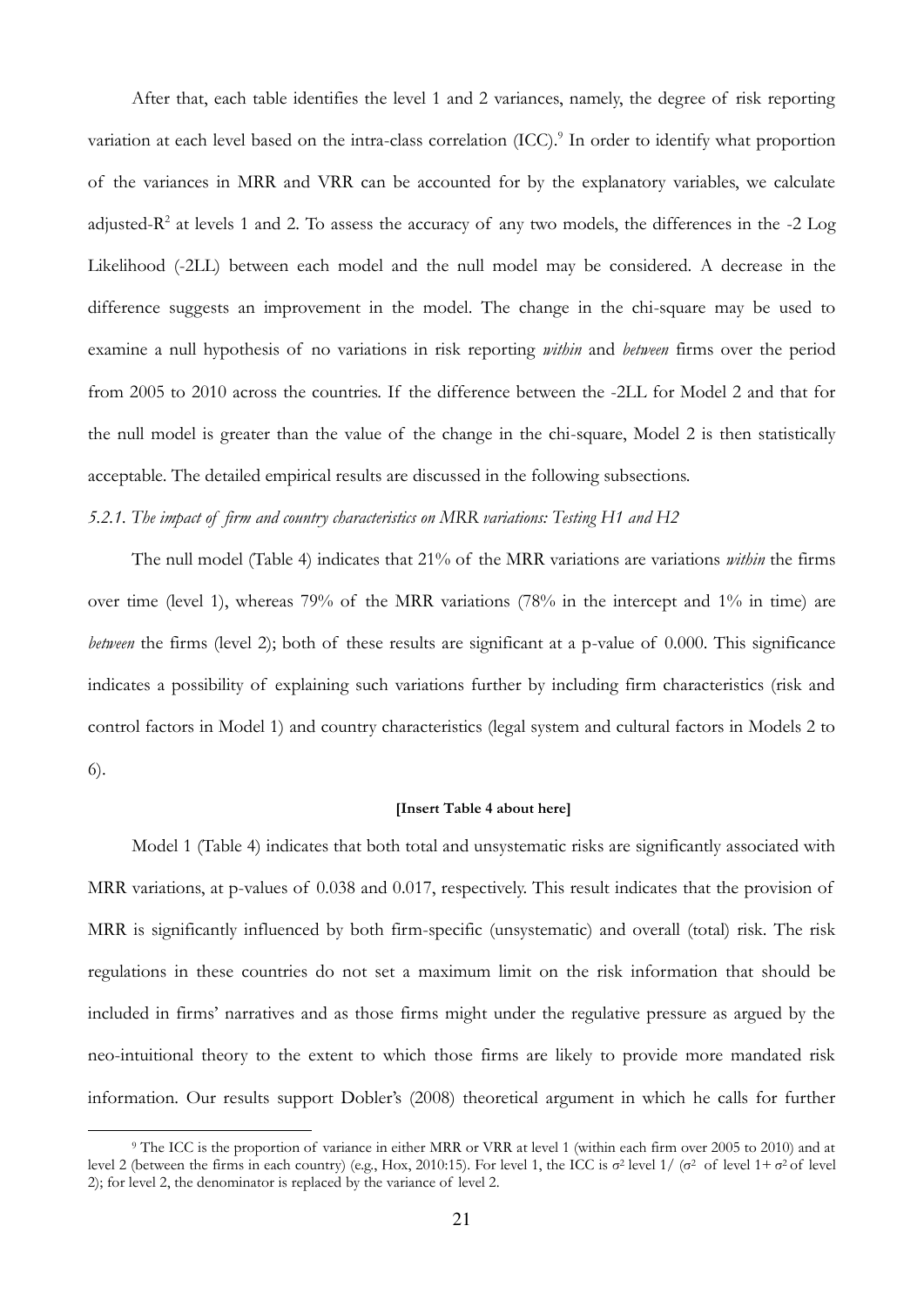research, even within highly regulated countries. In essence, our evidence suggests that managers may have incentives to disclose more about their mandated risks, resulting in variations in MRR between firms. Investors may require higher rates on their investments in higher-risk firms, and may overestimate required rates in the absence of adequate risk reporting (Healy and Palepu, 2001). As a result and consistent with the underpin arguments of our theoretical framework that managers may provide more risk disclosure to reduce investor uncertainty. Our results also suggest that managers of highly liquid firms may disclose more about risks included in the mandatory requirements in order to be consistent with the best practice, the normative aspect, by informing their investors and distinguishing themselves from managers perceived to manage liquidity less effectively (see, e.g., Marshall and Weetman, 2007). These findings therefore support **H1a** rather **H1b**.

Regarding the other firm characteristics, Model 1 (Table 4) also indicates that large firms, poorly performing firms, and lower-dividend-paying firms are likely to exhibit significantly higher levels of MRR. Managers at these firms may have a greater ability to collect and prepare information at a lower average cost (e.g., Healy and Palepu, 2001). Managers of such firms may also have a greater incentive to disclose risk information. These results are consistent with prior literature on risk reporting (e.g., Miihkinen, 2012; Elshandidy et al., 2013).

Model 1 (Table 4) also shows that firm characteristics explain  $52.2\%$  (adjusted-R<sup>2</sup>) of all MRR variations between firms across these countries. At the same time, these variations decrease by 25% compared to the null model, to 62%, at a p-value of 0.000. The variations in MRR within firms over 2005 to 2010 increase significantly, compared with the null model, to 35%, at a p-value of 0.000. These results therefore suggest that simply considering firm characteristics improves the model's ability to explain the variations in MRR between firms, and reduces the unexplained variations between firms across the three countries, rather than the unexplained variances within firms over the five years considered.

In Models 2 to 6, where we consider country characteristics, we find that market-wide risk (a high covariance in market returns) is the only risk factor considered that significantly influences firms across our three countries, increasing the level of MRR provided. This result is consistent with the theory and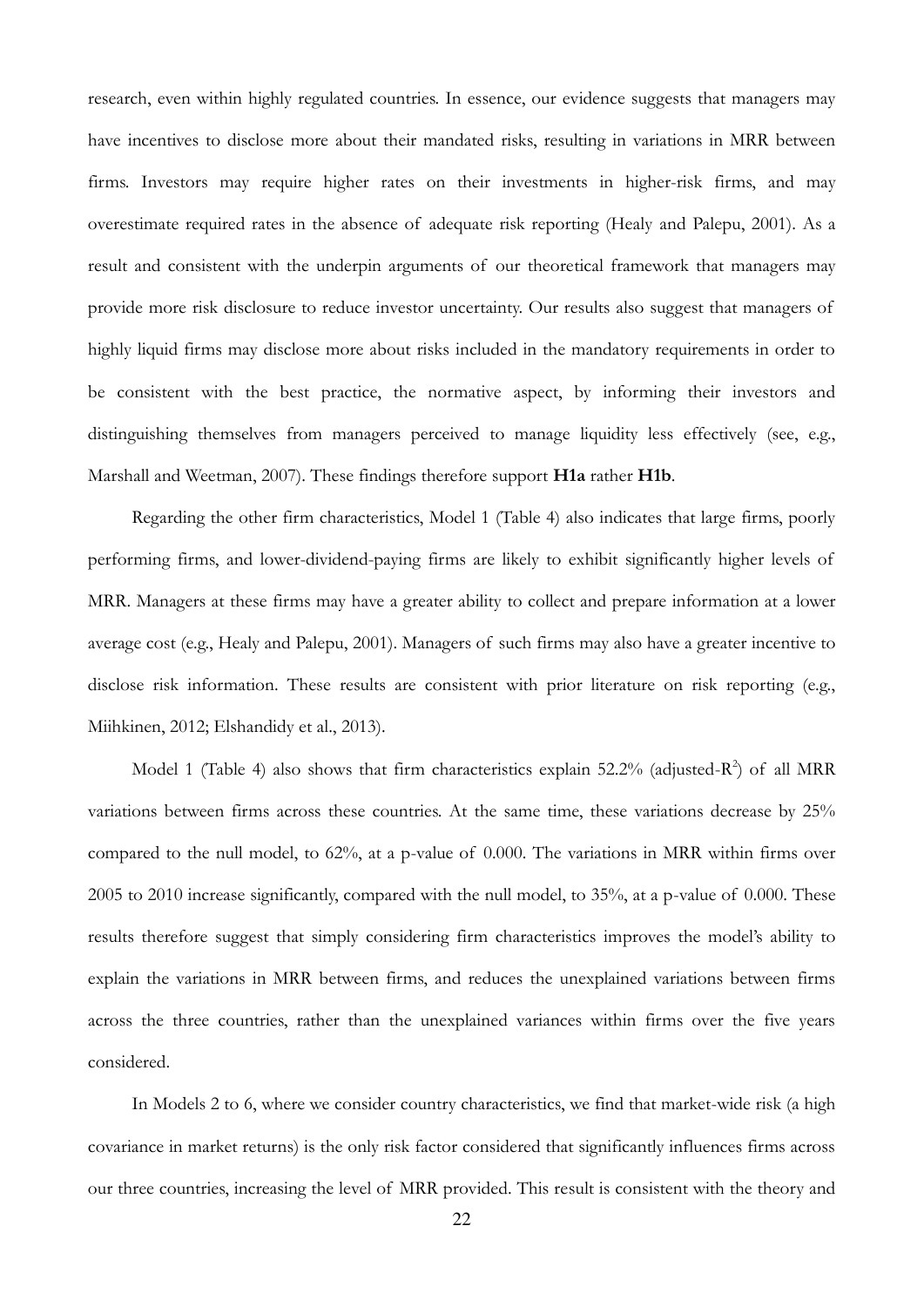empirical research discussed earlier. Additionally, we find that large, less profitable and high-growth firms are likely to provide significantly higher levels of MRR than other firms, at p-values of 0.000, 0.011 and 0.051, respectively. The above results suggest that we should accept **H1a**.

Under Models 2-6, we find that the legal system and cultural values have a significant influence on MRR variations, at p-values of 0.000. The interpretations of these effects are subject to the combination of legal system and cultural values. Particularly, when we combine a country's legal system and its score for UA, IND, or LTO, we find that firms in the code law country (Germany) exhibit significantly higher levels of MRR than firms in the common law countries (the UK and the US). The results also show that a country's legal system and its UA, IND and LTO scores convey the same information, explaining why firms vary in disclosing their MRR. This result indicates that firms from countries with higher (lower) UA and LTO (IND) scores, such as Germany, are more likely to provide significantly higher MRR than firms from low (high)-score countries. Firms from countries such as Germany are likely to provide more information about risk to avoid any possibility of increasing uncertainty about them in the eyes of investors. Furthermore, firms from countries with lower MAS scores, such as the US, are more likely to provide more mandated risk disclosure in their annual report narratives than those from high-MAS countries. These results are consistent with the prior empirical findings of Jaggi and Low (2000), Hope (2003) and Erkens (2012). Our results also suggest that, holding the legal system constant, PD, UA and LTO have identical impacts on MRR.

A remarkable improvement occurs in the model's ability to explain MRR variations once we include both legal and cultural exploratory variables. Hence, Models 2 to 6 in Table 4 show that both country and firm characteristics can explain around 79.2% of the MRR variations between German, British, and America firms. Including country factors in the model increases (by more than two thirds) its ability to explain MRR variation compared to the model including just firm characteristics. This is to be expected, because these factors might have a direct impact on each country's regulations, which in turn can be considered a principal determinant of the mandated risk indicator statements within each country, and thus an essential driver of MRR variations. These results imply that it is essential to consider the legal system and cultural values of a country, due to their significant and direct impact on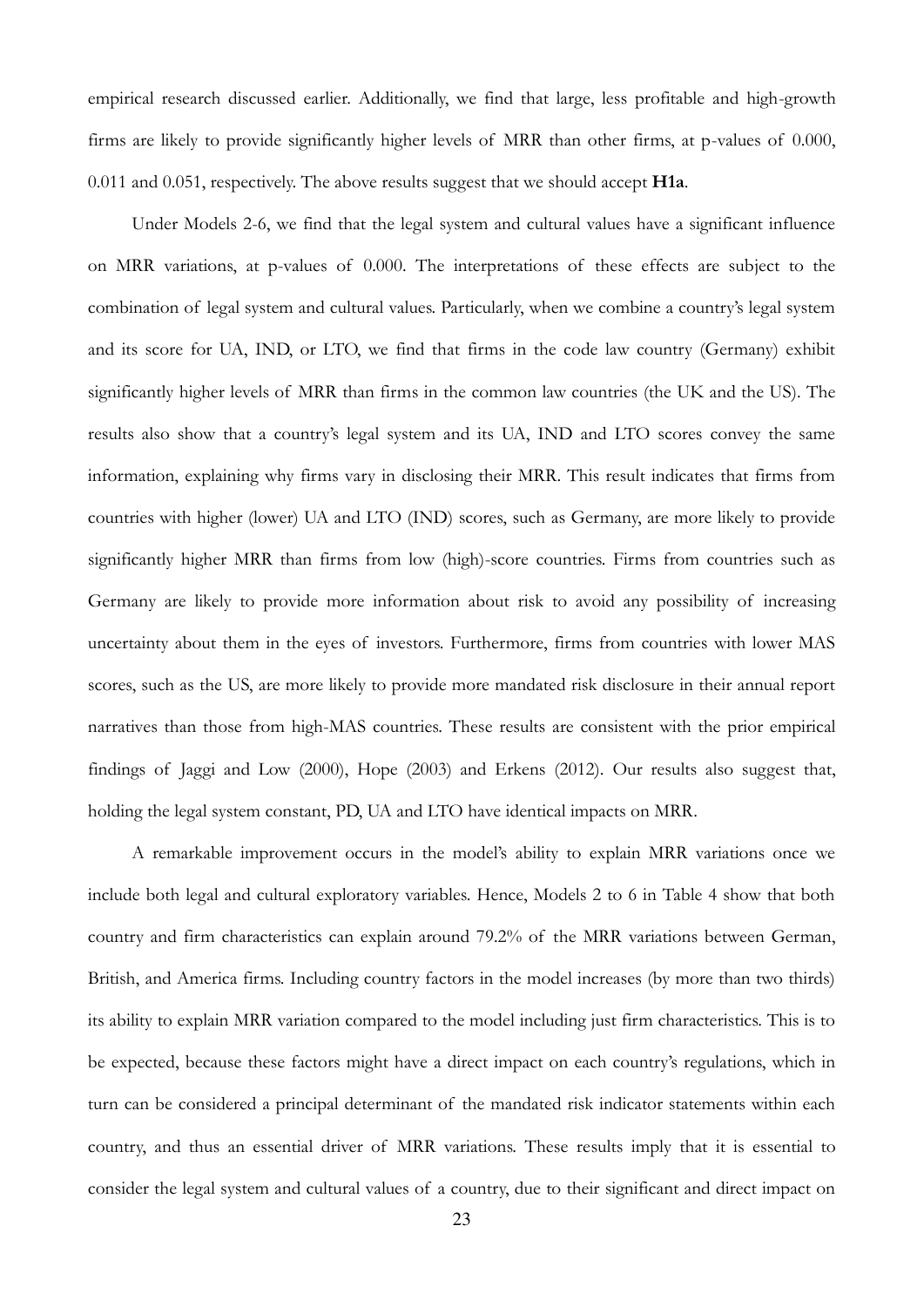its mandatory practices. Accordingly, the intention to achieve international convergence, a major goal of the IASB, should be expanded from simply adopting a single set of high-quality accounting standards, the IFRS, to considering the legal systems and cultural values of countries around the world. These findings answer Doupnik and Tsakumis (2004)'s question about the extent to which the culture of a country influences its rules. Finally, these results support **H2.**

#### *5.2.2. The impact of firm and country characteristics on VRR variations: Testing H1 and H2*

The null model (Table 5) shows that approximately 49% (46% in the intercept and 3% in time) of the total variation in VRR is *between* firms, level 2, over the period from 2005 to 2010. The other 51% of the variation is *within* firms, level 1. All these variations are significant, at p-values of 0.000, which suggests that there is significant variation in the VRR at each level that can be explained by firm and country characteristics.

The results for Model 1 suggest that the variations in VRR are significantly influenced by low levels of volatility in firms' market returns and high covariance of the firms' market returns relative to the market index, at p-values of 0.081, and 0.000, respectively. The results also show that large firms are likely to exhibit significantly higher levels of variation in VRR, at p-values of 0.000. These results lead us to accept **H1a**.

Model 1 also suggests that firm characteristics explain more two-thirds (as adjusted- $R^2$ ) of the total variations in VRR between firms across Germany, the UK and US. The ICC shows, though, that approximately 34% (33% in the intercept and 1% in time) occurs between firms across countries over the years. This suggests that expanding Model 1 to include country characteristics in Models 2 to 6 might decrease the extant VRR variations, improving the model's ability to explain such variations.

Models 2 and 5 show that firms from common law countries, such as the UK and US, are likely to exhibit significantly higher levels of VRR variations than firms from code law countries, such as Germany, at p-values of 0.000. Considering the cultural values, we find that firms from countries with lower scores for PD, UA, IND, and LTO are likely to exhibit significantly higher variations in VRR, at p-values of 0.000. We also find that firms from countries with lower MAS scores seem to exhibit less variation in VRR than firms from other countries, at p-values of 0.000. In the same table, we can see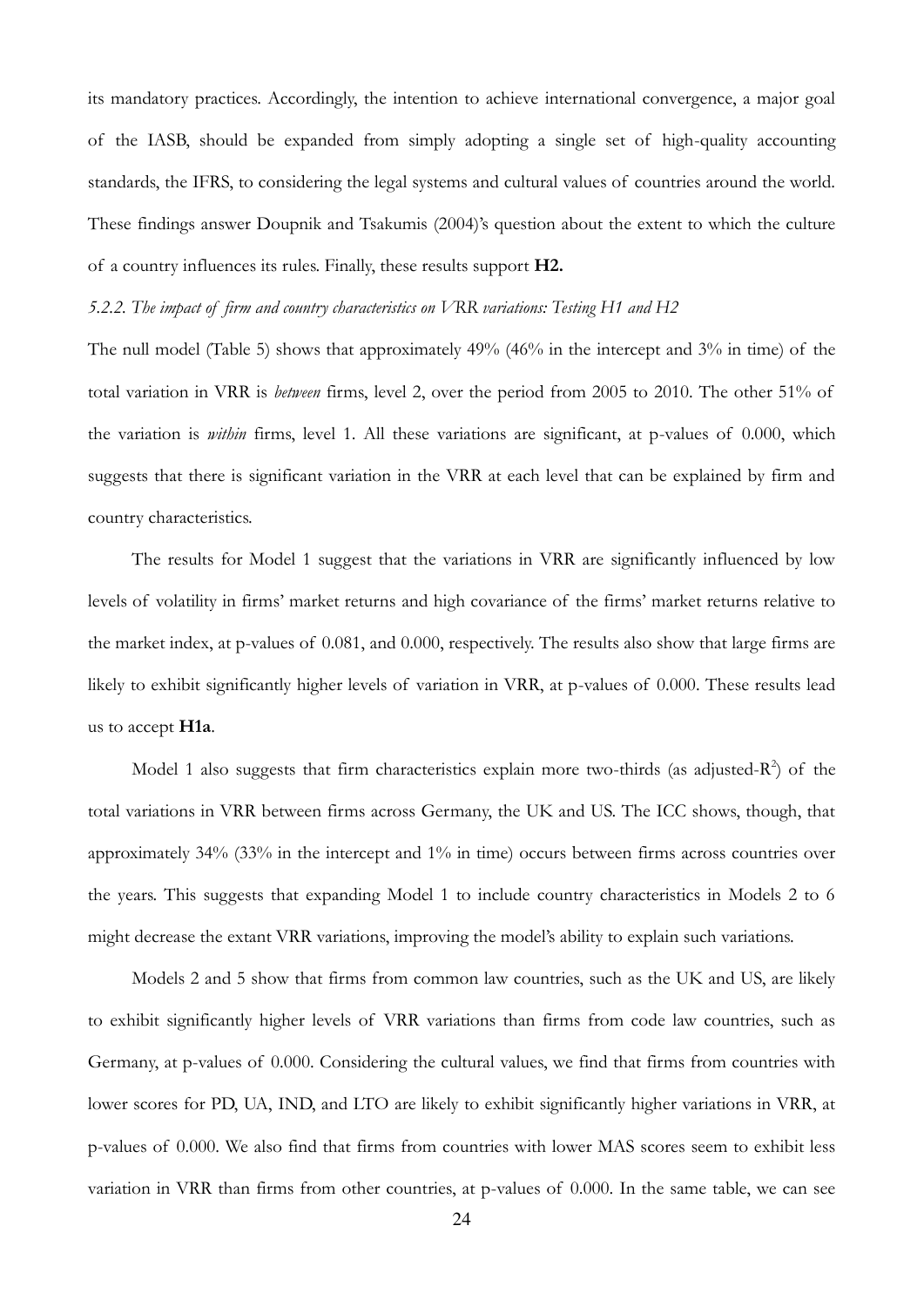that larger and less profitable firms, and those with higher systematic risk are likely to reveal significantly higher levels of VRR than other firms at p-values of 0.000, 0.073 and 0.023, respectively. These results therefore support the acceptance of **H1a**.

However, Models 2 to 6 show very limited improvements, in terms of adjusted- $R^2$ , compared with Model 1; there is just a 5.2% increase in these models' ability to explain variations in VRR between firms across Germany, the UK, and the US. These results suggest that such variations are more likely to be statistically correlated with firm characteristics that can be derived hypothetically based on managers' incentives. In essence, we find that both legal and cultural factors have less influence than such incentives in explaining variations in VRR between firms across countries.<sup>10</sup> Our results lead us to reject **H2**.

#### **[Insert Table 5 about here]**

### 5.3. Further analysis: Within country and financial crisis

1

We separate the above (cross-country) analysis into each individual country (within-country analysis, with 1,000, 1,410, and 1,270 firm-year observations in Germany, the UK and the US, respectively), as specified in Eq. 2, and as shown in Table 6.

$$
RR_{ij} = \beta_{0ij} + \beta_{1ij} Z_{ij} + \beta_{2ij} Z_{ij}^2 + \sum_{q=1}^{Qr} \beta_{rq} Xf l_{qij} + \sum_{q=1}^{Qo} \beta_{oq} Xf l_{qij} + \varepsilon_{ij} + r_{ij}
$$
 (2)

In Germany, firms characterised by higher systematic risk, a larger size, and less profitability are likely to exhibit high variation in MRR. Meanwhile, high variations in VRR are likely to be significantly associated with lower volatility of market returns, higher systematic risk, higher financing risk, a larger size, and less profitability. In the UK, firm size and firm dividend, rather than risk levels, determine MRR variation. However, UK firms characterised by high systematic risk and a large size are likely to exhibit high variation in VRR. Finally, in the US, firms with highly volatile market returns, low liquidity

<sup>&</sup>lt;sup>10</sup> To investigate this conclusion further, we analyse the impact of both legal and cultural values on the two components of total MRR, namely MRR\_I and MRR\_V, in the US and Germany. The results (not reported) confirm the significant impact of the legal system on MRR\_I but not on MRR\_V, which in turn supports the theory that providing additional information about mandated risk is more likely to be associated with the incentives of the firms' managers.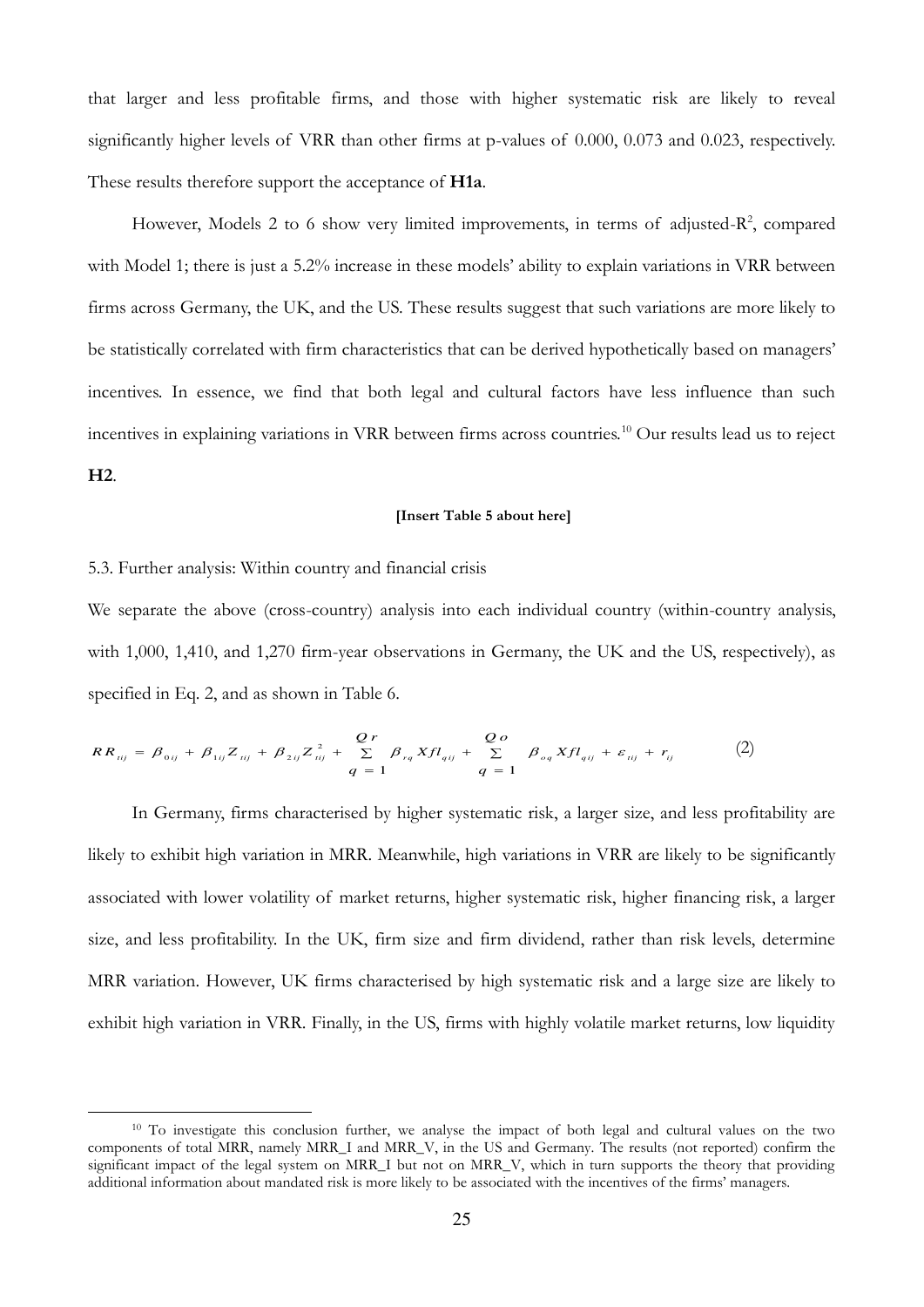risk, a large size, low profitability and high growth exhibit significantly higher variation in MRR. Neither firm risk nor any other firm characteristic influences variation in VRR for US firms.

### **[Insert Table 6 about here]**

These results suggest that, in Germany, variations in MRR and VRR reflect risk level variations (total, systematic, financing and liquidity risks). The results have many implications and support the respective regulatory approach adopted in each country by demonstrating the extent to which variations in MRR and VRR are more or less sensitive to variations in underlying risk. The UK results suggest that variations in VRR are more sensitive to a firm's risk level (systematic) than are MRR variations, which are influenced by firm size and dividends. In the US, variations in MRR are more sensitive to variations in a firm's risk levels (total and liquidity risks) than are variations in VRR.

To observe firms' behaviour over the recent financial crisis (2007/2008), we introduce three dummy variables, representing the periods before, during and after the crisis in 2007/2008 (all take the value 1 during the period in question and 0 otherwise). Our ordinary least squares (OLS) regressions suggest that firms tend to behave differently prior to and following the crisis relative to during. The observed responses vary subject to the disclosure type, as shown under Models 1 and 4 of Table 7 for MRR and VRR respectively, and subject to the joint estimation, which interacts the crisis's variables with country, as shown under Models 2 and 3 of Table 7.

Specifically, Model 1 suggests that firms tend to comply more (less) with risk regulations post (pre)-crisis relative to during. Consistent with the neo-institutional theory, firms are likely to face a lot of pressure during and after crises, making the cost of non-compliance more severe (Oliver, 1991). Most firms will need to reassure the market about their financial performance and build trust in what they provide to the market. The results also suggest that US (UK) firms tend to exhibit more (less) risk information mandatorily than German firms. Model 2 of Table 7 confirms these findings when we look at the joint effects of the financial crisis (pre- and post- relative to during the crisis) and the countries under study (the UK and US relative to Germany). We find that both US and UK firms tend to comply more with the risk regulations following the crisis than during. This result suggests that firms are likely to continue exhibiting significantly higher levels of mandatory risk disclosure since those firms will be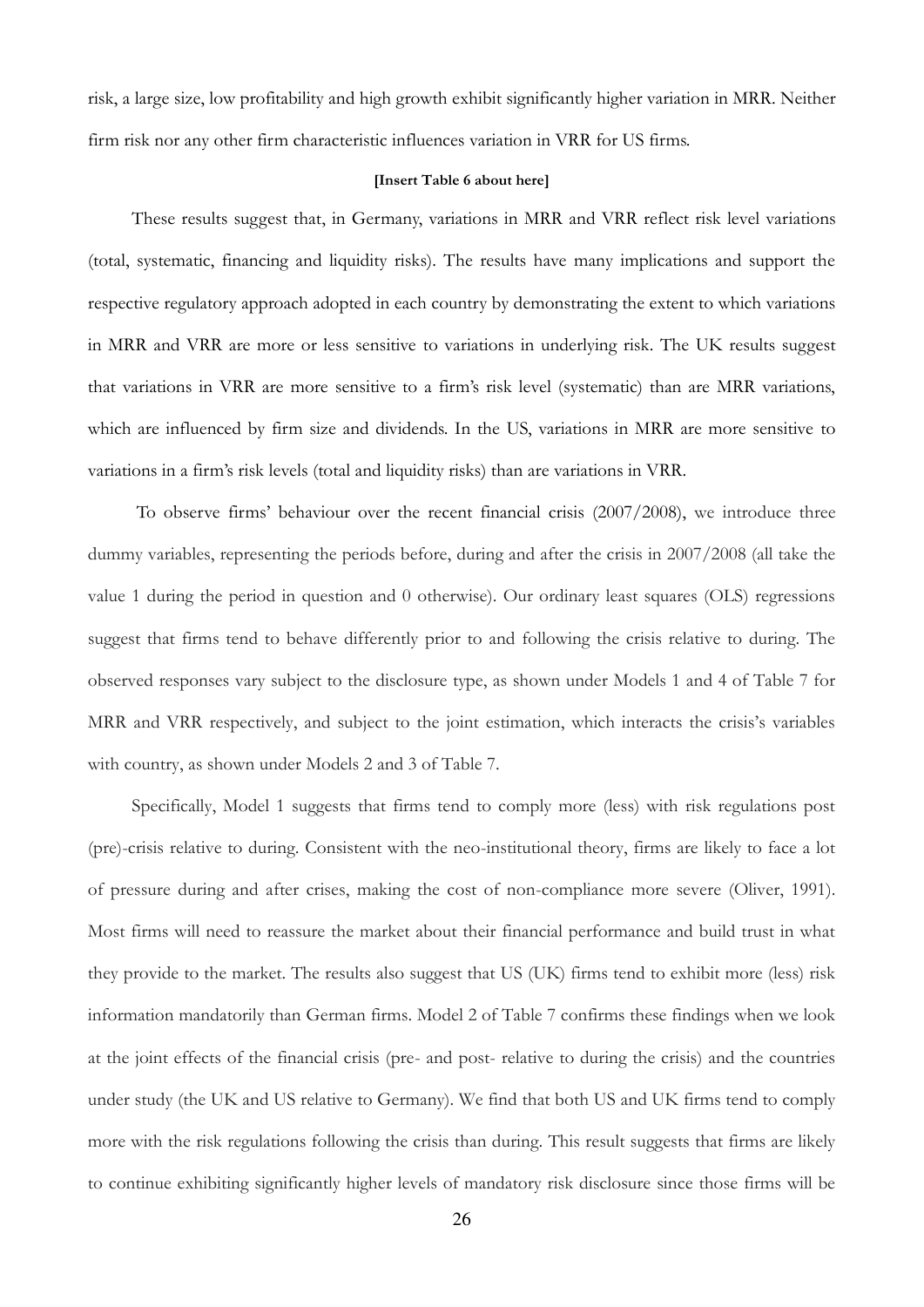under the markets' and regulators' attention. This, as a result, is likely to motivate such firms to apply effectively either current or any new emerged regulations. Model 3 of Table 7 suggests that firms are likely to provide less risk information voluntarily prior the crisis than they do during the crisis. The results also suggest that only UK firms are likely to exhibit higher levels of VRR than German firms. Model 4 confirms our findings under Model 3 and further explains that, while US firms tend to reassure the market with more voluntary risk information both before and after the crisis than during, UK firms are only likely to do so prior to the crisis.

#### **[Insert Table 7 about here]**

#### 5.4. Robustness checks: Endogeneity problem

We check whether our previous estimates, shown in Tables 5 and 6, are subject to an endogeneity problem arising from omitted variables and/or simultaneity. The problem of omitted variables bias arises from unobserved heterogeneity of a firm-specific and/or time-invariant nature. Omitted variables might lead us to incorrectly attribute variations in risk disclosure to the variations in firm and country characteristics. This concern, though, can be eliminated by using fixed effects (e.g., Brown, Beekes, and Verhoeven, 2011). Our estimated fixed effects in Tables 5 and 6 control for any firm-specific and timeinvariant effects that might influence a firm's decision to include risk information in the narrative sections of its annual report. Simultaneity or reverse causality arises in situations where significant variations exist between the explanatory variables and risk reporting (MRR and VRR). In such cases, one might claim (e.g., Frith, 1984; Kothari, Li, and Short, 2009; Kravet and Muslu, 2013) that firms that disclose high levels of risk information are likely to be riskier. To control against reverse causality, following Hoitash et al. (2009), we regress the current year's mandatory and voluntary risk disclosure scores on the previous year's market and accounting risk measures, as shown in the following equation:

$$
RR_{ij} = \beta_{0ij} + \beta_{1ij} Z_{ij} + \beta_{2ij} Z_{ij}^2 + \sum_{q=1}^{Qr} \beta_{rq} Xf l_{qijt-1} + \sum_{q=1}^{Qo} \beta_{oq} Xf l_{qij} + \sum_{q=1}^{Qc} \beta_{cq} Xc l_{qij} + \varepsilon_{ij} + r_{ij}
$$
(3)

Our results, shown as Model 7 in Table 5 for MRR, and Table 6 for VRR, show that the coefficients of the lagged values of the market and accounting risk measures are statistically consistent with our results in Models 1 and 2, and have theoretically plausible signs. Moreover, the size of the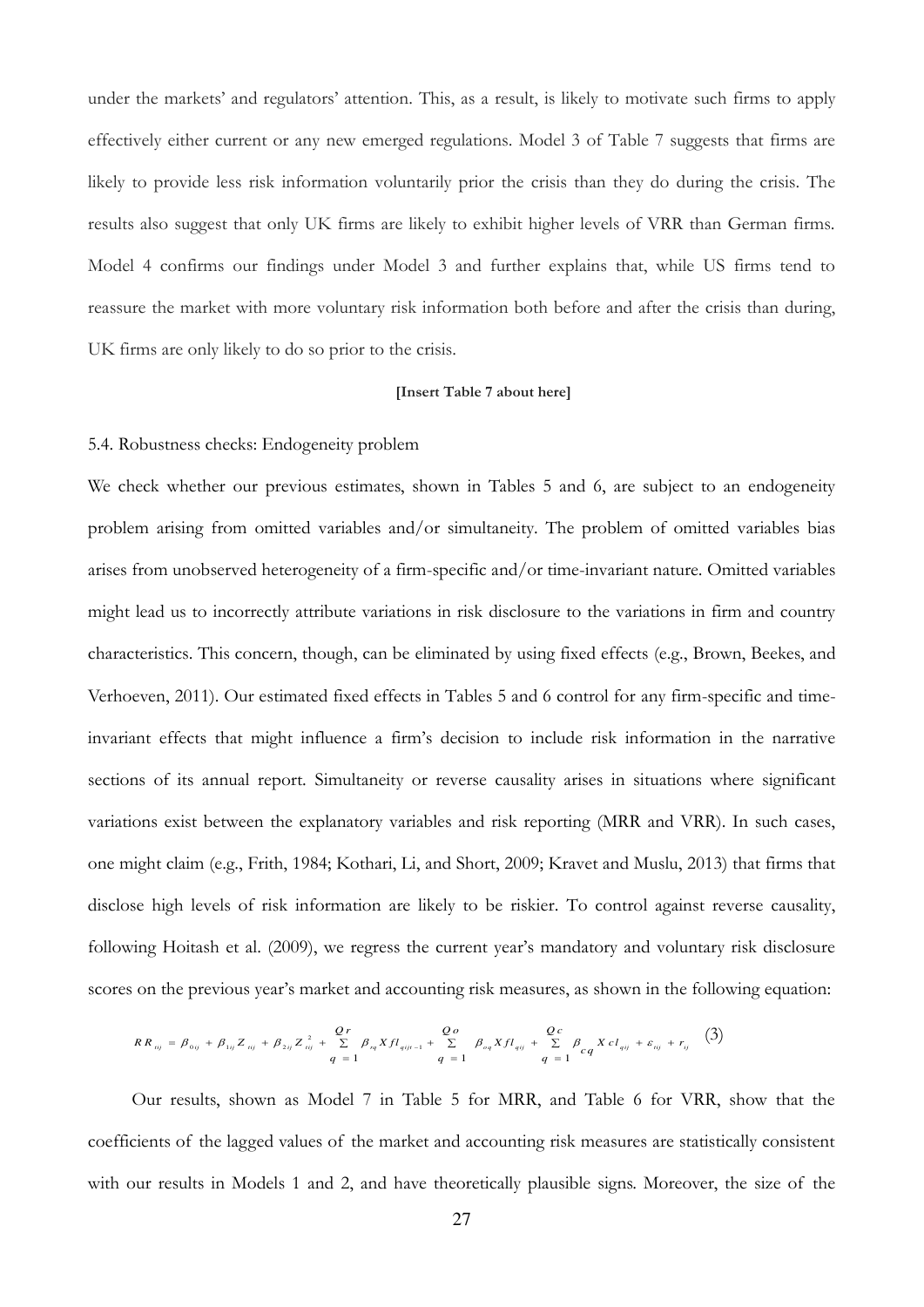coefficients and the explanatory power of the model remain qualitatively similar to those in Model 1. Our results therefore support a firm's risk level being an important factor in the variation in risk reporting.

#### **6. Concluding remarks**

We associate variations in both MRR and VRR with variations in both firm characteristics (firm risk levels and control variables) and country characteristics (legal system and cultural values), across Germany, the UK and the US, over the period from 2005 to 2010. We find that the legal system and cultural values have significantly high explanatory power over MRR variations over time, even under the new approach of international convergence. They are less important in explaining the variations in VRR between firms across countries.

These results have theoretical and practical implications. They suggest that more attention should be paid to variables that may explain the variations in MRR and/or VRR within firms over time. Our suggestion is consistent with a recent trend in the accounting literature (e.g., Bamber, Jiang, and Wang, 2010) for research looking more deeply at the demographic characteristics of managers (e.g., educational background, such as finance, accounting or legal; managers with military experience versus those without it). Bamber et al. (2010) find personal managerial styles to play a significant role in explaining the cross-sectional variations in voluntary financial disclosure, even after controlling for both economic and firm characteristics. The practical implication of our results lies in our empirical evidence relevant to the current international convergence efforts. Each country's legal system and cultural values should be considered in order to minimise divergences in the mandatory efforts. Also, managerial incentives within each country should be brought into play so as to minimise variations in their voluntary disclosure. Looking more closely at the variations in MRR and VRR within and between the firms in each country is useful for clearly identifying the extent to which the regulatory approach relies on either regulations (Germany and the US) or voluntary disclosure (the UK).

When we analyse each country separately, we find that German firms pay closer attention to their risks by disclosing significantly high levels of risk information mandatorily and/or voluntarily.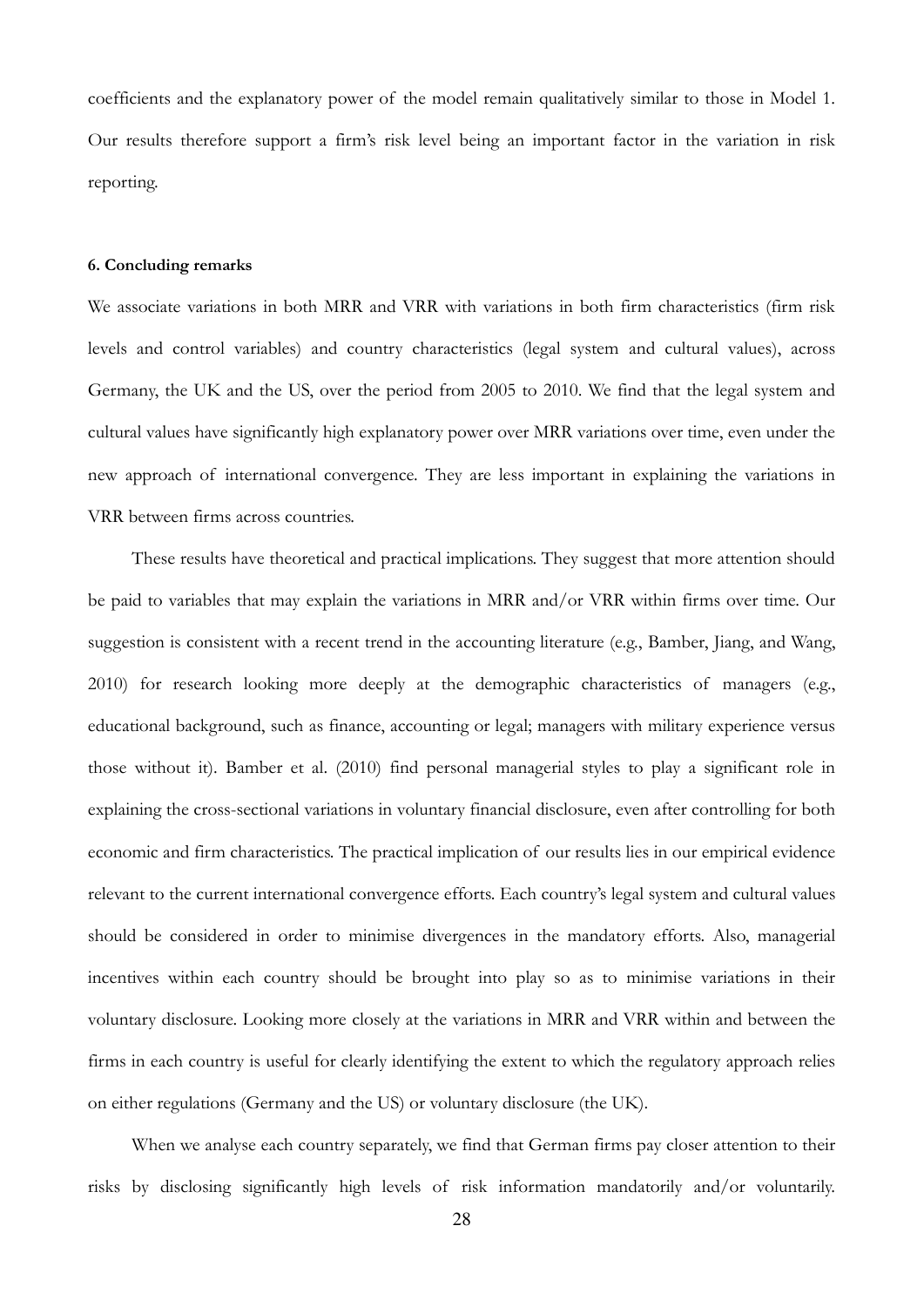Furthermore, we find that UK firms pay closer attention to systematic risks than they pay to other risks, by disclosing significantly high levels of risk information voluntarily rather mandatorily. Additionally, the US firms pay close attention to total and liquidity risks by disclosing significantly more risk information mandatorily rather voluntarily. These results have theoretical and practical implications. Our evidence adds significantly to the disclosure literature by emphasising the importance of widening this research scope to pay more attention to variations above the mandated requirements (e.g., IFRS adoption), which provide a minimum amount of information to investors, responding to the pressure of coercive or regulative factors, as the neo-institutional theory suggests. It warrants the extension of those studies that do not distinguish voluntary from mandatory risk reporting (e.g., Linsley and Shrives, 2006; Abraham and Cox, 2007) when studying the incentives behind risk reporting.

In terms of practical implications, first, the results signal that organising risk reporting by formally implementing an accounting standard significantly improves the disclosure environment by encouraging the provision of more risk information either mandatorily or voluntarily, most importantly as a response to firm risk levels. Second, the results support the current trend in the UK regulations, which encourages firms to voluntarily disclose information about their risks rather than making such disclosure compulsory. Third, they support the regulatory trend in the US. US firms trust the market's ability to correct any overestimations of corporate uncertainties, and disclose more risk information.

Further research could usefully include some other explanatory variables in the model, which might decrease the unsystematic (idiosyncratic) unexplained variations in MRR and VRR *within* firms over the period from 2005 to 2010 (e.g., see Bamber et al*.*, 2010). Future research might usefully increase the number of countries so as to account for higher levels of analysis (three or four levels, see e.g. Hox, 2010; Dong and Stettler, 2011). Previous research has examined the quality of aggregated risk reporting (e.g., Miihkinen, 2012); future research might investigate the comparative quality of mandatory and voluntary risk disclosure.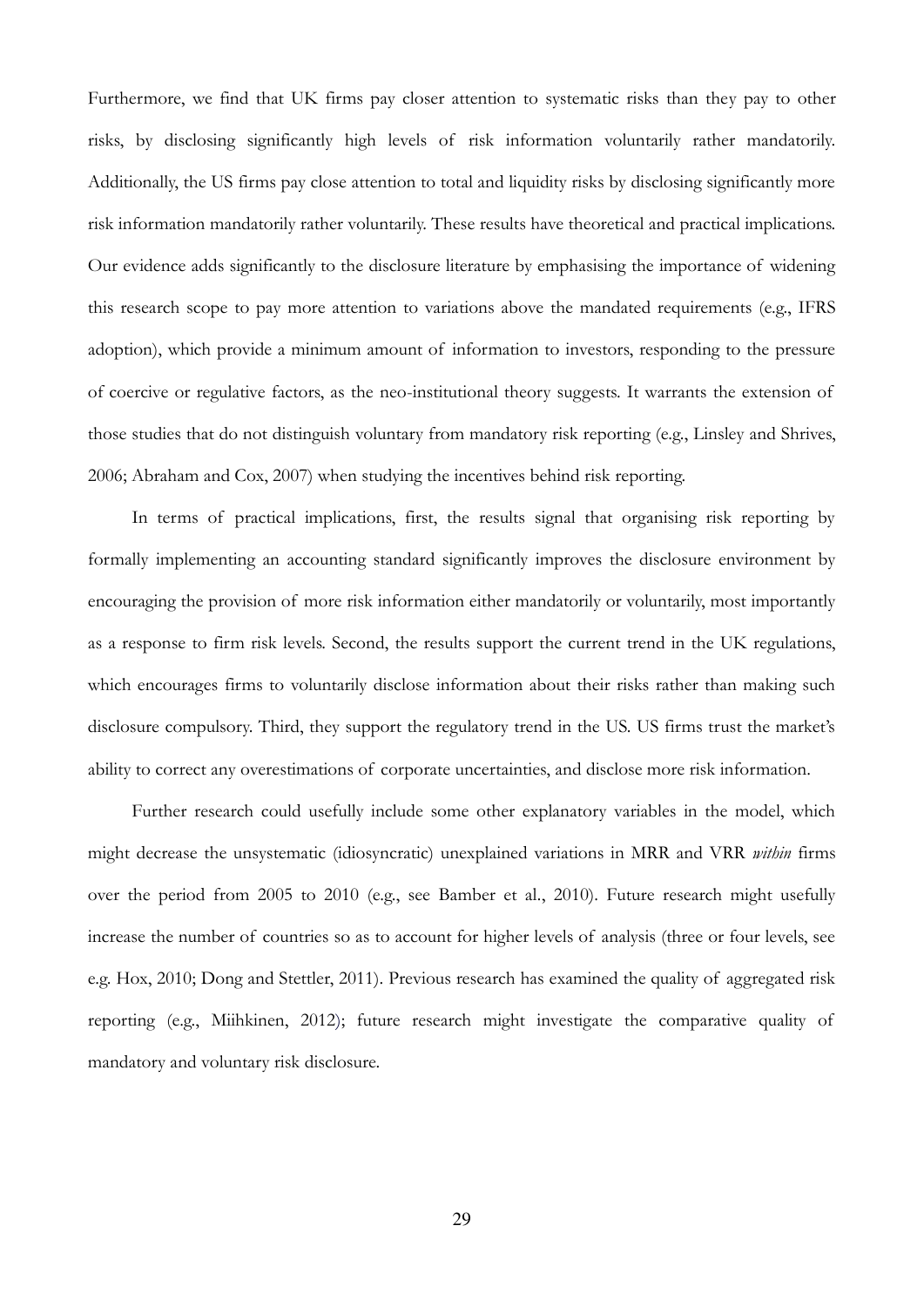### **References**

- Abraham, S., & Cox, P. (2007). Analysing the determinants of narrative risk information in UK FTSE 100 annual reports. *The British Accounting Review,* 39(3), 227–248.
- Abraham, S., & Shrives, P. (2014). Improving the relevance of risk disclosure in corporate annual reports. *The British Accounting Review*, 46(1), 91-107.
- Aguilera, R.V. & Jackson, G. 2003. The cross-national diversity of corporate governance: Dimensions and determinants. *Academy of Management, 28*, 447-462.
- Aguilera, R.V. & Cuervo-Cazurra, A. 2004. Codes of good governance worldwide: What is the trigger? *Organization Studies,* 25, 415-443.
- Ahmed, K., & Courtis, J. K. (1999). Associations between corporate characteristics and disclosure levels in annual reports: a meta-analysis. *The British Accounting Review,* 31(1), 35–61.
- Baginski, S. P., & Wahlen, J. M. (2003). Residual income risk, intrinsic values, and share prices. *The Accounting Review,* 78(1), 327–351.
- Bagnoli, M., & Watts, S. (2007). Financial Reporting and Supplemental Voluntary Disclosures. *Journal of Accounting Research,* 45 (5), 885-913.
- Bamber, L., Jiang, J., & Wang, I. (2010). What's my style? The influence of top managers on voluntary corporate financial disclosure. *The Accounting Review*, 85(4), 1131–1162.
- Beattie, V., McInnes, B., & Fearnley, S. (2004). A methodology for analyzing and evaluating narratives in annual reports: a comprehensive descriptive profile and metrics for disclosure quality attributes. *Accounting Forum,* 28(3)*,* 205–236.
- Beaver, W., Kettler, P., & Scholes, M. (1970). The association between market-determined and accountingdetermined risk measures. *The Accounting Review,* 45(4), 654–682.
- Brown, P., Beekes, W., & Verhoeven, P. (2011). Corporate governance, accounting and finance: A review. *Accounting and Finance*, 51(1), 96-172.
- Campbell, D., Beck, A., & Shrives P. (2005). [A note on comparative language interrogation for content analysis:](http://www.ncl.ac.uk/nubs/research/publication/70539)  [the example of English vs. German.](http://www.ncl.ac.uk/nubs/research/publication/70539) *The British Accounting Review*, 37(3), 339–350. Campbell, J. L., Chen, H., Dhaliwal, D. S., Lu, H. & Steele, L. B. (2014). The information content of mandatory risk factor disclosures in corporate filings. *Review of Accounting Studies*, 19(1), 396-455.
- Chavent, M., Ding Y., Stolowy, H., & Wang, H. (2006) Disclosure and determinates studies: an extension using divisive clustering method (DIV). *The European Accounting Review,* 15(2), 181–218.
- Chen, J.C. & Roberts, R.W. 2010. Toward a more coherent understanding of the organization-society relationship: a theoretical consideration for social and environmental accounting research. *Journal of Business Ethics*, 97, 651-665.
- Conover, W., & Iman, R. (1980). The rank transformation as a method of discrimination with some examples. *Communication in Statistics-Theory and Methods,* 9(5), 465–487.
- Deshmukh, S. (2005). The effect of asymmetric information on dividend policy. *Quarterly Journal of Business and Economics*, 44 (1-2), 107–127.
- Ding, Y., Hope, O.-K., Jeanjea, T., & Stolowy, H. (2007). Differences between domestic accounting standards and IAS: Measurement, determinants and implications. *Journal of Accounting and Public Policy,* 26(1), 1–38.
- DiMaggio, P.J., & Powell, W.W. (1983). The iron cage revisited: Institutional isomorphism and collective rationality in organizational fields. *American Sociological Review*, 48, 147–160.
- Dobler, M. (2008). Incentives for risk reporting a discretionary disclosure and cheap talk approach. *The International Journal of Accounting,* 43(3), 184–206.
- Dobler, M., Lajili, K., & Zeghal, D. (2011). Attributes of corporate risk disclosure: an international investigation in the manufacturing sector. *Journal of International Accounting Research*, 10(2), 1–22.
- Dong, M. and Stettler, A. (2011). Estimating firm-level and country-level effects in cross-sectional analyses: an application of hierarchical modeling in corporate disclosure. *The International Journal of Accounting*, 46(3), 271–303.
- Doupnik, T., & Tsakumis, G. (2004). A critical review of tests of Gray's theory of cultural relevance and suggestions for future research. *Journal of Accounting Literature,* 23, 1-48.
- Dye, R. (1986). Proprietary and non-proprietary disclosures. *Journal of Business,* 59(2), 331-366.
- Ecker, F., Francis, J., Olsson, P. and Schipper, K. (2009). A comparison of market-based and accounting-based descriptions of business risk (Working Paper, Duke University).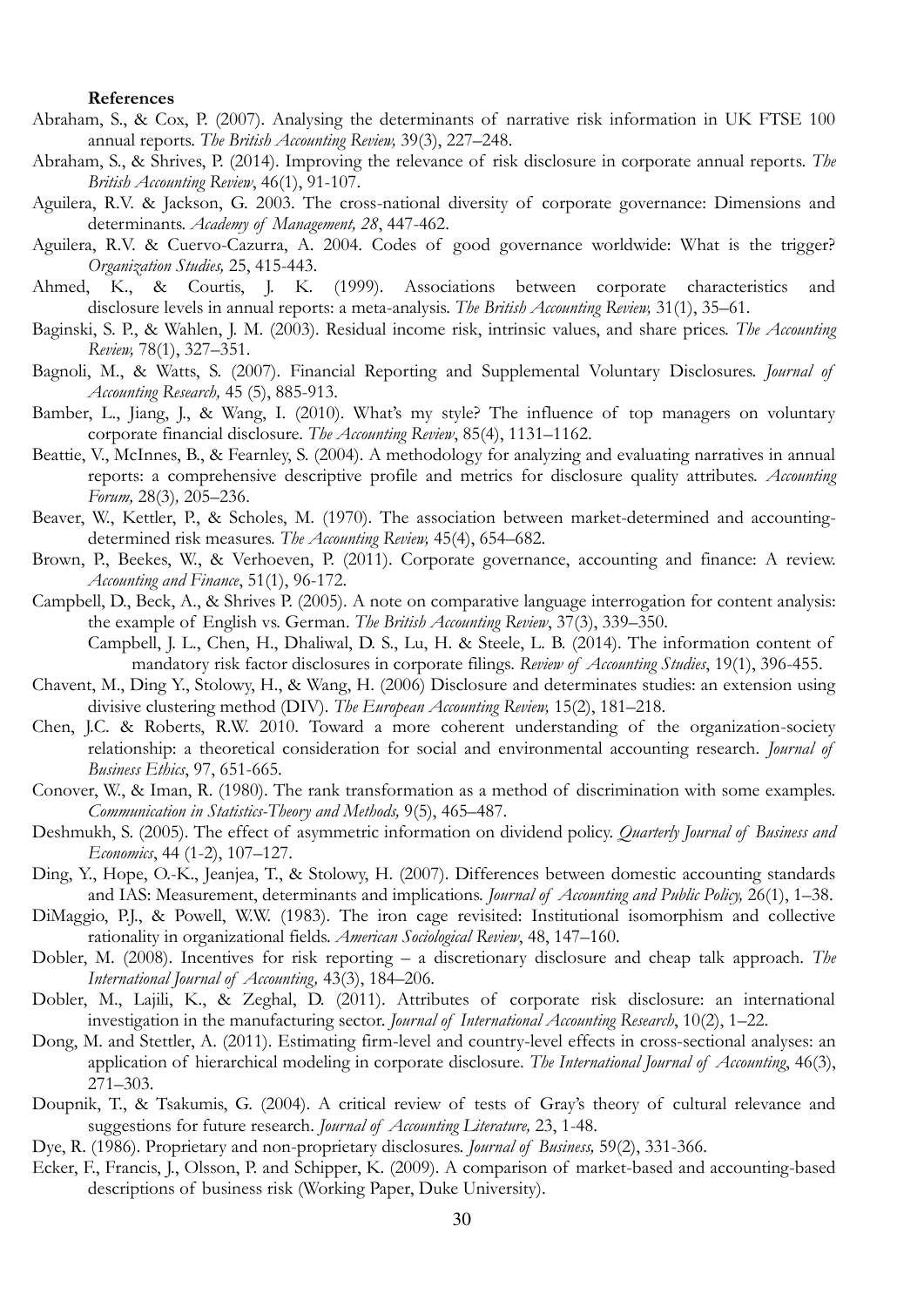- Einhorn, E. (2005). The nature of the interaction between mandatory and voluntary disclosures*. Journal of Accounting Researc*h, 43(4), 593-621.
- Elshandidy, T., Fraser, I., & Hussainey, K. (2013). Aggregated, voluntary, and mandatory risk disclosure incentives: evidence from FTSE all share. *International Review of Financial Analysis,* 30, 320-333*.*
- Erkens, M. (2012). Reporting incentives and enforcement: impact on corporate risk disclosure (Working Paper, German Economic Association of Business Administration).
- Gow, I., Ormazabal, G., & Taylor, D. (2010). Correcting for cross-sectional and time-series dependence in accounting research. *The Accounting Review,* 85(2), 483–512.
- Gujarati, D. (2004). *Basic econometrics (4th ed)*. New York: McGraw-Hill.
- Haskins, M.E., Ferris, K.R. and Selling, T.I (1996). *International Financial Reporting and Analysis: A Contextual Emphasis.* Chicago: Irwin.
- Healy, P., & Palepu, K. (2001). Information asymmetry, corporate disclosure, and the capital markets: a review of the empirical disclosure literature. *Journal of Accounting and Economics,* 31(1), 405–440.
- Hill, P., & Short, H. (2009). Risk disclosures on the second tier market London stock exchange, *Accounting and Finance*, 49(4), 753–780.
- Hofstede, G. (1991). *Cultures and organizations: Software of the mind: Intercultural cooperation and its importance for survival*. New York: McGraw-Hill.
- Hofstede, G. (2001). *Culture's consequences: Comparing values, behaviors, institutions and organizations across nations (2nd ed)*. London: Sage Publications.
- Hoitash, R., Hoitash, U., & Bedard, J. (2009). Corporate governance and internal control quality: A comparison of regulatory regimes. *The Accounting Review*, 84(3), 839–867.
- Hope, O.K. (2003). Firm-level disclosures and the relative roles of culture and legal origin. *Journal of International Financial Management and Accounting*, 14(3), 218-248.
- Hox, J. (2010). *Multilevel analysis: Techniques and applications (3rd ed)*. Mahwah, NJ: Lawrence Erlbaum.
- Institute of Chartered Accountants in England and Wales. (1997). *Financial reporting of risk: Proposals for a statement of business risk*. London: ICAEW.
- Institute of Chartered Accountants in England and Wales. (1999). *No surprises: The case for better risk reporting*. London: ICAEW.
- Institute of Chartered Accountants in England and Wales. (2011). *Reporting business risks: Meeting expectations*. London: ICAEW.
- Jaggi, B., & Low, P. (2000). Impact of culture, market forces, and legal system on financial disclosures *International Journal of Accounting*, 35 (4), 495-519.
- Jorgensen, B., & Kirschenheiter, M. (2003). Discretionary risk disclosure. *The Accounting Review,* 78(2), 449–469.
- Jorgensen, B., & Kirschenheiter, M. (2012). Interactive discretionary disclosures. *Contemporary Accounting Research,* 29(2), 382–397.
- Judge, W.Q., Douglas, T.J., & Kutan, A.M. 2008. Institutional antecedents of corporate governance legitimacy. *Journal of Management*, 34: 765-785.
- Judge, W., Li, S., & Pinsker, R. 2010. National adoption of international accounting standards: An institutional perspective. *Corporate Governance: An International Review*, 18: 161-174.
- Khurana, I., Pereira, R., & Martin, X. (2006) Firm growth and disclosure: an empirical analysis. *Journal of Financial and Quantitative Analysis,* 41(2), 357–380.
- Kothari, S., Li, X., & Short, J. (2009). The effect of disclosure by management, analysts, and business press on cost of capital, return volatility, and analysts forecast: study using content analysis. *The Accounting Review,*  84(5), 1639–1670.
- Kravet, T., & Muslu, V. (2013). Textual risk disclosures and investors' risk perceptions. *Review of Accounting Studies*, 18(4), 1088-1122.
- La Porta, R., Lopez-de-Silanes, F., Shleifer, A., & Vishny, R. (1998). Law and finance. *Journal of Political Economy*, 106(6), 1113-1155.
- Li, F. (2008). Do stock market investors understand the risk sentiment of corporate annual reports? (Working Paper, University of Michigan).
- Li, F. (2010). Textual analysis of corporate disclosures: a survey of the literature. *Journal of Accounting Literature,*  29, 134-165.
- Li, K., & Zhao, X. (2008). Asymmetric information and dividend policy. *Financial Management*, 37(4), 673–694.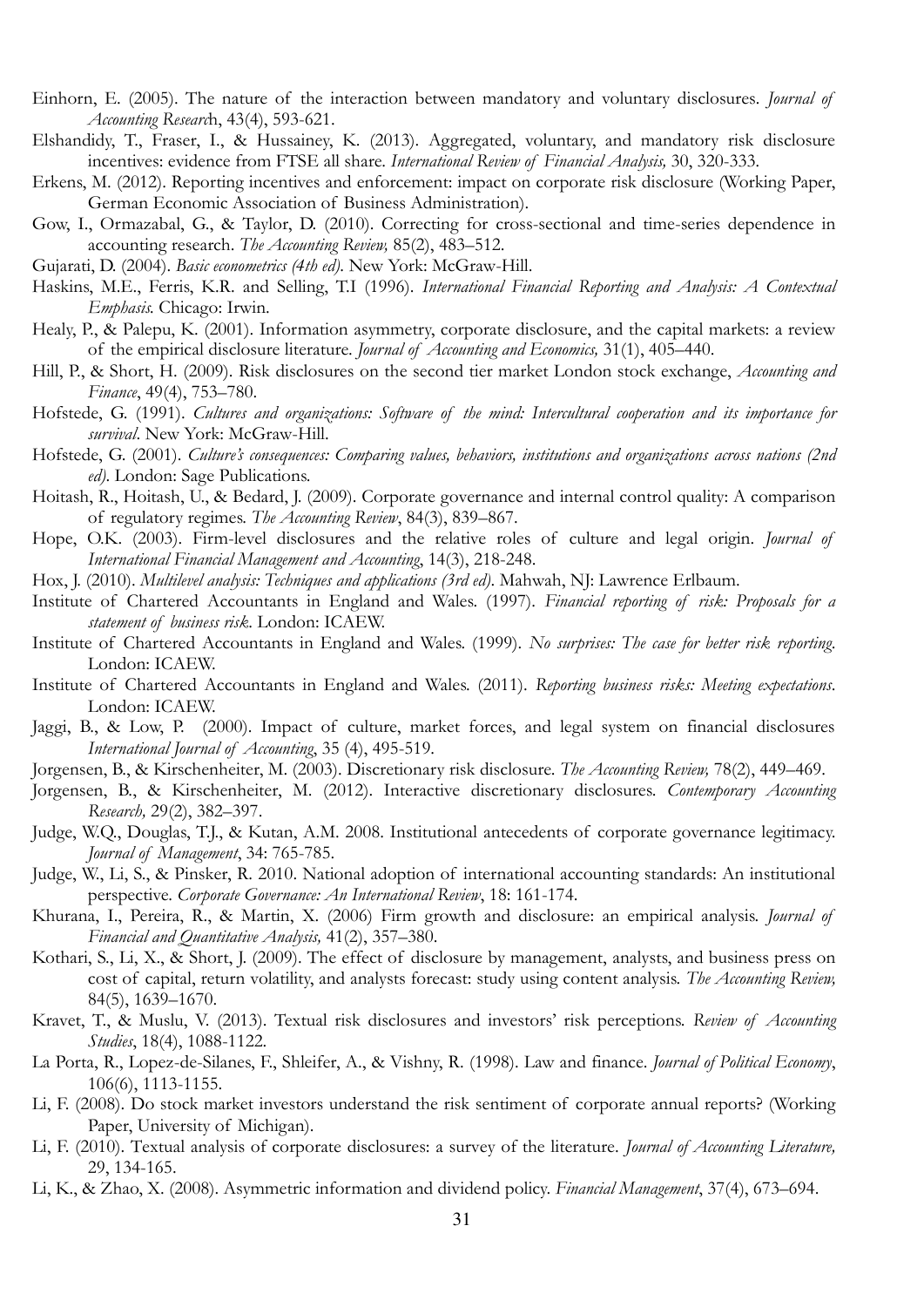- Linsley, P., & Shrives, P. (2006). Risk reporting: a study of risk disclosure in the annual reports of UK companies. *The British Accounting Review,* 38(4), 387–404.
- Marshall, A. and Weetman, P. (2002). Information asymmetry in disclosure of foreign exchange risk management: can regulation be effective? *Journal of Economics and Business,* 54(1), 31–53.
- Marshall, A., & Weetman, P. (2007). Modelling transparency in disclosure: the case of foreign exchange risk management. *Journal of Business Finance and Accounting,* 34(5-6), 705–739.
- Miihkinen, A. (2012). What drives the quality of firm risk disclosure? *The International Journal of Accounting,*  47(4), 437–468.
- Oliver, C. (1991). Strategic responses to institutional processes. *Academy of Management Review*, 16, 145–179.
- Scott, R. (1995). *Institutions and organizations.* Thousand Oaks, CA: Sage.
- Wallace, R. S. O., & Naser, K. (1995). Firm-specific determinants of comprehensiveness of mandatory disclosure in the corporate annual reports of firms listed on the stock exchange of Hong Kong. *Journal of Accounting and Public Policy*, 14(4), 311–368*.*
- Wang, M., & Hussainey, K. (2013). Voluntary forward-looking statements driven by corporate governance and their value relevance. *Journal of Accounting and Public Policy,* 32(3), 26–49.
- Weaver, G.R., Trevino, L.K., & Cochran, P.L. 1999. Integrated and decoupled corporate social performance: management commitments, external pressures, and corporate ethics. *Academy of Management Journal*, 42 (5), 539-52.
- Williams, M. (2004). An international investigation of associations between societal variables and the amount of disclosure on information technology and communication problems: The case of Y2K. *The International Journal of Accounting,* 39(71), 71-92.
- Zarzeski, M.T. (1996). Spontaneous harmonization effects of culture and market forces on accounting disclosure practices. *Accounting Horizons*, 10(1), 18-37.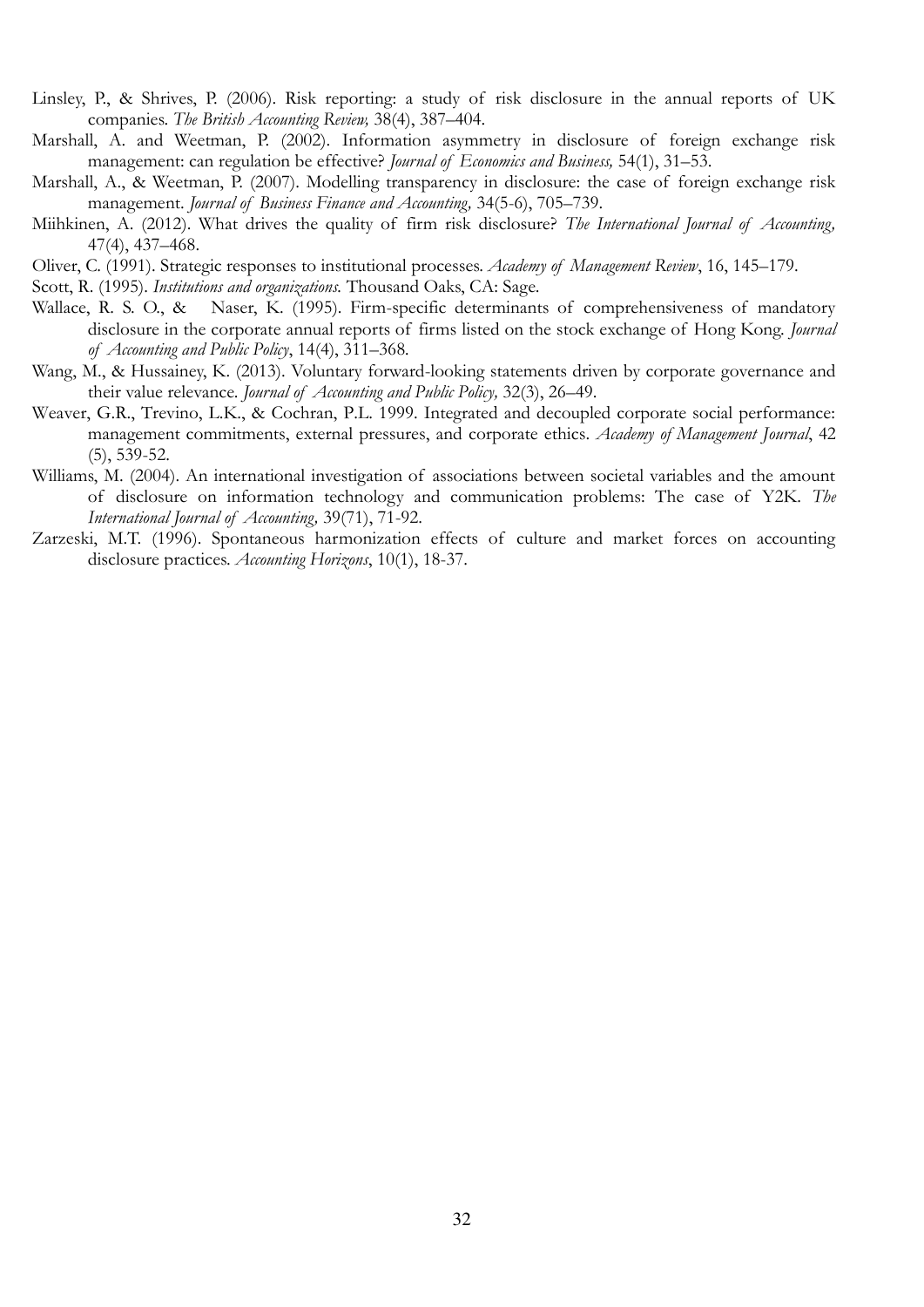# **Tables and Figures**

**Table 1.** Summary of variable definitions, measures and sources

| Variable    | Definition and measures                                                                                                                                                                                                                                                                        | Sources                |    |           |
|-------------|------------------------------------------------------------------------------------------------------------------------------------------------------------------------------------------------------------------------------------------------------------------------------------------------|------------------------|----|-----------|
|             | Panel A: Dependent variables: Mandatory and voluntary risk reporting                                                                                                                                                                                                                           |                        |    |           |
| $M{\rm RR}$ | Mandatory risk reporting is risk information provided by firms as a response to a specific regulation. It is<br>measured by the natural logarithm of the total number of statements that indicate risk based on the final                                                                      | QSR version (6)        |    |           |
| <i>VRR</i>  | risk word list and that contain at least one topic related to the final mandated topics or themes.<br>Voluntary risk reporting is risk information provided voluntarily, aside from any specific risk regulations.                                                                             | QSR version (6)        |    |           |
|             | Measured as the natural logarithm of the residual of aggregated risk reporting (ARR) after excluding MRR.                                                                                                                                                                                      |                        |    |           |
|             | Panel B: Independent variables: Firm characteristics (firm risk levels and control variables)                                                                                                                                                                                                  |                        |    |           |
| ${\rm TR}$  | Total risk is the volatility of market returns, measured by the standard deviation.                                                                                                                                                                                                            | Datastream             |    |           |
| ${\rm SR}$  | Systematic risk is the covariance of a firm's market return relative to a market index. The calculations are<br>based on between 23 and 35 consecutive month-end prices of German, UK and US firms relative to the<br>market returns of the FazAktien, FT All Share and S&P 500, respectively. | Datastream             |    |           |
| <b>USR</b>  | Unsystematic risk is the volatility of firm-specific risk, which is the standard deviation of the standard error<br>of the CAPM.                                                                                                                                                               | Datastream             |    |           |
| FR          | Financing risk is the extent to which firms have problems related to debt, measured by leverage proxied by<br>the ratio of total debt to total equity.                                                                                                                                         | Worldscope             |    |           |
| LR          | Liquidity risk is the extent to which firms have problems related to payments, measured by the current ratio,<br>proxied by dividing total assets by total liabilities.                                                                                                                        | Worldscope             |    |           |
| SЕ          | A firm's size, measured by the natural logarithm of total assets in local currency or US dollars.                                                                                                                                                                                              | Worldscope             |    |           |
| PE          | A firm's profitability, measured by dividing net income before proffered dividends by the year-end common<br>equity.                                                                                                                                                                           | Worldscope             |    |           |
| <b>GE</b>   | A firm's growth, measured by growth in earnings, or by the ratio of net sales growth (NS1-NS0/NS0).                                                                                                                                                                                            | Datastream, Worldscope |    |           |
| DE          | A firm's dividends, measured as dividend per share or dividend pay-out.                                                                                                                                                                                                                        | Worldscope             |    |           |
| LE          | The length of the annual report, measured by the total number of sentences coded in the whole annual<br>report.                                                                                                                                                                                | SQR version (6)        |    |           |
| IE          | Based on the Industry Classification Benchmark (ICB), eight industries are provided: materials, industrials,<br>consumer goods, health care, consumer services, telecommunication, utilities and technology.                                                                                   | Thomson One Banker     |    |           |
|             | Panel C: Independent variables: Country characteristics (legal system and cultural values)                                                                                                                                                                                                     |                        |    |           |
| LS          | A country's legal system, measured as a dummy variable equal to 1 for common law (CML) and 0 for code<br>law (CL) countries.                                                                                                                                                                   | La Porta et al. (1998) |    |           |
|             | Cultural dimensions                                                                                                                                                                                                                                                                            | Hofstede (1991, 2001)  |    |           |
|             |                                                                                                                                                                                                                                                                                                | Germany UK             |    | <b>US</b> |
| PD          | Power distance, which is the extent to which power is distributed equally within a society and the degree to<br>which society accepts this distribution, from relatively equal to extremely unequal.                                                                                           | 35                     | 35 | 40        |
| UA          | Uncertainty avoidance, which is the degree to which individuals in a country prefer structured over<br>unstructured situations, from relatively flexible to extremely rigid, to cope with risk and innovation; a low<br>uncertainty culture emphasises a higher level of standardisation.      | 65                     | 35 | 46        |
| <b>IND</b>  | Individualism, which is the degree to which individuals base their actions on self-interest versus the interests<br>of the group.                                                                                                                                                              | 67                     | 89 | 91        |
| MAS         | Masculinity, which is a measure of a society's goal orientation: a masculine culture emphasises status derived<br>from wages and position; a feminine culture emphasises human relations and quality of life.                                                                                  | -66                    | 66 | 62        |
| <b>LTO</b>  | Long-term orientation, which is the extent to which the society respects traditional, forward thinking.                                                                                                                                                                                        | 31                     | 25 | 29        |
|             | This table provides the definitions and measures of risk reporting, as dependent variables, and firm and country<br>characteristics, as independent variables. It also provides the source of each variable. To mitigate the influence of outliers, all                                        |                        |    |           |

continuous variables are winsorised by eliminating observations at the 1st and 99th percentile.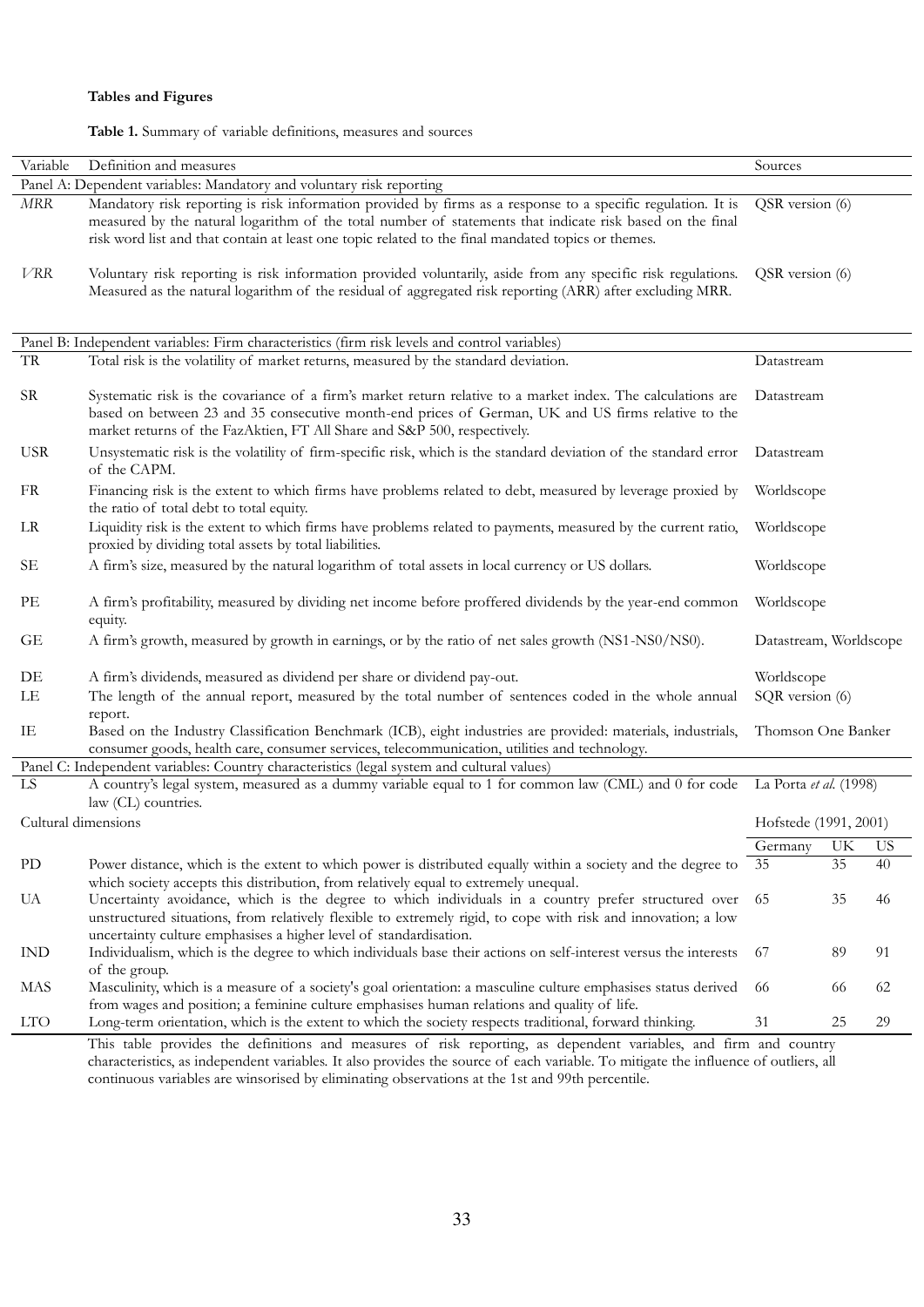**Table 2.** Descriptive Statistics

|            | Germany |                       |        |     | UK    |                       |        |       | <b>USA</b> |                       |        |       |
|------------|---------|-----------------------|--------|-----|-------|-----------------------|--------|-------|------------|-----------------------|--------|-------|
|            | Mean    | Standard<br>deviation | Median | N   | Mean  | Standard<br>deviation | Median | N     | Mean       | Standard<br>deviation | Median | N     |
| <b>MRR</b> | 1.909   | 0.423                 | 2.000  | 838 | 1.443 | 0.285                 | 1.477  | 1,317 | 2.281      | 0.324                 | 2.350  | 1,265 |
| VRR        | 2.289   | 0.253                 | 2.286  | 838 | 2.337 | 0.210                 | 2.354  | 1,320 | 2.263      | 0.192                 | 2.281  | 1,265 |
| TR         | 0.505   | 0.263                 | 0.526  | 841 | 0.333 | 0.282                 | 0.244  | 1,321 | 0.647      | 0.251                 | 0.697  | 1,265 |
| SR         | 0.383   | 0.242                 | 0.360  | 841 | 0.523 | 0.266                 | 0.521  | 1,321 | 0.555      | 0.300                 | 0.594  | 1,265 |
| <b>USR</b> | 0.435   | 0.262                 | 0.345  | 841 | 0.385 | 0.256                 | 0.468  | 1,321 | 0.661      | 0.242                 | 0.686  | 1,265 |
| FR         | 0.534   | 0.259                 | 0.531  | 837 | 0.590 | 0.278                 | 0.633  | 1,315 | 0.378      | 0.273                 | 0.321  | 1,254 |
| LR         | 0.503   | 0.259                 | 0.527  | 830 | 0.351 | 0.248                 | 0.314  | 1,306 | 0.650      | 0.270                 | 0.724  | 1,261 |
| SЕ         | 0.465   | 0.309                 | 0.426  | 840 | 0.654 | 0.220                 | 0.675  | 1,291 | 0.369      | 0.257                 | 0.324  | 1,221 |
| PE         | 0.495   | 0.259                 | 0.484  | 829 | 0.613 | 0.271                 | 0.660  | 1,263 | 0.388      | 0.280                 | 0.332  | 1,204 |
| GЕ         | 0.453   | 0.220                 | 0.439  | 840 | 0.518 | 0.341                 | 0.591  | 1,300 | 0.495      | 0.263                 | 0.495  | 1,238 |
| DE         | 0.553   | 0.270                 | 0.594  | 769 | 0.684 | 0.222                 | 0.728  | 1,093 | 0.299      | 0.158                 | 0.238  | 1,159 |
| LE         | 3.234   | 0.213                 | 3.235  | 841 | 3.160 | 0.188                 | 3.1629 | 1,321 | 3.190      | 0.146                 | 3.199  | 1,265 |

This table provides descriptive statistics for all of the variables defined in Table 1.

**Table 3.** Correlation matrix (Pearson above diagonal and Spearman below)

|             | <b>MRR</b>  | VRR         | <b>TR</b>   | <b>SR</b>   | <b>USR</b>  | FR          | LR           | SΕ          | PЕ          | GЕ          | DE          |
|-------------|-------------|-------------|-------------|-------------|-------------|-------------|--------------|-------------|-------------|-------------|-------------|
| $M{\rm RR}$ |             | $0.207***$  | $-0.451***$ | $0.135***$  | $0.261***$  | $-0.161***$ | $0.310***$   | $0.135***$  | $-0.294***$ | $-0.021*$   | $-0.429***$ |
|             |             | (0.000)     | (0.000)     | (0.000)     | (0.000)     | (0.000)     | (0.000)      | (0.000)     | (0.000)     | (0.224)     | (0.000)     |
| <b>VRR</b>  | $0.194***$  |             | $-0.103***$ | $0.137***$  | $-0.101***$ | $0.183***$  | $-0.153***$  | $0.374***$  | $-0.008$    | $-0.029*$   | $-0.102***$ |
|             | (0.000)     |             | (0.000)     | (0.000)     | (0.000)     | (0.000)     | (0.000)      | (0.000)     | (0.636)     | (0.094)     | (0.000)     |
| TR          | $0.358***$  | $-0.133***$ |             | $0.419***$  | $0.447***$  | $-0.303***$ | $0.319***$   | $-0.461***$ | $-0.378***$ | $0.064***$  | $-0.566***$ |
|             | (0.000)     | (0.000)     |             | (0.000)     | (0.000)     | (0.000)     | (0.000)      | (0.000)     | (0.000)     | (0.000)     | (0.000)     |
| SR          | $0.142***$  | $0.142***$  | $0.419***$  |             | $0.167***$  | $-0.096***$ | $0.071***$   | $0.048**$   | $-0.157***$ | 0.017       | $-0.177***$ |
|             |             |             |             |             |             |             |              |             |             |             |             |
|             | (0.000)     | (0.000)     | (0.000)     |             | (0.000)     | (0.000)     | (0.000)      | (0.005)     | (0.000)     | (0.337)     | (0.000)     |
| USR         | $0.279***$  | $-0.125***$ | $0.447***$  | $0.167***$  |             | $-0.198***$ | $0.259***$   | $-0.368***$ | $-0.376***$ | $-0.052***$ | $-0.433***$ |
|             | (0.000)     | (0.000)     | (0.000)     | (0.000)     |             | (0.000)     | (0.000)      | (0.000)     | (0.000)     | (0.002)     | (0.000)     |
| FR          | $-0.177***$ | $0.204***$  | $-0.304***$ | $-0.096***$ | $-0.198***$ |             | $-0.499$ *** | $0.396***$  | $0.116***$  | $-0.048**$  | $-0.263**$  |
|             | (0.000)     | (0.000)     | (0.000)     | (0.000)     | (0.000)     |             | (0.000)      | (0.000)     | (0.000)     | (0.014)     | (0.000)     |
| LR          | $0.325***$  | $-0.180***$ | $0.320***$  | $0.072***$  | $0.259***$  | $-0.499***$ |              | $-0.379***$ | $-0.229***$ | 0.009       | $-0.337***$ |
|             | (0.000)     | (0.000)     | (0.000)     | (0.000)     | (0.000)     | (0.000)     |              | (0.000)     | (0.000)     | (0.593)     | (0.000)     |
| SЕ          | $0.153***$  | $0.431***$  | $-0.460***$ | $0.047***$  | $-0.368***$ | $0.397***$  | $-0.379***$  |             | $0.286***$  | 0.023       | $0.387***$  |
|             | (0.000)     | (0.000)     | (0.000)     | (0.000)     | (0.000)     | (0.000)     | (0.000)      |             | (0.000)     | (0.138)     | (0.000)     |
| РE          | $-0.306***$ | 0.004       | $-0.378***$ | $-0.157***$ | $-0.376***$ | $0.117***$  | $-0.230***$  | $0.286***$  |             | $0.172***$  | $0.441***$  |
|             | (0.000)     | (0.832)     | (0.000)     | (0.000)     | (0.000)     | (0.000)     | (0.000)      | (0.000)     |             | (0.000)     | (0.000)     |
| GЕ          | $-0.022$    | $-0.023$    | $0.064***$  | $0.016*$    | $-0.053**$  | $-0.048**$  | 0.009        | 0.022       | $0.172***$  |             | $-0.025$    |
|             | (0.209)     | (0.182)     | (0.000)     | (0.063)     | (0.002)     | (0.013)     | (0.345)      | (0.139)     | (0.000)     |             | (0.175)     |
| DE          | $-0.447***$ | $0.111***$  | $-0.566***$ | $-0.179***$ | $-0.432***$ | $0.264***$  | $-0.339***$  | $0.385***$  | $0.431***$  | $-0.025$    |             |
|             | (0.000)     | (0.000)     | (0.000)     | (0.000)     | (0.000)     | (0.000)     | (0.000)      | (0.000)     | (0.000)     | (0.165)     |             |
| LE          | $0.447***$  | $0.770***$  | $-0.018$    | $0.113***$  | $-0.053***$ | $0.140***$  | $-0.087***$  | $0.318***$  | $-0.065***$ | $-0.013$    | $-0.008$    |
|             |             |             |             |             |             |             |              |             |             |             |             |
|             | (0.000)     | (0.000)     | (0.288)     | (0.000)     | (0.002)     | (0.000)     | (0.000)      | (0.000)     | (0.000)     | (0.459)     | (0.673)     |

This table shows the correlation analysis between the risk reporting variables and firm characteristics. The numbers above the diagonal are the linear Pearson coefficients; the numbers below the diagonal are the Spearman coefficients, and the pvalues are given in parentheses. \*, \*\*, and \*\*\* indicate significance at 0.1, 0.05 and 0.01, respectively (all two-tailed). All variables are defined in Table 1.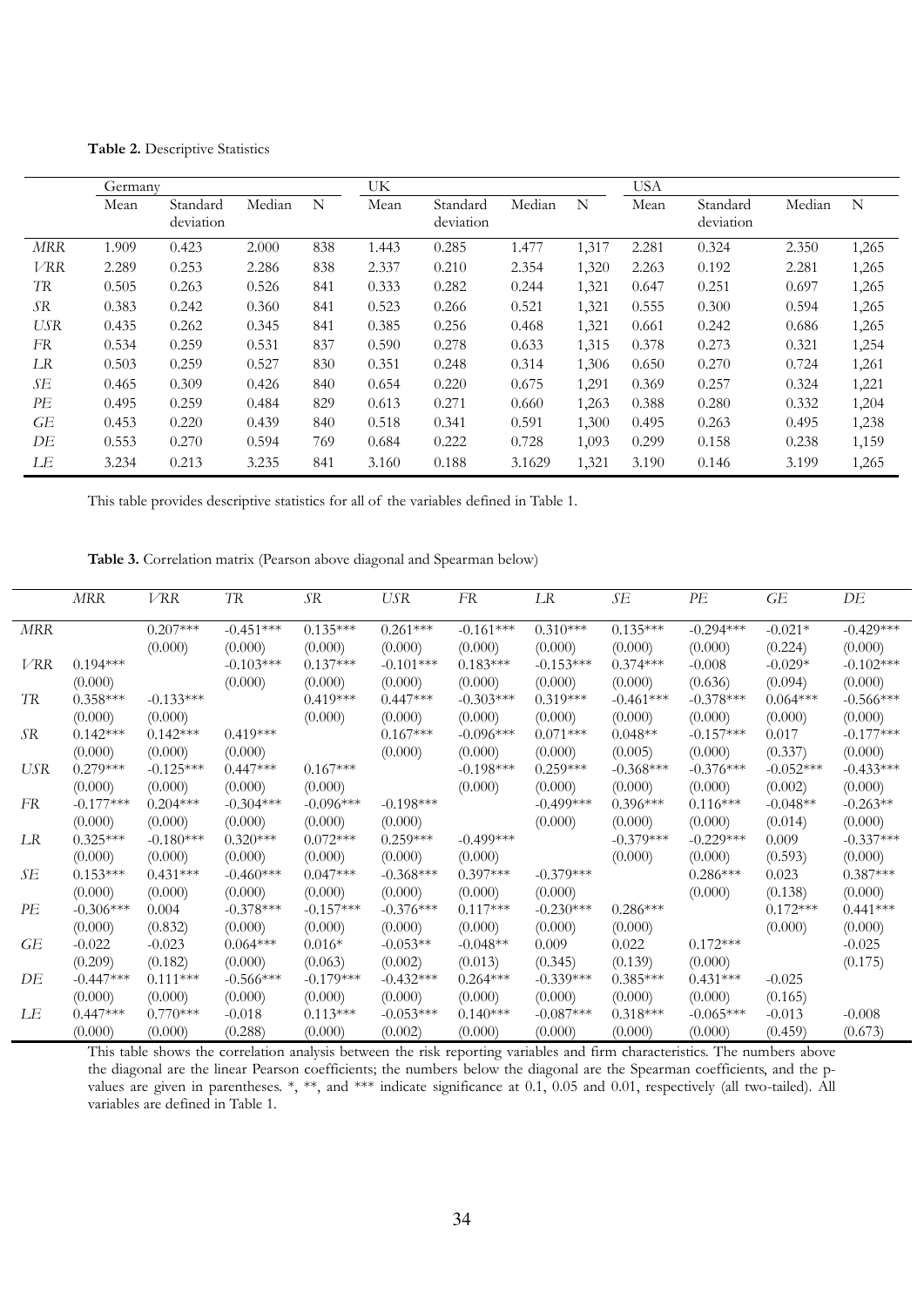| 1.785***<br>$-0.875***$<br>$-0.875***$<br>$-0.875***$<br>$-1.703***$<br>$-0.875***$<br>$-1.044***$<br>$-0.227***$<br>Intercept<br>(0.000)<br>(0.000)<br>(0.000)<br>(0.000)<br>(0.000)<br>(0.000)<br>(0.000)<br>(0.000)<br>$0.071**$<br>Total risk<br>$-0.001$<br>$-0.001$<br>$-0.001$<br>$-0.001$<br>$-0.001$<br>$-0.029$<br>(0.970)<br>(0.970)<br>(0.970)<br>(0.038)<br>(0.970)<br>(0.970)<br>(0.321)<br>$0.069***$<br>$0.069***$<br>$0.069***$<br>$0.048**$<br>$-0.014$<br>$0.069***$<br>$0.069***$<br>Systematic risk<br>(0.563)<br>(0.003)<br>(0.003)<br>(0.003)<br>(0.003)<br>(0.038)<br>(0.003)<br>$0.085**$<br>$-0.028$<br>$-0.028$<br>$-0.028$<br>$-0.028$<br>$-0.028$<br>$-0.012$<br>Unsystematic risk<br>(0.301)<br>(0.301)<br>(0.650)<br>(0.017)<br>(0.301)<br>(0.301)<br>(0.301)<br>0.001<br>0.001<br>0.001<br>0.001<br>0.001<br>0.0562<br>Financing risk<br>$-0.045$<br>(0.144)<br>(0.996)<br>(0.996)<br>(0.996)<br>(0.996)<br>(0.996)<br>(0.260)<br>$0.109***$<br>0.034<br>0.034<br>0.034<br>0.034<br>0.034<br>$0.056*$<br>Liquidity risk<br>(0.200)<br>(0.053)<br>(0.000)<br>(0.200)<br>(0.200)<br>(0.200)<br>(0.200)<br>$0.120***$<br>$0.120***$<br>$0.160***$<br>Size effect<br>$0.119**$<br>$0.120***$<br>$0.120***$<br>$0.120***$<br>(0.013)<br>(0.000)<br>(0.000)<br>(0.000)<br>(0.000)<br>(0.000)<br>(0.000)<br>$-0.058**$<br>$-0.063***$<br>$-0.070***$<br>$-0.058**$<br>$-0.058**$<br>$-0.058**$<br>$-0.058**$<br>Profitability effect<br>(0.006)<br>(0.011)<br>(0.011)<br>(0.011)<br>(0.011)<br>(0.011)<br>(0.007)<br>$0.035**$<br>Growth effect<br>0.028<br>$0.032*$<br>$0.032*$<br>$0.032*$<br>$0.032*$<br>$0.032*$<br>(0.051)<br>(0.051)<br>(0.038)<br>(0.104)<br>(0.051)<br>(0.051)<br>(0.051)<br>Dividend effect<br>$-0.180***$<br>0.031<br>0.031<br>0.031<br>0.031<br>0.031<br>0.032<br>(0.000)<br>(0.287)<br>(0.287)<br>(0.287)<br>(0.287)<br>(0.287)<br>(0.312)<br>$0.757***$<br>$1.006***$<br>$0.941***$<br>$0.941***$<br>$0.941***$<br>$0.941***$<br>$0.941***$<br>(0.000)<br>(0.000)<br>(0.000)<br>(0.000)<br>(0.000)<br>(0.000)<br>(0.000)<br>$0.031***$<br>$0.015***$<br>$0.013***$<br>$0.026***$<br>Time<br>$0.013***$<br>$0.013***$<br>$0.013***$<br>(0.001)<br>(0.000)<br>(0.000)<br>(0.000)<br>(0.000)<br>(0.000)<br>(0.000)<br>$0.410***$<br>$0.410***$<br>$-0.417***$<br>$0.410***$<br>$-0.417***$<br>$-0.462***$<br>Legal system<br>(0.000)<br>(0.000)<br>(0.000)<br>(0.000)<br>(0.000)<br>(0.000)<br>$-0.828***$<br>$-0.841***$<br>Power distance<br>(0.000)<br>(0.000)<br>$-0.828***$<br>Uncertainty<br>avoidance<br>(0.000)<br>Individualism<br>$0.828***$<br>(0.000)<br>$0.828***$<br>Masculinity<br>(0.000)<br>$-0.828***$<br>(0.000)<br>orientation<br>Included<br>Included<br>Industry effect<br>Included<br>Included<br>Included<br>Included<br>Included<br>0.003<br>Excluded<br>Excluded<br>Excluded<br>Excluded<br>Excluded<br>Excluded<br>Excluded<br>Quadratic time<br>(0.233)<br>$21\%***$<br>35%***<br>77%***<br>77%***<br>77% ***<br>77%***<br>77% ***<br>77%***<br>ICC (VRM)<br>(0.000)<br>(0.000)<br>(0.000)<br>(0.000)<br>(0.000)<br>(0.000)<br>(0.000)<br>(0.000)<br>78%***<br>$22\%***$<br>$22\%***$<br>$62\%***$<br>22%***<br>22%***<br>22%***<br>22%***<br>ICC (VI)<br>(0.000)<br>(0.000)<br>(0.000)<br>(0.000)<br>(0.000)<br>(0.000)<br>(0.000)<br>(0.000)<br>$1\%***$<br>$1\%***$<br>$1\%***$<br>$3\%***$<br>$1\%***$<br>$1\%***$<br>$1\%***$<br>$1\%$<br>ICC (VT)<br>(0.000)<br>(0.000)<br>(0.000)<br>(0.000)<br>(0.000)<br>(0.000)<br>(0.000)<br>(0.241)<br>$51.2\%$<br>79.2%<br>79.2%<br>79.2%<br>$80.6\%$<br>79.2%<br>79.2%<br>685.48***<br>800.52***<br>800.52***<br>800.52***<br>800.52***<br>800.52***<br>869.22***<br>Change -2LL<br>Change chi-square<br>(0.000)<br>(0.000)<br>(0.000)<br>(0.000)<br>(0.000)<br>(0.000)<br>(0.000)<br>$N-S$<br>723<br>723<br>723<br>723<br>723<br>723<br>723<br>723<br>3,615<br>3,615<br>3,615<br>3,615<br>3,615<br>3,615<br>3,615<br>3,615 |                              | Null Model | Model 1 | Model 2 | Model 3 | Model 4 | Model 5 | Model 6 | Model 7 |
|----------------------------------------------------------------------------------------------------------------------------------------------------------------------------------------------------------------------------------------------------------------------------------------------------------------------------------------------------------------------------------------------------------------------------------------------------------------------------------------------------------------------------------------------------------------------------------------------------------------------------------------------------------------------------------------------------------------------------------------------------------------------------------------------------------------------------------------------------------------------------------------------------------------------------------------------------------------------------------------------------------------------------------------------------------------------------------------------------------------------------------------------------------------------------------------------------------------------------------------------------------------------------------------------------------------------------------------------------------------------------------------------------------------------------------------------------------------------------------------------------------------------------------------------------------------------------------------------------------------------------------------------------------------------------------------------------------------------------------------------------------------------------------------------------------------------------------------------------------------------------------------------------------------------------------------------------------------------------------------------------------------------------------------------------------------------------------------------------------------------------------------------------------------------------------------------------------------------------------------------------------------------------------------------------------------------------------------------------------------------------------------------------------------------------------------------------------------------------------------------------------------------------------------------------------------------------------------------------------------------------------------------------------------------------------------------------------------------------------------------------------------------------------------------------------------------------------------------------------------------------------------------------------------------------------------------------------------------------------------------------------------------------------------------------------------------------------------------------------------------------------------------------------------------------------------------------------------------------------------------------------------------------------------------------------------------------------------------------------------------------------------------------------------------------------------------------------------------------------------------------------------------------------------------------------------------------------------------------------------------------------------------------------------------------------------------------------------------------------------------------------------------------------------------------------------------------------------------------------------------------------------------------------------------------------------------------------|------------------------------|------------|---------|---------|---------|---------|---------|---------|---------|
|                                                                                                                                                                                                                                                                                                                                                                                                                                                                                                                                                                                                                                                                                                                                                                                                                                                                                                                                                                                                                                                                                                                                                                                                                                                                                                                                                                                                                                                                                                                                                                                                                                                                                                                                                                                                                                                                                                                                                                                                                                                                                                                                                                                                                                                                                                                                                                                                                                                                                                                                                                                                                                                                                                                                                                                                                                                                                                                                                                                                                                                                                                                                                                                                                                                                                                                                                                                                                                                                                                                                                                                                                                                                                                                                                                                                                                                                                                                                                          |                              |            |         |         |         |         |         |         |         |
|                                                                                                                                                                                                                                                                                                                                                                                                                                                                                                                                                                                                                                                                                                                                                                                                                                                                                                                                                                                                                                                                                                                                                                                                                                                                                                                                                                                                                                                                                                                                                                                                                                                                                                                                                                                                                                                                                                                                                                                                                                                                                                                                                                                                                                                                                                                                                                                                                                                                                                                                                                                                                                                                                                                                                                                                                                                                                                                                                                                                                                                                                                                                                                                                                                                                                                                                                                                                                                                                                                                                                                                                                                                                                                                                                                                                                                                                                                                                                          |                              |            |         |         |         |         |         |         |         |
|                                                                                                                                                                                                                                                                                                                                                                                                                                                                                                                                                                                                                                                                                                                                                                                                                                                                                                                                                                                                                                                                                                                                                                                                                                                                                                                                                                                                                                                                                                                                                                                                                                                                                                                                                                                                                                                                                                                                                                                                                                                                                                                                                                                                                                                                                                                                                                                                                                                                                                                                                                                                                                                                                                                                                                                                                                                                                                                                                                                                                                                                                                                                                                                                                                                                                                                                                                                                                                                                                                                                                                                                                                                                                                                                                                                                                                                                                                                                                          |                              |            |         |         |         |         |         |         |         |
|                                                                                                                                                                                                                                                                                                                                                                                                                                                                                                                                                                                                                                                                                                                                                                                                                                                                                                                                                                                                                                                                                                                                                                                                                                                                                                                                                                                                                                                                                                                                                                                                                                                                                                                                                                                                                                                                                                                                                                                                                                                                                                                                                                                                                                                                                                                                                                                                                                                                                                                                                                                                                                                                                                                                                                                                                                                                                                                                                                                                                                                                                                                                                                                                                                                                                                                                                                                                                                                                                                                                                                                                                                                                                                                                                                                                                                                                                                                                                          |                              |            |         |         |         |         |         |         |         |
|                                                                                                                                                                                                                                                                                                                                                                                                                                                                                                                                                                                                                                                                                                                                                                                                                                                                                                                                                                                                                                                                                                                                                                                                                                                                                                                                                                                                                                                                                                                                                                                                                                                                                                                                                                                                                                                                                                                                                                                                                                                                                                                                                                                                                                                                                                                                                                                                                                                                                                                                                                                                                                                                                                                                                                                                                                                                                                                                                                                                                                                                                                                                                                                                                                                                                                                                                                                                                                                                                                                                                                                                                                                                                                                                                                                                                                                                                                                                                          |                              |            |         |         |         |         |         |         |         |
|                                                                                                                                                                                                                                                                                                                                                                                                                                                                                                                                                                                                                                                                                                                                                                                                                                                                                                                                                                                                                                                                                                                                                                                                                                                                                                                                                                                                                                                                                                                                                                                                                                                                                                                                                                                                                                                                                                                                                                                                                                                                                                                                                                                                                                                                                                                                                                                                                                                                                                                                                                                                                                                                                                                                                                                                                                                                                                                                                                                                                                                                                                                                                                                                                                                                                                                                                                                                                                                                                                                                                                                                                                                                                                                                                                                                                                                                                                                                                          |                              |            |         |         |         |         |         |         |         |
|                                                                                                                                                                                                                                                                                                                                                                                                                                                                                                                                                                                                                                                                                                                                                                                                                                                                                                                                                                                                                                                                                                                                                                                                                                                                                                                                                                                                                                                                                                                                                                                                                                                                                                                                                                                                                                                                                                                                                                                                                                                                                                                                                                                                                                                                                                                                                                                                                                                                                                                                                                                                                                                                                                                                                                                                                                                                                                                                                                                                                                                                                                                                                                                                                                                                                                                                                                                                                                                                                                                                                                                                                                                                                                                                                                                                                                                                                                                                                          |                              |            |         |         |         |         |         |         |         |
|                                                                                                                                                                                                                                                                                                                                                                                                                                                                                                                                                                                                                                                                                                                                                                                                                                                                                                                                                                                                                                                                                                                                                                                                                                                                                                                                                                                                                                                                                                                                                                                                                                                                                                                                                                                                                                                                                                                                                                                                                                                                                                                                                                                                                                                                                                                                                                                                                                                                                                                                                                                                                                                                                                                                                                                                                                                                                                                                                                                                                                                                                                                                                                                                                                                                                                                                                                                                                                                                                                                                                                                                                                                                                                                                                                                                                                                                                                                                                          |                              |            |         |         |         |         |         |         |         |
|                                                                                                                                                                                                                                                                                                                                                                                                                                                                                                                                                                                                                                                                                                                                                                                                                                                                                                                                                                                                                                                                                                                                                                                                                                                                                                                                                                                                                                                                                                                                                                                                                                                                                                                                                                                                                                                                                                                                                                                                                                                                                                                                                                                                                                                                                                                                                                                                                                                                                                                                                                                                                                                                                                                                                                                                                                                                                                                                                                                                                                                                                                                                                                                                                                                                                                                                                                                                                                                                                                                                                                                                                                                                                                                                                                                                                                                                                                                                                          |                              |            |         |         |         |         |         |         |         |
|                                                                                                                                                                                                                                                                                                                                                                                                                                                                                                                                                                                                                                                                                                                                                                                                                                                                                                                                                                                                                                                                                                                                                                                                                                                                                                                                                                                                                                                                                                                                                                                                                                                                                                                                                                                                                                                                                                                                                                                                                                                                                                                                                                                                                                                                                                                                                                                                                                                                                                                                                                                                                                                                                                                                                                                                                                                                                                                                                                                                                                                                                                                                                                                                                                                                                                                                                                                                                                                                                                                                                                                                                                                                                                                                                                                                                                                                                                                                                          |                              |            |         |         |         |         |         |         |         |
|                                                                                                                                                                                                                                                                                                                                                                                                                                                                                                                                                                                                                                                                                                                                                                                                                                                                                                                                                                                                                                                                                                                                                                                                                                                                                                                                                                                                                                                                                                                                                                                                                                                                                                                                                                                                                                                                                                                                                                                                                                                                                                                                                                                                                                                                                                                                                                                                                                                                                                                                                                                                                                                                                                                                                                                                                                                                                                                                                                                                                                                                                                                                                                                                                                                                                                                                                                                                                                                                                                                                                                                                                                                                                                                                                                                                                                                                                                                                                          |                              |            |         |         |         |         |         |         |         |
|                                                                                                                                                                                                                                                                                                                                                                                                                                                                                                                                                                                                                                                                                                                                                                                                                                                                                                                                                                                                                                                                                                                                                                                                                                                                                                                                                                                                                                                                                                                                                                                                                                                                                                                                                                                                                                                                                                                                                                                                                                                                                                                                                                                                                                                                                                                                                                                                                                                                                                                                                                                                                                                                                                                                                                                                                                                                                                                                                                                                                                                                                                                                                                                                                                                                                                                                                                                                                                                                                                                                                                                                                                                                                                                                                                                                                                                                                                                                                          |                              |            |         |         |         |         |         |         |         |
|                                                                                                                                                                                                                                                                                                                                                                                                                                                                                                                                                                                                                                                                                                                                                                                                                                                                                                                                                                                                                                                                                                                                                                                                                                                                                                                                                                                                                                                                                                                                                                                                                                                                                                                                                                                                                                                                                                                                                                                                                                                                                                                                                                                                                                                                                                                                                                                                                                                                                                                                                                                                                                                                                                                                                                                                                                                                                                                                                                                                                                                                                                                                                                                                                                                                                                                                                                                                                                                                                                                                                                                                                                                                                                                                                                                                                                                                                                                                                          |                              |            |         |         |         |         |         |         |         |
|                                                                                                                                                                                                                                                                                                                                                                                                                                                                                                                                                                                                                                                                                                                                                                                                                                                                                                                                                                                                                                                                                                                                                                                                                                                                                                                                                                                                                                                                                                                                                                                                                                                                                                                                                                                                                                                                                                                                                                                                                                                                                                                                                                                                                                                                                                                                                                                                                                                                                                                                                                                                                                                                                                                                                                                                                                                                                                                                                                                                                                                                                                                                                                                                                                                                                                                                                                                                                                                                                                                                                                                                                                                                                                                                                                                                                                                                                                                                                          |                              |            |         |         |         |         |         |         |         |
|                                                                                                                                                                                                                                                                                                                                                                                                                                                                                                                                                                                                                                                                                                                                                                                                                                                                                                                                                                                                                                                                                                                                                                                                                                                                                                                                                                                                                                                                                                                                                                                                                                                                                                                                                                                                                                                                                                                                                                                                                                                                                                                                                                                                                                                                                                                                                                                                                                                                                                                                                                                                                                                                                                                                                                                                                                                                                                                                                                                                                                                                                                                                                                                                                                                                                                                                                                                                                                                                                                                                                                                                                                                                                                                                                                                                                                                                                                                                                          |                              |            |         |         |         |         |         |         |         |
|                                                                                                                                                                                                                                                                                                                                                                                                                                                                                                                                                                                                                                                                                                                                                                                                                                                                                                                                                                                                                                                                                                                                                                                                                                                                                                                                                                                                                                                                                                                                                                                                                                                                                                                                                                                                                                                                                                                                                                                                                                                                                                                                                                                                                                                                                                                                                                                                                                                                                                                                                                                                                                                                                                                                                                                                                                                                                                                                                                                                                                                                                                                                                                                                                                                                                                                                                                                                                                                                                                                                                                                                                                                                                                                                                                                                                                                                                                                                                          |                              |            |         |         |         |         |         |         |         |
|                                                                                                                                                                                                                                                                                                                                                                                                                                                                                                                                                                                                                                                                                                                                                                                                                                                                                                                                                                                                                                                                                                                                                                                                                                                                                                                                                                                                                                                                                                                                                                                                                                                                                                                                                                                                                                                                                                                                                                                                                                                                                                                                                                                                                                                                                                                                                                                                                                                                                                                                                                                                                                                                                                                                                                                                                                                                                                                                                                                                                                                                                                                                                                                                                                                                                                                                                                                                                                                                                                                                                                                                                                                                                                                                                                                                                                                                                                                                                          |                              |            |         |         |         |         |         |         |         |
|                                                                                                                                                                                                                                                                                                                                                                                                                                                                                                                                                                                                                                                                                                                                                                                                                                                                                                                                                                                                                                                                                                                                                                                                                                                                                                                                                                                                                                                                                                                                                                                                                                                                                                                                                                                                                                                                                                                                                                                                                                                                                                                                                                                                                                                                                                                                                                                                                                                                                                                                                                                                                                                                                                                                                                                                                                                                                                                                                                                                                                                                                                                                                                                                                                                                                                                                                                                                                                                                                                                                                                                                                                                                                                                                                                                                                                                                                                                                                          |                              |            |         |         |         |         |         |         |         |
|                                                                                                                                                                                                                                                                                                                                                                                                                                                                                                                                                                                                                                                                                                                                                                                                                                                                                                                                                                                                                                                                                                                                                                                                                                                                                                                                                                                                                                                                                                                                                                                                                                                                                                                                                                                                                                                                                                                                                                                                                                                                                                                                                                                                                                                                                                                                                                                                                                                                                                                                                                                                                                                                                                                                                                                                                                                                                                                                                                                                                                                                                                                                                                                                                                                                                                                                                                                                                                                                                                                                                                                                                                                                                                                                                                                                                                                                                                                                                          |                              |            |         |         |         |         |         |         |         |
|                                                                                                                                                                                                                                                                                                                                                                                                                                                                                                                                                                                                                                                                                                                                                                                                                                                                                                                                                                                                                                                                                                                                                                                                                                                                                                                                                                                                                                                                                                                                                                                                                                                                                                                                                                                                                                                                                                                                                                                                                                                                                                                                                                                                                                                                                                                                                                                                                                                                                                                                                                                                                                                                                                                                                                                                                                                                                                                                                                                                                                                                                                                                                                                                                                                                                                                                                                                                                                                                                                                                                                                                                                                                                                                                                                                                                                                                                                                                                          | Length effect                |            |         |         |         |         |         |         |         |
|                                                                                                                                                                                                                                                                                                                                                                                                                                                                                                                                                                                                                                                                                                                                                                                                                                                                                                                                                                                                                                                                                                                                                                                                                                                                                                                                                                                                                                                                                                                                                                                                                                                                                                                                                                                                                                                                                                                                                                                                                                                                                                                                                                                                                                                                                                                                                                                                                                                                                                                                                                                                                                                                                                                                                                                                                                                                                                                                                                                                                                                                                                                                                                                                                                                                                                                                                                                                                                                                                                                                                                                                                                                                                                                                                                                                                                                                                                                                                          |                              |            |         |         |         |         |         |         |         |
|                                                                                                                                                                                                                                                                                                                                                                                                                                                                                                                                                                                                                                                                                                                                                                                                                                                                                                                                                                                                                                                                                                                                                                                                                                                                                                                                                                                                                                                                                                                                                                                                                                                                                                                                                                                                                                                                                                                                                                                                                                                                                                                                                                                                                                                                                                                                                                                                                                                                                                                                                                                                                                                                                                                                                                                                                                                                                                                                                                                                                                                                                                                                                                                                                                                                                                                                                                                                                                                                                                                                                                                                                                                                                                                                                                                                                                                                                                                                                          |                              |            |         |         |         |         |         |         |         |
|                                                                                                                                                                                                                                                                                                                                                                                                                                                                                                                                                                                                                                                                                                                                                                                                                                                                                                                                                                                                                                                                                                                                                                                                                                                                                                                                                                                                                                                                                                                                                                                                                                                                                                                                                                                                                                                                                                                                                                                                                                                                                                                                                                                                                                                                                                                                                                                                                                                                                                                                                                                                                                                                                                                                                                                                                                                                                                                                                                                                                                                                                                                                                                                                                                                                                                                                                                                                                                                                                                                                                                                                                                                                                                                                                                                                                                                                                                                                                          |                              |            |         |         |         |         |         |         |         |
|                                                                                                                                                                                                                                                                                                                                                                                                                                                                                                                                                                                                                                                                                                                                                                                                                                                                                                                                                                                                                                                                                                                                                                                                                                                                                                                                                                                                                                                                                                                                                                                                                                                                                                                                                                                                                                                                                                                                                                                                                                                                                                                                                                                                                                                                                                                                                                                                                                                                                                                                                                                                                                                                                                                                                                                                                                                                                                                                                                                                                                                                                                                                                                                                                                                                                                                                                                                                                                                                                                                                                                                                                                                                                                                                                                                                                                                                                                                                                          |                              |            |         |         |         |         |         |         |         |
|                                                                                                                                                                                                                                                                                                                                                                                                                                                                                                                                                                                                                                                                                                                                                                                                                                                                                                                                                                                                                                                                                                                                                                                                                                                                                                                                                                                                                                                                                                                                                                                                                                                                                                                                                                                                                                                                                                                                                                                                                                                                                                                                                                                                                                                                                                                                                                                                                                                                                                                                                                                                                                                                                                                                                                                                                                                                                                                                                                                                                                                                                                                                                                                                                                                                                                                                                                                                                                                                                                                                                                                                                                                                                                                                                                                                                                                                                                                                                          |                              |            |         |         |         |         |         |         |         |
|                                                                                                                                                                                                                                                                                                                                                                                                                                                                                                                                                                                                                                                                                                                                                                                                                                                                                                                                                                                                                                                                                                                                                                                                                                                                                                                                                                                                                                                                                                                                                                                                                                                                                                                                                                                                                                                                                                                                                                                                                                                                                                                                                                                                                                                                                                                                                                                                                                                                                                                                                                                                                                                                                                                                                                                                                                                                                                                                                                                                                                                                                                                                                                                                                                                                                                                                                                                                                                                                                                                                                                                                                                                                                                                                                                                                                                                                                                                                                          |                              |            |         |         |         |         |         |         |         |
|                                                                                                                                                                                                                                                                                                                                                                                                                                                                                                                                                                                                                                                                                                                                                                                                                                                                                                                                                                                                                                                                                                                                                                                                                                                                                                                                                                                                                                                                                                                                                                                                                                                                                                                                                                                                                                                                                                                                                                                                                                                                                                                                                                                                                                                                                                                                                                                                                                                                                                                                                                                                                                                                                                                                                                                                                                                                                                                                                                                                                                                                                                                                                                                                                                                                                                                                                                                                                                                                                                                                                                                                                                                                                                                                                                                                                                                                                                                                                          |                              |            |         |         |         |         |         |         |         |
|                                                                                                                                                                                                                                                                                                                                                                                                                                                                                                                                                                                                                                                                                                                                                                                                                                                                                                                                                                                                                                                                                                                                                                                                                                                                                                                                                                                                                                                                                                                                                                                                                                                                                                                                                                                                                                                                                                                                                                                                                                                                                                                                                                                                                                                                                                                                                                                                                                                                                                                                                                                                                                                                                                                                                                                                                                                                                                                                                                                                                                                                                                                                                                                                                                                                                                                                                                                                                                                                                                                                                                                                                                                                                                                                                                                                                                                                                                                                                          |                              |            |         |         |         |         |         |         |         |
|                                                                                                                                                                                                                                                                                                                                                                                                                                                                                                                                                                                                                                                                                                                                                                                                                                                                                                                                                                                                                                                                                                                                                                                                                                                                                                                                                                                                                                                                                                                                                                                                                                                                                                                                                                                                                                                                                                                                                                                                                                                                                                                                                                                                                                                                                                                                                                                                                                                                                                                                                                                                                                                                                                                                                                                                                                                                                                                                                                                                                                                                                                                                                                                                                                                                                                                                                                                                                                                                                                                                                                                                                                                                                                                                                                                                                                                                                                                                                          |                              |            |         |         |         |         |         |         |         |
|                                                                                                                                                                                                                                                                                                                                                                                                                                                                                                                                                                                                                                                                                                                                                                                                                                                                                                                                                                                                                                                                                                                                                                                                                                                                                                                                                                                                                                                                                                                                                                                                                                                                                                                                                                                                                                                                                                                                                                                                                                                                                                                                                                                                                                                                                                                                                                                                                                                                                                                                                                                                                                                                                                                                                                                                                                                                                                                                                                                                                                                                                                                                                                                                                                                                                                                                                                                                                                                                                                                                                                                                                                                                                                                                                                                                                                                                                                                                                          |                              |            |         |         |         |         |         |         |         |
|                                                                                                                                                                                                                                                                                                                                                                                                                                                                                                                                                                                                                                                                                                                                                                                                                                                                                                                                                                                                                                                                                                                                                                                                                                                                                                                                                                                                                                                                                                                                                                                                                                                                                                                                                                                                                                                                                                                                                                                                                                                                                                                                                                                                                                                                                                                                                                                                                                                                                                                                                                                                                                                                                                                                                                                                                                                                                                                                                                                                                                                                                                                                                                                                                                                                                                                                                                                                                                                                                                                                                                                                                                                                                                                                                                                                                                                                                                                                                          |                              |            |         |         |         |         |         |         |         |
|                                                                                                                                                                                                                                                                                                                                                                                                                                                                                                                                                                                                                                                                                                                                                                                                                                                                                                                                                                                                                                                                                                                                                                                                                                                                                                                                                                                                                                                                                                                                                                                                                                                                                                                                                                                                                                                                                                                                                                                                                                                                                                                                                                                                                                                                                                                                                                                                                                                                                                                                                                                                                                                                                                                                                                                                                                                                                                                                                                                                                                                                                                                                                                                                                                                                                                                                                                                                                                                                                                                                                                                                                                                                                                                                                                                                                                                                                                                                                          |                              |            |         |         |         |         |         |         |         |
|                                                                                                                                                                                                                                                                                                                                                                                                                                                                                                                                                                                                                                                                                                                                                                                                                                                                                                                                                                                                                                                                                                                                                                                                                                                                                                                                                                                                                                                                                                                                                                                                                                                                                                                                                                                                                                                                                                                                                                                                                                                                                                                                                                                                                                                                                                                                                                                                                                                                                                                                                                                                                                                                                                                                                                                                                                                                                                                                                                                                                                                                                                                                                                                                                                                                                                                                                                                                                                                                                                                                                                                                                                                                                                                                                                                                                                                                                                                                                          |                              |            |         |         |         |         |         |         |         |
|                                                                                                                                                                                                                                                                                                                                                                                                                                                                                                                                                                                                                                                                                                                                                                                                                                                                                                                                                                                                                                                                                                                                                                                                                                                                                                                                                                                                                                                                                                                                                                                                                                                                                                                                                                                                                                                                                                                                                                                                                                                                                                                                                                                                                                                                                                                                                                                                                                                                                                                                                                                                                                                                                                                                                                                                                                                                                                                                                                                                                                                                                                                                                                                                                                                                                                                                                                                                                                                                                                                                                                                                                                                                                                                                                                                                                                                                                                                                                          |                              |            |         |         |         |         |         |         |         |
|                                                                                                                                                                                                                                                                                                                                                                                                                                                                                                                                                                                                                                                                                                                                                                                                                                                                                                                                                                                                                                                                                                                                                                                                                                                                                                                                                                                                                                                                                                                                                                                                                                                                                                                                                                                                                                                                                                                                                                                                                                                                                                                                                                                                                                                                                                                                                                                                                                                                                                                                                                                                                                                                                                                                                                                                                                                                                                                                                                                                                                                                                                                                                                                                                                                                                                                                                                                                                                                                                                                                                                                                                                                                                                                                                                                                                                                                                                                                                          | Long-term                    |            |         |         |         |         |         |         |         |
|                                                                                                                                                                                                                                                                                                                                                                                                                                                                                                                                                                                                                                                                                                                                                                                                                                                                                                                                                                                                                                                                                                                                                                                                                                                                                                                                                                                                                                                                                                                                                                                                                                                                                                                                                                                                                                                                                                                                                                                                                                                                                                                                                                                                                                                                                                                                                                                                                                                                                                                                                                                                                                                                                                                                                                                                                                                                                                                                                                                                                                                                                                                                                                                                                                                                                                                                                                                                                                                                                                                                                                                                                                                                                                                                                                                                                                                                                                                                                          |                              |            |         |         |         |         |         |         |         |
|                                                                                                                                                                                                                                                                                                                                                                                                                                                                                                                                                                                                                                                                                                                                                                                                                                                                                                                                                                                                                                                                                                                                                                                                                                                                                                                                                                                                                                                                                                                                                                                                                                                                                                                                                                                                                                                                                                                                                                                                                                                                                                                                                                                                                                                                                                                                                                                                                                                                                                                                                                                                                                                                                                                                                                                                                                                                                                                                                                                                                                                                                                                                                                                                                                                                                                                                                                                                                                                                                                                                                                                                                                                                                                                                                                                                                                                                                                                                                          |                              |            |         |         |         |         |         |         |         |
|                                                                                                                                                                                                                                                                                                                                                                                                                                                                                                                                                                                                                                                                                                                                                                                                                                                                                                                                                                                                                                                                                                                                                                                                                                                                                                                                                                                                                                                                                                                                                                                                                                                                                                                                                                                                                                                                                                                                                                                                                                                                                                                                                                                                                                                                                                                                                                                                                                                                                                                                                                                                                                                                                                                                                                                                                                                                                                                                                                                                                                                                                                                                                                                                                                                                                                                                                                                                                                                                                                                                                                                                                                                                                                                                                                                                                                                                                                                                                          |                              |            |         |         |         |         |         |         |         |
|                                                                                                                                                                                                                                                                                                                                                                                                                                                                                                                                                                                                                                                                                                                                                                                                                                                                                                                                                                                                                                                                                                                                                                                                                                                                                                                                                                                                                                                                                                                                                                                                                                                                                                                                                                                                                                                                                                                                                                                                                                                                                                                                                                                                                                                                                                                                                                                                                                                                                                                                                                                                                                                                                                                                                                                                                                                                                                                                                                                                                                                                                                                                                                                                                                                                                                                                                                                                                                                                                                                                                                                                                                                                                                                                                                                                                                                                                                                                                          |                              |            |         |         |         |         |         |         |         |
|                                                                                                                                                                                                                                                                                                                                                                                                                                                                                                                                                                                                                                                                                                                                                                                                                                                                                                                                                                                                                                                                                                                                                                                                                                                                                                                                                                                                                                                                                                                                                                                                                                                                                                                                                                                                                                                                                                                                                                                                                                                                                                                                                                                                                                                                                                                                                                                                                                                                                                                                                                                                                                                                                                                                                                                                                                                                                                                                                                                                                                                                                                                                                                                                                                                                                                                                                                                                                                                                                                                                                                                                                                                                                                                                                                                                                                                                                                                                                          |                              |            |         |         |         |         |         |         |         |
|                                                                                                                                                                                                                                                                                                                                                                                                                                                                                                                                                                                                                                                                                                                                                                                                                                                                                                                                                                                                                                                                                                                                                                                                                                                                                                                                                                                                                                                                                                                                                                                                                                                                                                                                                                                                                                                                                                                                                                                                                                                                                                                                                                                                                                                                                                                                                                                                                                                                                                                                                                                                                                                                                                                                                                                                                                                                                                                                                                                                                                                                                                                                                                                                                                                                                                                                                                                                                                                                                                                                                                                                                                                                                                                                                                                                                                                                                                                                                          |                              |            |         |         |         |         |         |         |         |
|                                                                                                                                                                                                                                                                                                                                                                                                                                                                                                                                                                                                                                                                                                                                                                                                                                                                                                                                                                                                                                                                                                                                                                                                                                                                                                                                                                                                                                                                                                                                                                                                                                                                                                                                                                                                                                                                                                                                                                                                                                                                                                                                                                                                                                                                                                                                                                                                                                                                                                                                                                                                                                                                                                                                                                                                                                                                                                                                                                                                                                                                                                                                                                                                                                                                                                                                                                                                                                                                                                                                                                                                                                                                                                                                                                                                                                                                                                                                                          |                              |            |         |         |         |         |         |         |         |
|                                                                                                                                                                                                                                                                                                                                                                                                                                                                                                                                                                                                                                                                                                                                                                                                                                                                                                                                                                                                                                                                                                                                                                                                                                                                                                                                                                                                                                                                                                                                                                                                                                                                                                                                                                                                                                                                                                                                                                                                                                                                                                                                                                                                                                                                                                                                                                                                                                                                                                                                                                                                                                                                                                                                                                                                                                                                                                                                                                                                                                                                                                                                                                                                                                                                                                                                                                                                                                                                                                                                                                                                                                                                                                                                                                                                                                                                                                                                                          |                              |            |         |         |         |         |         |         |         |
|                                                                                                                                                                                                                                                                                                                                                                                                                                                                                                                                                                                                                                                                                                                                                                                                                                                                                                                                                                                                                                                                                                                                                                                                                                                                                                                                                                                                                                                                                                                                                                                                                                                                                                                                                                                                                                                                                                                                                                                                                                                                                                                                                                                                                                                                                                                                                                                                                                                                                                                                                                                                                                                                                                                                                                                                                                                                                                                                                                                                                                                                                                                                                                                                                                                                                                                                                                                                                                                                                                                                                                                                                                                                                                                                                                                                                                                                                                                                                          |                              |            |         |         |         |         |         |         |         |
|                                                                                                                                                                                                                                                                                                                                                                                                                                                                                                                                                                                                                                                                                                                                                                                                                                                                                                                                                                                                                                                                                                                                                                                                                                                                                                                                                                                                                                                                                                                                                                                                                                                                                                                                                                                                                                                                                                                                                                                                                                                                                                                                                                                                                                                                                                                                                                                                                                                                                                                                                                                                                                                                                                                                                                                                                                                                                                                                                                                                                                                                                                                                                                                                                                                                                                                                                                                                                                                                                                                                                                                                                                                                                                                                                                                                                                                                                                                                                          |                              |            |         |         |         |         |         |         |         |
|                                                                                                                                                                                                                                                                                                                                                                                                                                                                                                                                                                                                                                                                                                                                                                                                                                                                                                                                                                                                                                                                                                                                                                                                                                                                                                                                                                                                                                                                                                                                                                                                                                                                                                                                                                                                                                                                                                                                                                                                                                                                                                                                                                                                                                                                                                                                                                                                                                                                                                                                                                                                                                                                                                                                                                                                                                                                                                                                                                                                                                                                                                                                                                                                                                                                                                                                                                                                                                                                                                                                                                                                                                                                                                                                                                                                                                                                                                                                                          | Adjusted-R <sup>2</sup> (VI) |            |         |         |         |         |         |         |         |
|                                                                                                                                                                                                                                                                                                                                                                                                                                                                                                                                                                                                                                                                                                                                                                                                                                                                                                                                                                                                                                                                                                                                                                                                                                                                                                                                                                                                                                                                                                                                                                                                                                                                                                                                                                                                                                                                                                                                                                                                                                                                                                                                                                                                                                                                                                                                                                                                                                                                                                                                                                                                                                                                                                                                                                                                                                                                                                                                                                                                                                                                                                                                                                                                                                                                                                                                                                                                                                                                                                                                                                                                                                                                                                                                                                                                                                                                                                                                                          |                              |            |         |         |         |         |         |         |         |
|                                                                                                                                                                                                                                                                                                                                                                                                                                                                                                                                                                                                                                                                                                                                                                                                                                                                                                                                                                                                                                                                                                                                                                                                                                                                                                                                                                                                                                                                                                                                                                                                                                                                                                                                                                                                                                                                                                                                                                                                                                                                                                                                                                                                                                                                                                                                                                                                                                                                                                                                                                                                                                                                                                                                                                                                                                                                                                                                                                                                                                                                                                                                                                                                                                                                                                                                                                                                                                                                                                                                                                                                                                                                                                                                                                                                                                                                                                                                                          |                              |            |         |         |         |         |         |         |         |
|                                                                                                                                                                                                                                                                                                                                                                                                                                                                                                                                                                                                                                                                                                                                                                                                                                                                                                                                                                                                                                                                                                                                                                                                                                                                                                                                                                                                                                                                                                                                                                                                                                                                                                                                                                                                                                                                                                                                                                                                                                                                                                                                                                                                                                                                                                                                                                                                                                                                                                                                                                                                                                                                                                                                                                                                                                                                                                                                                                                                                                                                                                                                                                                                                                                                                                                                                                                                                                                                                                                                                                                                                                                                                                                                                                                                                                                                                                                                                          |                              |            |         |         |         |         |         |         |         |
|                                                                                                                                                                                                                                                                                                                                                                                                                                                                                                                                                                                                                                                                                                                                                                                                                                                                                                                                                                                                                                                                                                                                                                                                                                                                                                                                                                                                                                                                                                                                                                                                                                                                                                                                                                                                                                                                                                                                                                                                                                                                                                                                                                                                                                                                                                                                                                                                                                                                                                                                                                                                                                                                                                                                                                                                                                                                                                                                                                                                                                                                                                                                                                                                                                                                                                                                                                                                                                                                                                                                                                                                                                                                                                                                                                                                                                                                                                                                                          | Ob                           |            |         |         |         |         |         |         |         |

**Table 4.** Estimates of fixed and covariance effects of the repeated measures multilevel analysis for mandatory risk reporting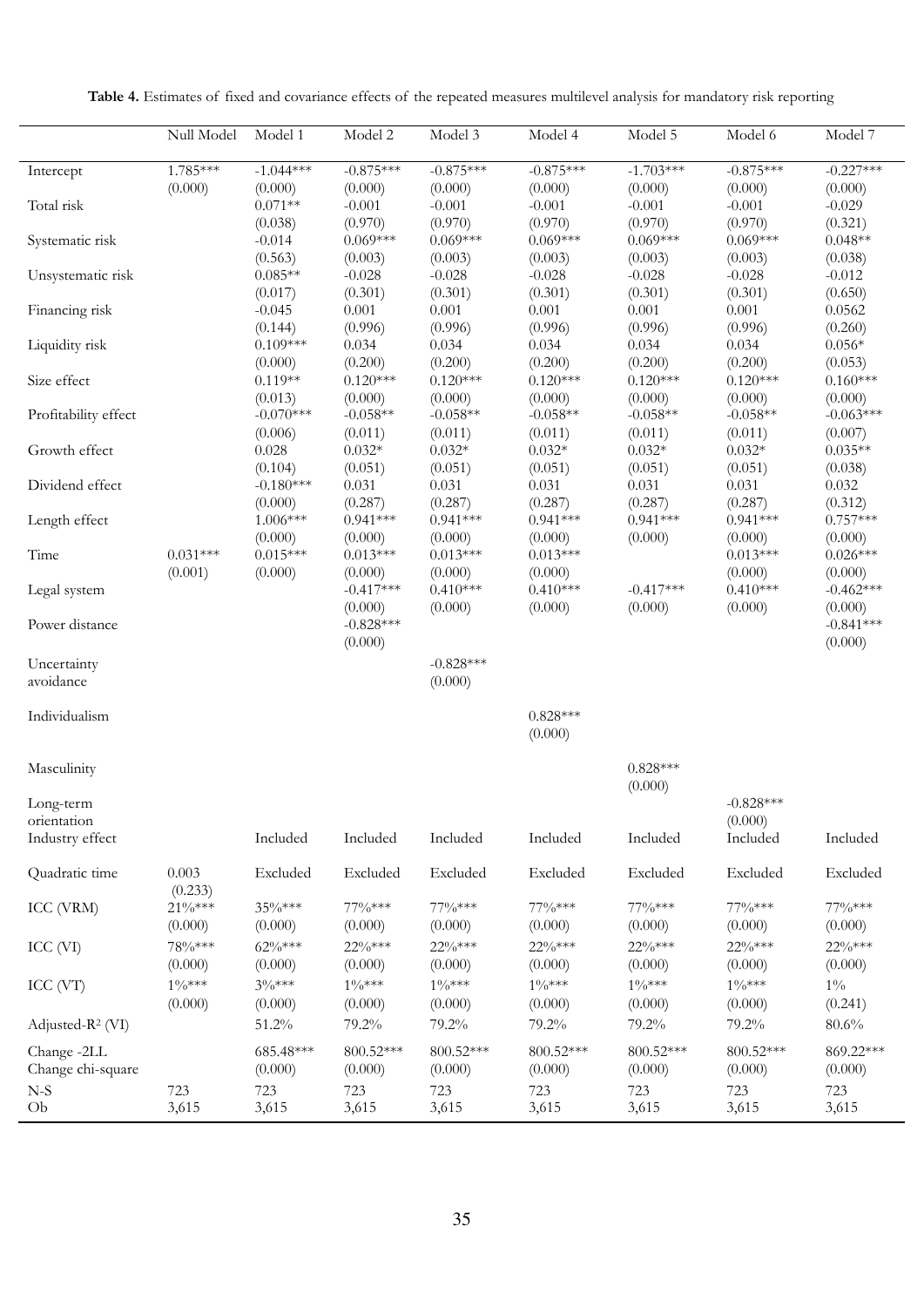This table identifies the extent to which the firm and country characteristics are significantly related to MRR variations. It provides the results of two repeated measures multilevel analyses of the MRR. It gives the fixed and covariance estimates of the predictors using six models. \*, \*\*, and \*\*\* indicate significance at 0.1, 0.05 and 0.01, respectively (all one-tailed except when the sign is not predicted or mixed). The null model shows the impact of both (non-)linear components of time on MRR. This model also describes the shape of the firm's MRR trajectories and determines whether the initial intercept and the random slope of time vary across firms or not. The following models show how the predictive variables explain the variation in MRR *within* and *between* firms across the US, the UK and Germany. Model 1 explores the impact of firm characteristics, including firm risk levels and some control variables, on the MRR variations. The subsequent models (2 to 6) include the interaction between firm and country characteristics, including the legal system and Hofstede's five dimensions of culture; each model combines the legal system with one of those five dimensions. Model 7 introduces the lagged values of market and accounting risk measures in order to account for endogeneity. This table also shows the ICC (the intra-class correlation), which gives the proportion of variation at each level by dividing each level's variation by the total variation. Level 1 gives the variance of repeated measures (VRM) *within* firms over the five years (our time series), and level 2 the variance *between* firms, either on the intercepts (VI) or over time (VT). The calculation for level 1, for instance, is  $\sigma^2$  of level  $1/$  (σ<sup>2</sup> of level  $1 + σ<sup>2</sup>$  of level 2). R<sup>2</sup> explains the extent to which the overall model's predictors can implicitly explain the changes in MRR, and is calculated as (σ<sup>2</sup> M1- σ<sup>2</sup> M2/ σ<sup>2</sup> M1). Hence, M1 is the null model's variance component, whereas  $M2$  refers to the current model's predictors. Adjusted-R<sup>2</sup> is calculated as  $1-(1-R^2)^*n-1/n-k-1$ , where n is the total sample size and k is the total number of parameters. The change in -2 Log Likelihood (-2LL) is employed to assess each model's improvement over the null model, and the change in chi-square is used to examine such improvements statistically. The pvalues of the t- and Wald Z-statistics are given in parentheses. N-S is the number of subjects under analysis and Ob is the number of observations of firm-years. All other variables' interpretations are as explained in Table 1.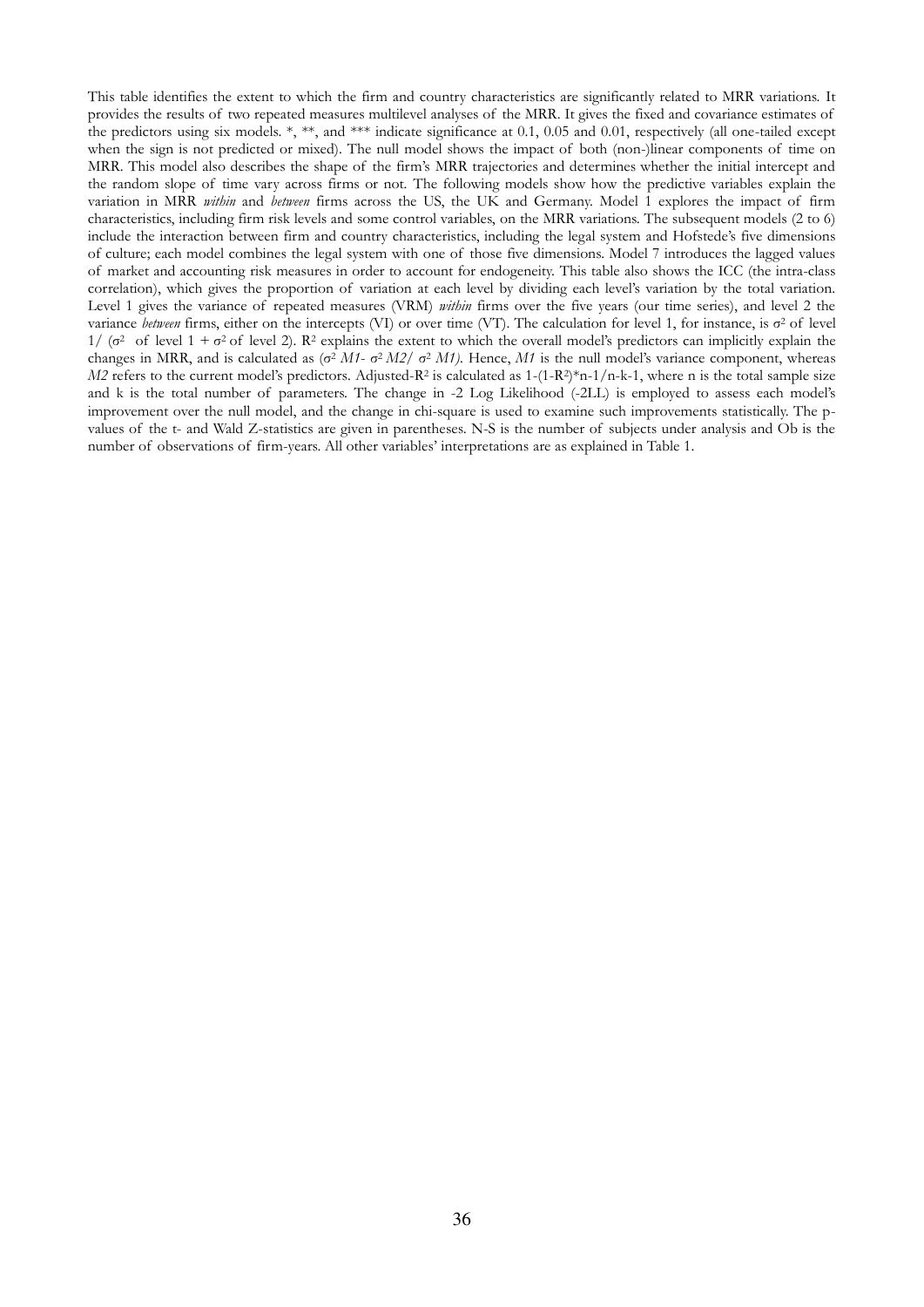|                              | Null Model   | Model 1             | Model 2             | Model 3             | Model 4             | Model 5             | Model 6             | Model 7             |
|------------------------------|--------------|---------------------|---------------------|---------------------|---------------------|---------------------|---------------------|---------------------|
| Intercept                    | $2.230***$   | $-0.041*$           | $-0.178*$           | $-0.178*$           | $-0.178*$           | $-0.087$            | $-0.178*$           | 0.150               |
|                              | (0.000)      | (0.066)             | (0.075)             | (0.075)             | (0.075)             | (0.380)             | (0.075)             | (0.181)             |
| Total risk                   |              | $-0.027*$           | $-0.001$            | $-0.001$            | $-0.001$            | $-0.001$            | $-0.001$            | $-0.023$            |
|                              |              | (0.081)             | (0.993)             | (0.993)             | (0.993)             | (0.993)             | (0.993)             | (0.172)             |
| Systematic risk              |              | $0.049***$          | $0.026**$           | $0.026**$           | $0.026**$           | $0.026**$           | $0.026**$           | $0.017**$           |
|                              |              | (0.000)             | (0.023)             | (0.023)             | (0.023)             | (0.023)             | (0.023)             | (0.028)             |
| Unsystematic risk            |              | 0.033               | $0.006\,$           | 0.006               | 0.006               | $0.006\,$           | $0.006\,$           | 0.014               |
|                              |              | (0.817)             | (0.629)             | (0.629)             | (0.629)             | (0.629)             | (0.629)             | (0.334)             |
| Financing risk               |              | 0.014               | 0.016               | 0.016               | 0.016               | 0.016               | 0.016               | 0.022               |
|                              |              | (0.282)             | (0.204)             | (0.204)             | (0.204)             | (0.204)             | (0.204)             | (0.137)             |
| Liquidity risk               |              | $-0.007$            | 0.015               | 0.015               | 0.015               | 0.015               | 0.015               | 0.010               |
|                              |              | (0.955)             | (0.255)             | (0.255)             | (0.255)             | (0.255)             | (0.255)             | (0.560)             |
| Size effect                  |              | $0.082***$          | $0.049***$          | $0.049***$          | $0.049***$          | $0.049***$          | $0.049***$          | $0.081***$          |
|                              |              | (0.000)             | (0.004)             | (0.004)             | (0.004)             | (0.004)             | (0.004)             | (0.000)             |
| Profitability effect         |              | $-0.014$<br>(0.221) | $-0.021*$           | $-0.021*$           | $-0.021*$           | $-0.021*$           | $-0.021*$           | $-0.040***$         |
| Growth effect                |              | $-0.004$            | (0.073)<br>$-0.010$ | (0.073)<br>$-0.010$ | (0.073)<br>$-0.010$ | (0.073)<br>$-0.010$ | (0.073)<br>$-0.010$ | (0.004)<br>$-0.002$ |
|                              |              | (0.557)             | (0.212)             | (0.212)             | (0.212)             | (0.212)             | (0.212)             | (0.816)             |
| Dividend effect              |              | 0.012               | $-0.011$            | $-0.011$            | $-0.011$            | $-0.011$            | $-0.011$            | $-0.014$            |
|                              |              | (0.387)             | (0.454)             | (0.454)             | (0.454)             | (0.454)             | (0.454)             | (0.419)             |
| Length effect                |              | $0.766***$          | $0.806***$          | $0.806***$          | $0.806***$          | $0.806***$          | $0.806***$          | $0.687***$          |
|                              |              | (0.000)             | (0.000)             | (0.000)             | (0.000)             | (0.000)             | (0.000)             | (0.000)             |
| Time                         | $0.059***$   | $0.011*$            | $0.0117**$          | $0.011**$           | $0.011**$           | $0.011**$           | $0.011**$           | $0.012**$           |
|                              | (0.000)      | (0.056)             | (0.027)             | (0.027)             | (0.027)             | (0.027)             | (0.027)             | (0.025)             |
| Legal system                 |              |                     | $0.102***$          | 0.012               | 0.012               | $0.102***$          | 0.012               | $0.116***$          |
|                              |              |                     | (0.000)             | (0.255)             | (0.255)             | (0.000)             | (0.255)             | (0.000)             |
| Power distance               |              |                     | $0.090***$          |                     |                     |                     |                     | $0.098***$          |
|                              |              |                     | (0.000)             |                     |                     |                     |                     | (0.000)             |
| Uncertainty                  |              |                     |                     | $0.090***$          |                     |                     |                     |                     |
| avoidance                    |              |                     |                     | (0.000)             |                     |                     |                     |                     |
|                              |              |                     |                     |                     |                     |                     |                     |                     |
| Individualism                |              |                     |                     |                     | $0.090***$          |                     |                     |                     |
|                              |              |                     |                     |                     | (0.000)             |                     |                     |                     |
| Masculinity                  |              |                     |                     |                     |                     | $-0.090***$         |                     |                     |
|                              |              |                     |                     |                     |                     | (0.000)             | $0.090***$          |                     |
| Long-term<br>orientation     |              |                     |                     |                     |                     |                     | (0.000)             |                     |
|                              |              |                     |                     |                     |                     |                     |                     |                     |
| Industry effect              |              | Included            | Included            | Included            | Included            | Included            | Included            | Included            |
|                              |              |                     |                     |                     |                     |                     |                     |                     |
| Quadratic time               | $-0.008$ *** | Included            | Included            | Included            | Included            | Included            | Included            | Included            |
|                              | (0.000)      |                     |                     |                     |                     |                     |                     |                     |
| ICC (VRM)                    | $51\%***$    | $66\%***$           | $70\%***$           | $70\%***$           | 70%***              | 70%***              | 70%***              | 73%                 |
|                              | (0.000)      | (0.000)             | (0.000)             | (0.000)             | (0.000)             | (0.000)             | (0.000)             | (0.000)             |
| ICC (VI)                     | 46%***       | 33%***              | 29%***              | 29%***              | 29%***              | 29%***              | 29%***              | 26%                 |
|                              | (0.000)      | (0.000)             | (0.000)             | (0.000)             | (0.000)             | (0.000)             | (0.000)             | (0.000)             |
| ICC (VT)                     | $3\%***$     | $1\%***$            | $1\%***$            | $1\%***$            | $1\%***$            | $1\%***$            | $1\%***$            | $1\%$               |
|                              | (0.000)      | (0.000)             | (0.000)             | (0.000)             | (0.000)             | (0.000)             | (0.000)             | (0.000)             |
| Adjusted-R <sup>2</sup> (VI) |              | 69.9%               | 75.1%               | 75.1%               | 75.1%               | 75.1%               | 75.1%               | 72.1%               |
| Change -2LL                  |              | 1061.61***          | 73.99***            | 73.99***            | 73.99***            | 73.99***            | 73.99***            | 300.81***           |
| Change chi-square            |              | (0.000)             | (0.000)             | (0.000)             | (0.000)             | (0.000)             | (0.000)             | (0.000)             |
| $N-S$                        | 724          | 724                 | 724                 | 724                 | 724                 | 724                 | 724                 | 724                 |
| Ob                           | 3,620        | 3,620               | 3,620               | 3,620               | 3,620               | 3,620               | 3,685               | 3,685               |

**Table 5.** Estimates of fixed and covariance effects of the repeated measures multilevel analysis for voluntary risk reporting

This table provides the two repeated measures multilevel analyses of voluntary risk reporting (VRR) across Germany, the UK and the US. All variables' interpretations are as explained in the previous table.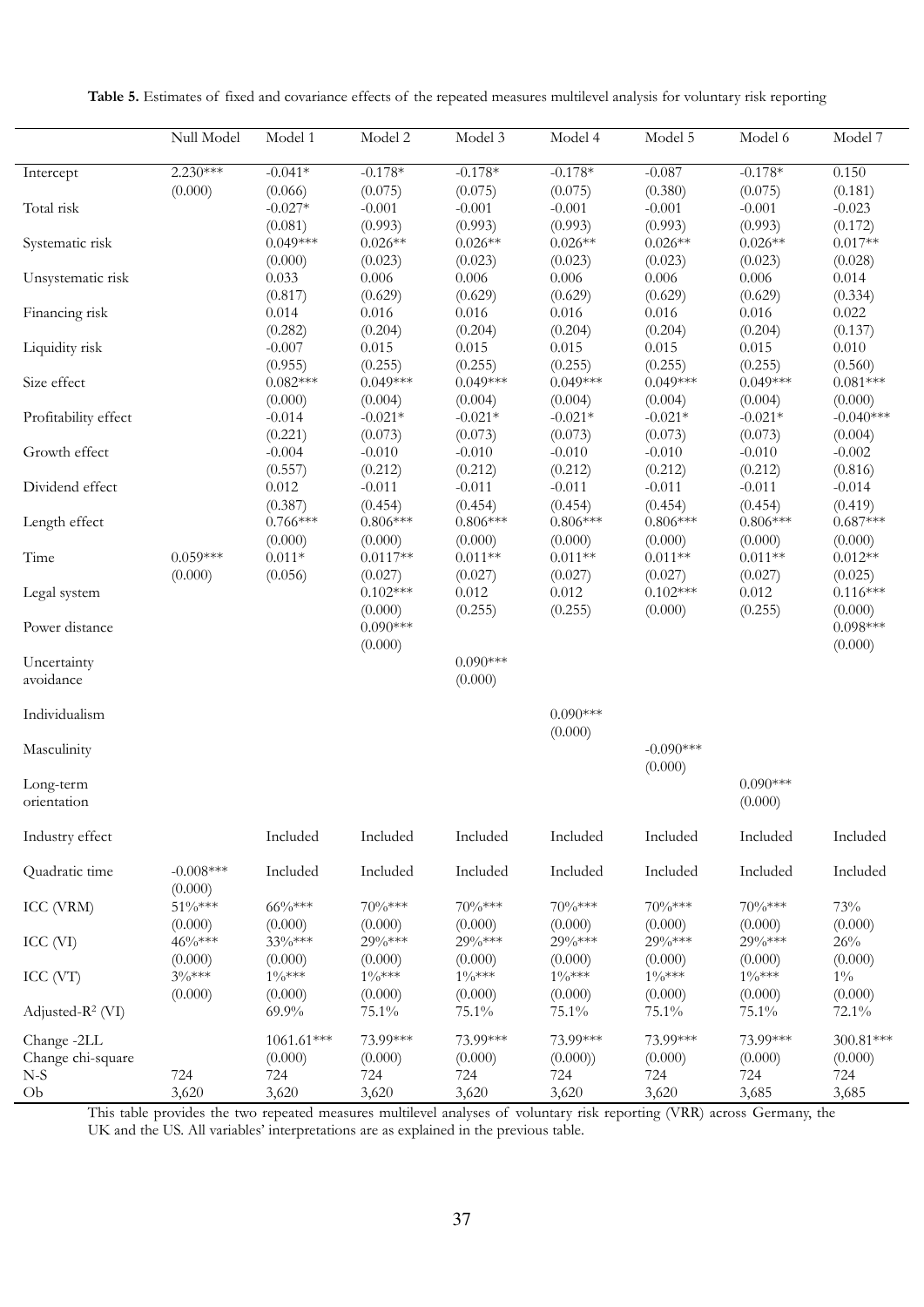|                      | Germany                  |             |                          |                      | <b>UK</b>                |                 |                          |                   | <b>USA</b>               |             |                     |                          |  |  |
|----------------------|--------------------------|-------------|--------------------------|----------------------|--------------------------|-----------------|--------------------------|-------------------|--------------------------|-------------|---------------------|--------------------------|--|--|
|                      | Mandatory risk reporting |             | Voluntary risk reporting |                      | Mandatory risk reporting |                 | Voluntary risk reporting |                   | Mandatory risk reporting |             |                     | Voluntary risk reporting |  |  |
|                      | Null Model               | Model 1     | Null Model               | Model 1              | Null Model Model 1       |                 | Null Model               | Model 1           | Null Model               | Model 1     | Null Model          | Model 1                  |  |  |
| Intercept            | $1.782***$               | $-1.607***$ | 2.238***                 | 0.200                | $1.418***$               | $-1.016***$     | $2.213***$               | $-0.137$          | $2.184***$               | $-1.785***$ | $2.245***$          | $-0.526**$               |  |  |
|                      | (0.000)                  | (0.000)     | (0.000)                  | (0.405)              | (0.000)                  | (0.000)         | (0.000)                  | (0.189)           | (0.000)                  | (0.000)     | (0.000)             | (0.017)                  |  |  |
| Total risk           |                          | $-0.108$    |                          | $-0.105**$           |                          | $-0.002$        |                          | $-0.004$          |                          | $0.103*$    |                     | 0.025                    |  |  |
|                      |                          | (0.143)     |                          | (0.011)              |                          | (0.959)         |                          | (0.804)           |                          | (0.051)     |                     | (0.354)                  |  |  |
| Systematic risk      |                          | $0.237***$  |                          | $0.122***$           |                          | 0.021           |                          | $0.036***$        |                          | 0.003       |                     | 0.007                    |  |  |
|                      |                          | (0.000)     |                          | (0.001)              |                          | (0.506)         |                          | (0.005)           |                          | (0.926)     |                     | (0.667)                  |  |  |
| Unsystematic risk    |                          | 0.014       |                          | 0.028                |                          | $-0.014$        |                          | 0.003             |                          | $-0.070$    |                     | 0.120                    |  |  |
|                      |                          | (0.828)     |                          | (0.457)              |                          | (0.657)         |                          | (0.799)           |                          | (0.152)     |                     | (0.678)                  |  |  |
| Financing risk       |                          | 0.022       |                          | $0.108**$            |                          | $-0.026$        |                          | 0.015             |                          | 0.023       |                     | $-0.218$                 |  |  |
|                      |                          | (0.786)     |                          | (0.018)              |                          | (0.403)         |                          | (0.235)           |                          | (0.567)     |                     | (0.319)                  |  |  |
| Liquidity risk       |                          | 0.046       |                          | 0.057                |                          | 0.007           |                          | $0.016\,$         |                          | $0.075*$    |                     | 0.025                    |  |  |
|                      |                          | (0.541)     |                          | (0.179)              |                          | (0.825)         |                          | (0.213)           |                          | (0.065)     |                     | (0.991)                  |  |  |
| Size effect          |                          | $0.186**$   |                          | $0.296***$           |                          | $0.232***$      |                          | $0.134***$        |                          | $0.103**$   |                     | 0.020                    |  |  |
|                      |                          | (0.045)     |                          | (0.037)              |                          | (0.000)         |                          | (0.000)           |                          | (0.048)     |                     | (0.490)                  |  |  |
| Profitability effect |                          | $-0.097*$   |                          | $-0.066**$           |                          | $-0.020$        |                          | 0.016             |                          | $-0.057*$   |                     | $-0.021$                 |  |  |
|                      |                          | (0.093)     |                          | (0.035)              |                          | (0.518)         |                          | (0.188)           |                          | (0.097)     |                     | (0.245)                  |  |  |
| Growth effect        |                          | 0.097       |                          | 0.032                |                          | $-0.011$        |                          | $-0.011$          |                          | $0.072**$   |                     | $-0.012$                 |  |  |
|                      |                          | (0.110)     |                          | (0.311)              |                          | (0.532)         |                          | (0.131)           |                          | (0.012)     |                     | (0.422)                  |  |  |
| Dividend effect      |                          | $-0.055$    |                          | $-0.006$             |                          | $0.080**$       |                          | 0.007             |                          | $-0.060$    |                     | 0.034                    |  |  |
|                      |                          | (0.331)     |                          | (0.855)              |                          | (0.049)         |                          | (0.923)           |                          | (0.355)     |                     | (0.340)                  |  |  |
| Length effect        |                          | $0.979***$  |                          | $0.713***$           |                          | $0.821***$      |                          | 765***            |                          | $1.055***$  |                     | $0.901***$               |  |  |
|                      |                          | (0.000)     |                          | (0.000)              |                          | (0.000)         |                          | (0.000)           |                          | (0.000)     |                     | (0.000)                  |  |  |
| Time                 | $0.025**$                | $-0.025**$  | $0.061***$               | $0.024*$             | $-0.019**$               | $-0.097***$     | $0.102***$               | $0.028***$        | $0.080***$               | $0.067***$  | $0.095**$           | $-0.017**$               |  |  |
|                      | (0.027)                  | (0.274)     | (0.000)                  | (0.058)              | (0.015)                  | (0.000)         | (0.000)                  | (0.000)           | (0.002)                  | (0.000)     | (0.024)             | (0.042)                  |  |  |
| Industry effect      |                          | Included    |                          | Included             |                          | Included        |                          | Included          |                          | Included    |                     | Included                 |  |  |
| Time quadratic       | $0.014**$<br>(0.016)     | Included    | $-0.012***$<br>(0.000)   | Included             | $0.010***$<br>(0.001)    | Included        | $-0.013***$<br>(0.000)   | Included          | $-0.010***$<br>(0.002)   | included    | $-0.002$<br>(0.940) | Excluded                 |  |  |
| ICC (VRM)            | $61\%***$                | $70\%***$   | 45%                      | 85%***               | 49%***                   | 77%***          | $31\%***$                | 58%***            | 61%                      | $65\%***$   | 38%***              | 59%***                   |  |  |
|                      | (0.000)                  | (0.000)     | (0.000)                  | (0.000)              | (0.000)                  | (0.000)         | (0.000)                  | (0.000)           | (0.000)                  | (0.000)     | (0.000)             | (0.000)                  |  |  |
| ICC (VI)             | 38%***                   | 29%***      | 54%***<br>(0.000)        | $13\%***$<br>(0.000) | $50\%***$                | $22\%***$<br>38 | $66\%***$<br>(0.000)     | 37%***<br>(0.000) | 39%***                   | 35%***      | $61\%***$           | 41%***<br>(0.000)        |  |  |

Table 6. Estimates of the fixed and covariance effects of the repeated measures multilevel analysis for the mandatory and voluntary risk reporting variations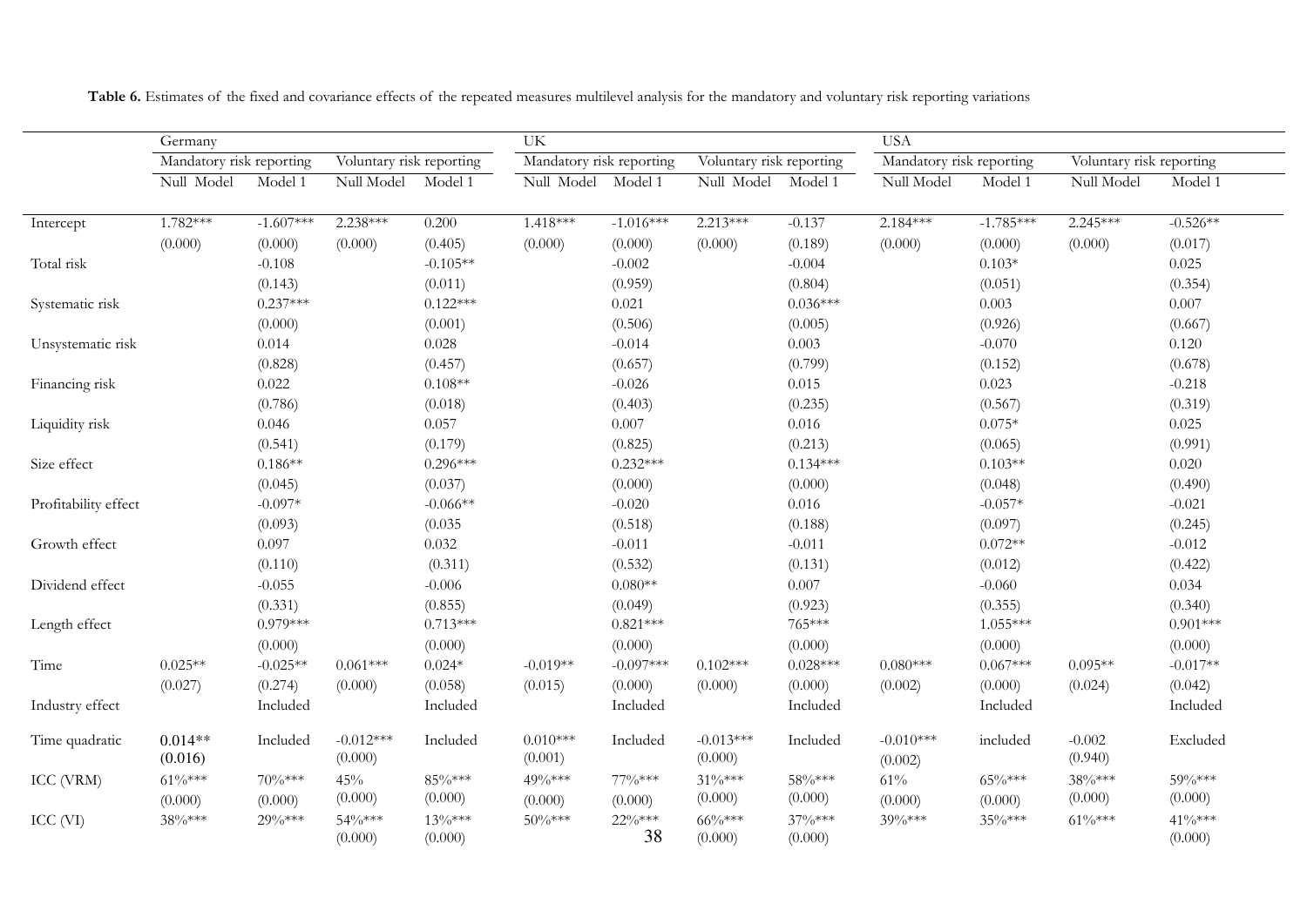|                                   | (0.000)            | (0.000)                      |                  |                            | (0.000)             | (0.000)                   |                     |                           | (0.000) | (0.000)                |       |                     |
|-----------------------------------|--------------------|------------------------------|------------------|----------------------------|---------------------|---------------------------|---------------------|---------------------------|---------|------------------------|-------|---------------------|
| ICC (VT)<br>Adjusted- $R^2$ (VI)  | $1\%**$<br>(0.025) | $1\%$<br>(0.839)<br>$49.8\%$ | $1\%$<br>(0.232) | $2\%*$<br>(0.065)<br>82.1% | $1\%***$<br>(0.000) | $1\%$<br>(0.423)<br>70.9% | $3\%***$<br>(0.000) | $5\%$<br>(0.353)<br>81.6% |         | $79.3\%$               |       | $62.9\%$            |
| Changes -2LL<br>Change chi-square |                    | 263.86***<br>(0.000)         |                  | 288.78***<br>(0.000)       |                     | 148.81***<br>(0.000)      |                     | 853.25***<br>(0.000)      |         | $204.21***$<br>(0.000) |       | 78.13***<br>(0.000) |
| $N-S$                             | 196                | 196                          | 196              | 196                        | 281                 | 281                       | 281                 | 281                       | 246     | 246                    | 246   | 246                 |
| Ob                                | 980                | 980                          | 980              | 980                        | 1,405               | 1,405                     | 1,405               | 1,405                     | 1,230   | 1,230                  | 1,230 | 1,230               |

This table provides the results of the two repeated measures multilevel analyses of MRR and VRR for each country. All variables' interpretations are as explained for the previous table.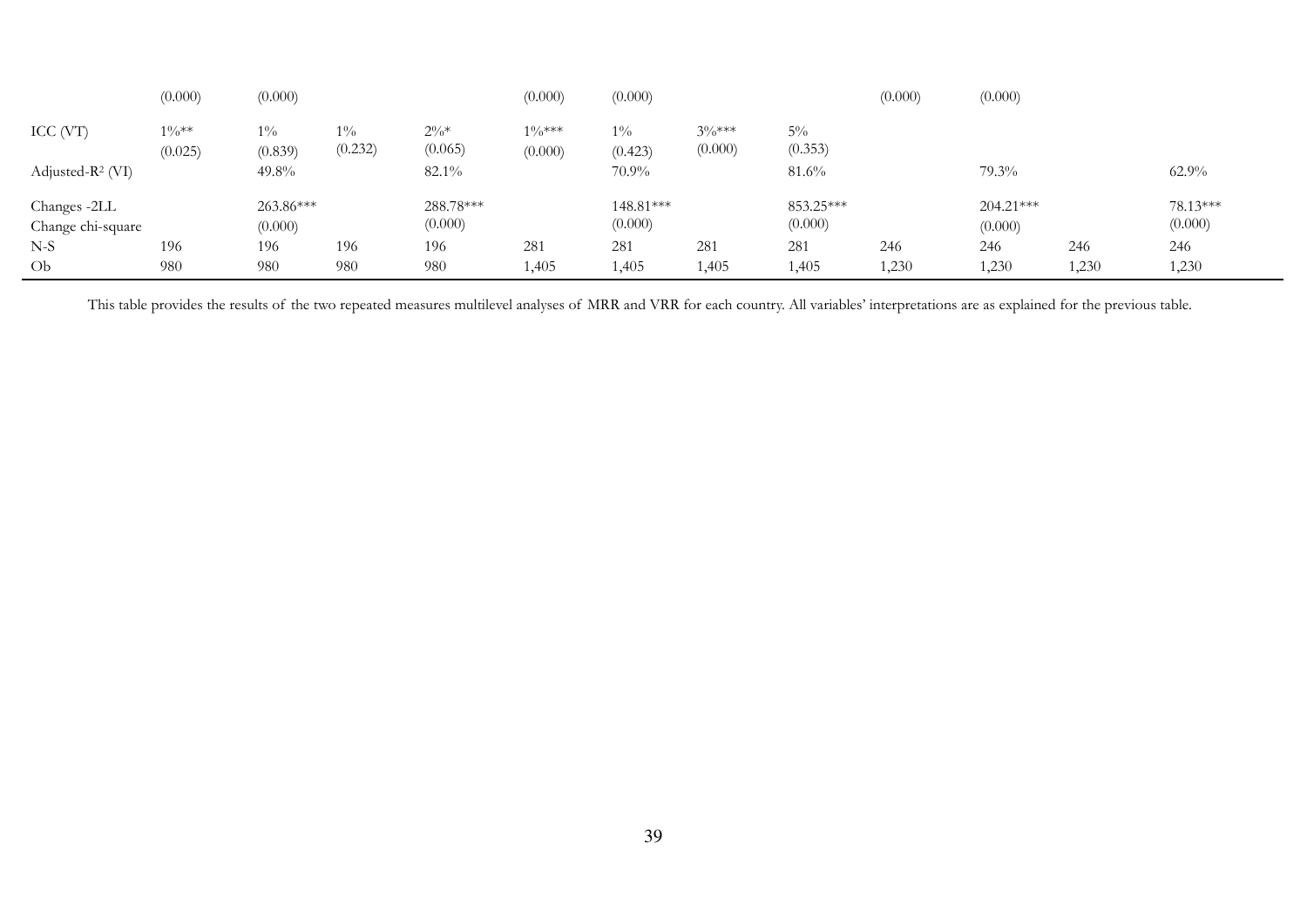|                                | Mandatory risk reporting |             | Voluntary risk reporting |             |  |  |  |
|--------------------------------|--------------------------|-------------|--------------------------|-------------|--|--|--|
|                                | Model 1                  | Model 2     | Model 3                  | Model 4     |  |  |  |
| Intercept                      | $-1.013***$              | $-1.018***$ | $-0.328**$               | $-0.306***$ |  |  |  |
|                                | (0.000)                  | (0.000)     | (0.000)                  | (0.000)     |  |  |  |
| Total risk                     | $-0.029$                 | $-0.013$    | 0.012                    | 0.009       |  |  |  |
|                                | (0.324)                  | (0.644)     | (0.487)                  | (0.512)     |  |  |  |
| Systematic risk                | $0.138***$               | $0.123***$  | $0.109*$                 | $0.022*$    |  |  |  |
|                                | (0.000)                  | (0.000)     | (0.061)                  | (0.100)     |  |  |  |
| Unsystematic risk              | $-0.020$                 | $-0.023$    | 0.008                    | 0.008       |  |  |  |
|                                | (0.361)                  | (0.289)     | (0.498)                  | (0.472)     |  |  |  |
| Financing risk                 | 0.025                    | 0.025       | 0.012                    | 0.012       |  |  |  |
|                                | (0.289)                  | (0.273)     | (0.376)                  | (0.367)     |  |  |  |
| Liquidity risk                 | $0.066***$               | $0.066***$  | $0.038***$               | $0.038***$  |  |  |  |
|                                | (0.009)                  | (0.000)     | (0.005)                  | (0.000)     |  |  |  |
| Size effect                    | $0.130***$               | $0.132***$  | $0.076***$               | $0.076***$  |  |  |  |
|                                | (0.000)                  | (0.000)     | (0.000)                  | (0.000)     |  |  |  |
| Profitability effect           | $-0.076***$              | $-0.079***$ | $-0.038***$              | $-0.038***$ |  |  |  |
|                                | (0.001)                  | (0.000)     | (0.002)                  | (0.003)     |  |  |  |
| Growth effect                  | $0.039**$                | $0.047***$  | $-0.009$                 | $-0.012$    |  |  |  |
|                                | (0.032)                  | (0.000)     | (0.339)                  | (0.256)     |  |  |  |
| Dividend effect                | 0.010                    | 0.004       | $-0.009$                 | $-0.007$    |  |  |  |
|                                | (0.754)                  | (0.146)     | (0.610)                  | (0.682)     |  |  |  |
| Length effect                  | $0.858***$               | $0.869***$  | $0.794***$               | $0.792***$  |  |  |  |
|                                | (0.000)                  | (0.000)     | (0.000)                  | (0.000)     |  |  |  |
| Before the crisis              | $-0.031**$               | $-0.102***$ | $-0.026***$              | $-0.038**$  |  |  |  |
|                                | (0.031)                  | (0.000)     | (0.000)                  | (0.027)     |  |  |  |
| After the crisis               | $0.041**$                | $0.101**$   | $-0.021*$                | $-0.067**$  |  |  |  |
|                                | (0.023)                  | (0.019)     | (0.054)                  | (0.021)     |  |  |  |
| UK dummy                       | $-0.429***$              | $-0.477***$ | $0.113***$               | $0.101***$  |  |  |  |
|                                | (0.000)                  | (0.000)     | (0.000)                  | (0.000)     |  |  |  |
| US dummy                       | $0.398***$               | $0.367***$  | 0.009                    | $-0.024$    |  |  |  |
|                                | (0.000)                  | (0.000)     | (0.392)                  | (0.169)     |  |  |  |
| Before the crisis in UK        |                          | $-0.116**$  |                          | 0.001       |  |  |  |
|                                |                          | (0.024)     |                          | (0.951)     |  |  |  |
| After the crisis in UK         |                          | $0.144***$  |                          | $0.062*$    |  |  |  |
|                                |                          | (0.003)     |                          | (0.051)     |  |  |  |
| Before the crisis in US        |                          | $-0.072$    |                          | $0.033*$    |  |  |  |
|                                |                          | (0.136)     |                          | (0.094)     |  |  |  |
| After the crisis in US         |                          | $0.068*$    |                          | $0.069**$   |  |  |  |
|                                |                          | (0.065)     |                          | (0.029)     |  |  |  |
| Industry-fixed effect          | Included                 | Included    | Included                 | Included    |  |  |  |
| Correct for heteroskedasticity | Included                 | Included    | Included                 | Included    |  |  |  |
| Adjusted-R <sup>2</sup>        | 68.7%                    | 69.1%       | 57.6%                    | 57.8%       |  |  |  |
| F-value                        | 429.32***                | 370.87***   | 72.21 ***                | 71.48***    |  |  |  |
| Observations                   | 3,026                    | 3,026       | 3,030                    | 3,030       |  |  |  |

**Table 7. OLS Regressions of mandatory and voluntary risk reporting before and after the financial crisis** 

This table presents ordinary least squares (OLS) regressions on the factors that influence mandatory and voluntary risk disclosures prior to and following the recent financial crisis. We introduce three dummy variables, representing the periods before, during and after the crisis in 2007/2008 (all take the value 1 during the period in question and 0 otherwise). Before and after the crisis in UK and US are the joint effects of the period of before and after the crisis with UK and US dummies. All variables' interpretations are as explained for the previous table. \*, \*\*, and \*\*\* indicate significance at 0.1, 0.05, and 0.01, respectively (all one-tailed except when the sign is not predicted or mixed).